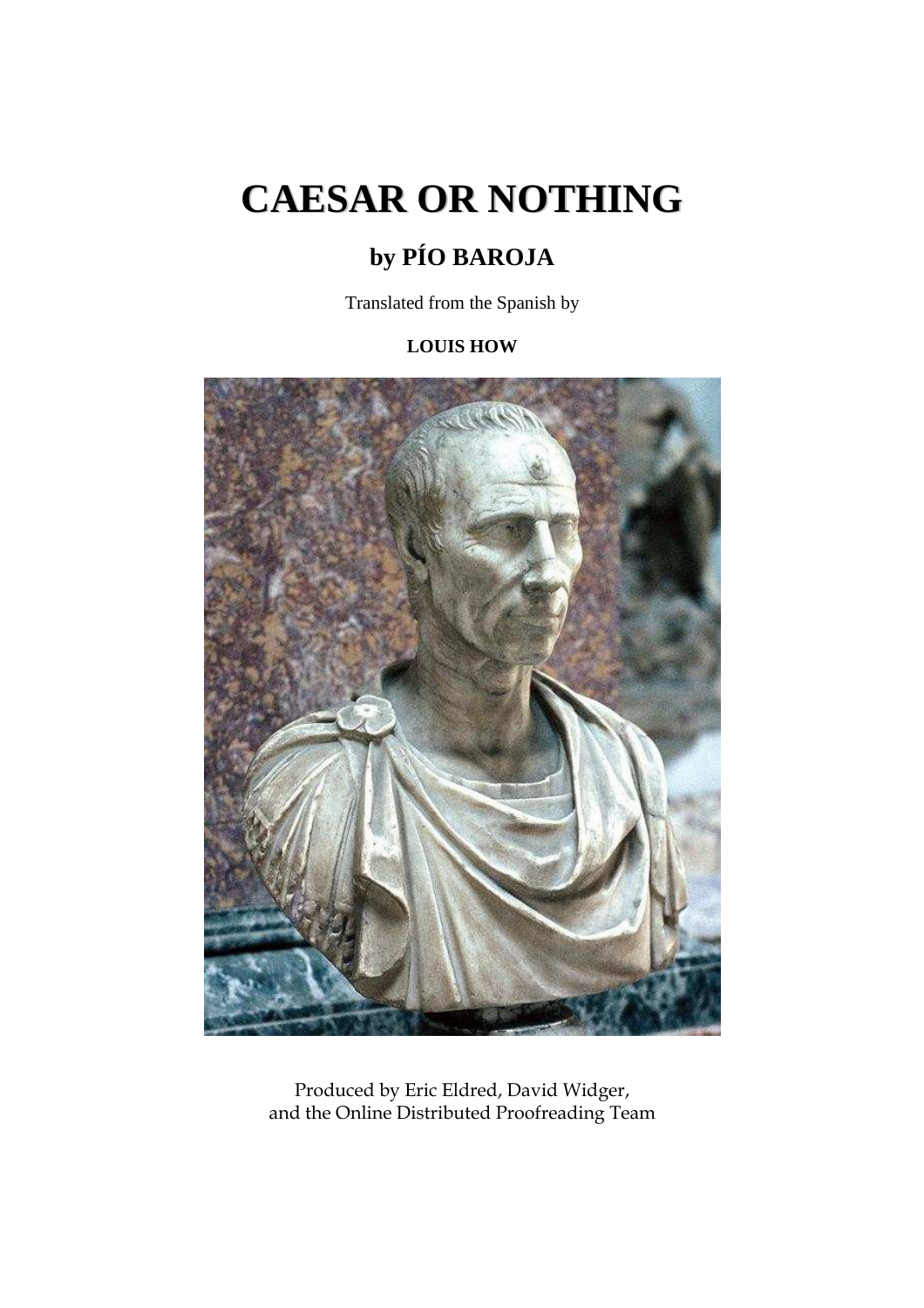#### **CONTENTS**

PROLOGUE

PART ONE

ROME

- I THE PARIS-VENTIMIGLIA EXPRESS
- II AN EXTRAORDINARY FAMILY
- III CAESAR MONCADA
- IV PEOPLE WHO PASS CLOSE BY
- V THE ABBE PRECIOZI
- VI THE LITTLE INTERESTS OF THE PEOPLE IN A ROMAN HOTEL
- VII THE CONFIDENCES or THE ABBE PRECIOZI
- VIII OLD PALACES, OLD SALONS, OLD LADIES
- IX NEW ACQUAINTANCES
- X A BALL
- XI A SOUNDING-LINE IN THE DARK WORLD
- XII A MEETING ON THE PINCIO
- XIII ESTHETICS AND DEMAGOGY
- XIV NEW ATTEMPTS, NEW RAMBLES
- XV GIOVANNI BATTISTA, PAGAN
- XVI THE PORTRAIT OF A POPE
- XVII EVIL DAYS
- XVIII CAESAR BORGIA'S MOTTO, "AUT CÆSAR, AUT NIHIL"
- XIX CAESAR'S REFLECTIONS
- XX DON CALIXTO AT SAINT PETER'S
- XXI DON CALIXTO IN THE CATACOMBS
- XXII SENTIMENTALITY AND ARCHEOLOGY
- XXIII THE 'SCUTCHEON OF A CHURCH
- XXIV TOURIST INTERLUDE

#### PART TWO

#### CATRO DURO

- I ARRIVAL
- II CASTRO DURO
- III CAESAR'S LABOURS
- IV THE BOOKSELLER AND THE ANARCHISTS
- V THE BANQUET
- VI UNCLE CHINAMAN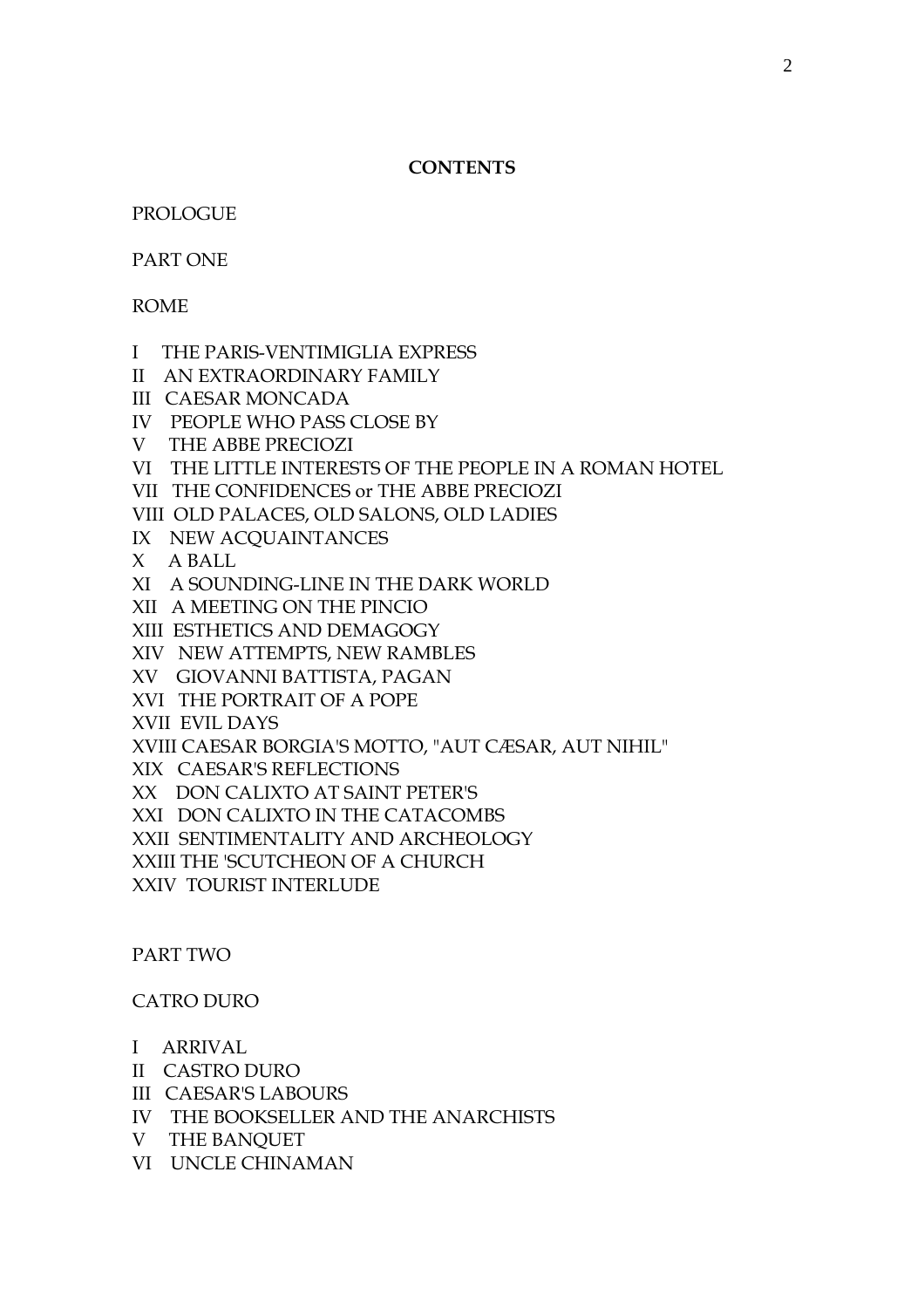VII A TRYING SCENE VIII THE ELECTION IX CAESAR AS DEPUTY X POLITICAL LABOURS XI THE PITFALL OF SINIGAGLIA XII LOCAL STRUGGLES XIII AMPARITO IN ACTION XIV INTRANSIGENCE LOST XV "DRIVELLER" JUAN AND "THE CUB-SLUT" XVI PITY, A MASK OF COWARDICE XVII FIRST VICTORY XVIII DECLARATION OF WAR XIX THE FIGHT FOR THE ELECTION XX CONFIDENCE XXI OUR VENERABLE TRADITIONS I OUR HOLY PRINCIPLES! XXII FINIS GLORIAE MUNDI

PROLOGUE

# THE AUTHOR HOLDS FORTH IN REGARD TO THE CHARACTER OF HIS **HERO**

#### MORE OR LESS TRANSCENDENTAL DIGRESSIONS

The individual is the only real thing in nature and in life.

Neither the species, the genus, nor the race, actually exists; they are abstractions, terminologies, scientific devices, useful as syntheses but not entirely exact. By means of these devices we can discuss and compare; they constitute a measure for our minds to use, but have no external reality.

Only the individual exists through himself and for himself. I am, I live, is the sole thing a man can affirm.

The categories and divisions arranged for classification are like the series of squares an artist places over a drawing to copy it by. The lines of the squares may cut the lines of the sketch; but they will cut them, not in reality but only in the artist's eye.

In humanity, as in all of nature, the individual is the one thing. Only individuality exists in the realm of life and in the realm of spirit.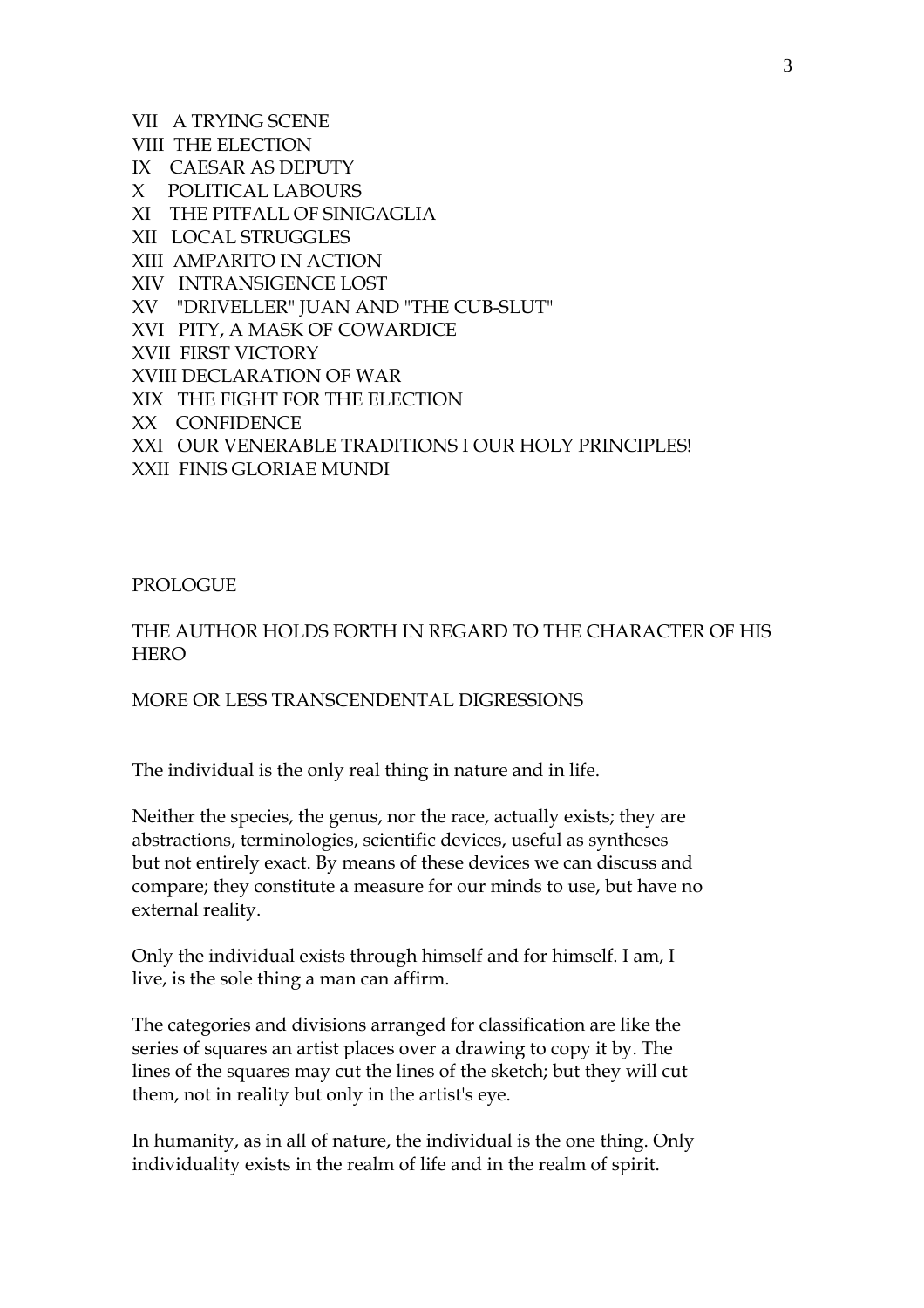Individuality is not to be grouped or classified. Individuality simply cannot fit into a pigeon-hole, and it is all the further from fitting if the pigeon-hole is shaped according to an ethical principle. Ethics is a poor tailor to clothe the body of reality.

The ideas of the good, the logical, the just, the consistent, are too generic to be completely represented in nature.

The individual is not logical, or good, or just; nor is he any other distinct thing; and this through the force of his own fatal actions, through the influence of the deviation in the earth's axis, or for whatsoever other equally amusing cause. Everything individual is always found mixed, full of absurdities of perspective and picturesque contradictions,--contradictions and absurdities that shock us, because we insist on submitting individuals to principles which are not applicable to them.

If instead of wearing a cravat and a bowler hat, we wore feathers and a ring in our nose, all our moral notions would change.

People of today, remote from nature and nasal rings, live in an artificial moral harmony which does not exist except in the imagination of those ridiculous priests of optimism who preach from the columns of the newspapers. This imaginary harmony makes us abhor the contradictions, the incongruities of individuality, at least it forces us not to understand them.

Only when the individual discord ceases, when the attributes of an exceptional being are lost, when the mould is spoiled and becomes vulgarized and takes on a common character, does it obtain the appreciation of the multitude.

This is logical; the dull must sympathize with the dull; the vulgar and usual have to identify themselves with the vulgar and usual.

From a human point of view, perfection in society would be something able to safeguard the general interests and at the same time to understand individuality; it would give the individual the advantages of work in common and also the most absolute liberty; it would multiply the results of his labour and would also permit him some privacy. This would be equitable and satisfactory.

Our society does not know how to do either of these things; it defends certain persons against the masses, because it has injustice and privilege as its working system; it does not understand individuality,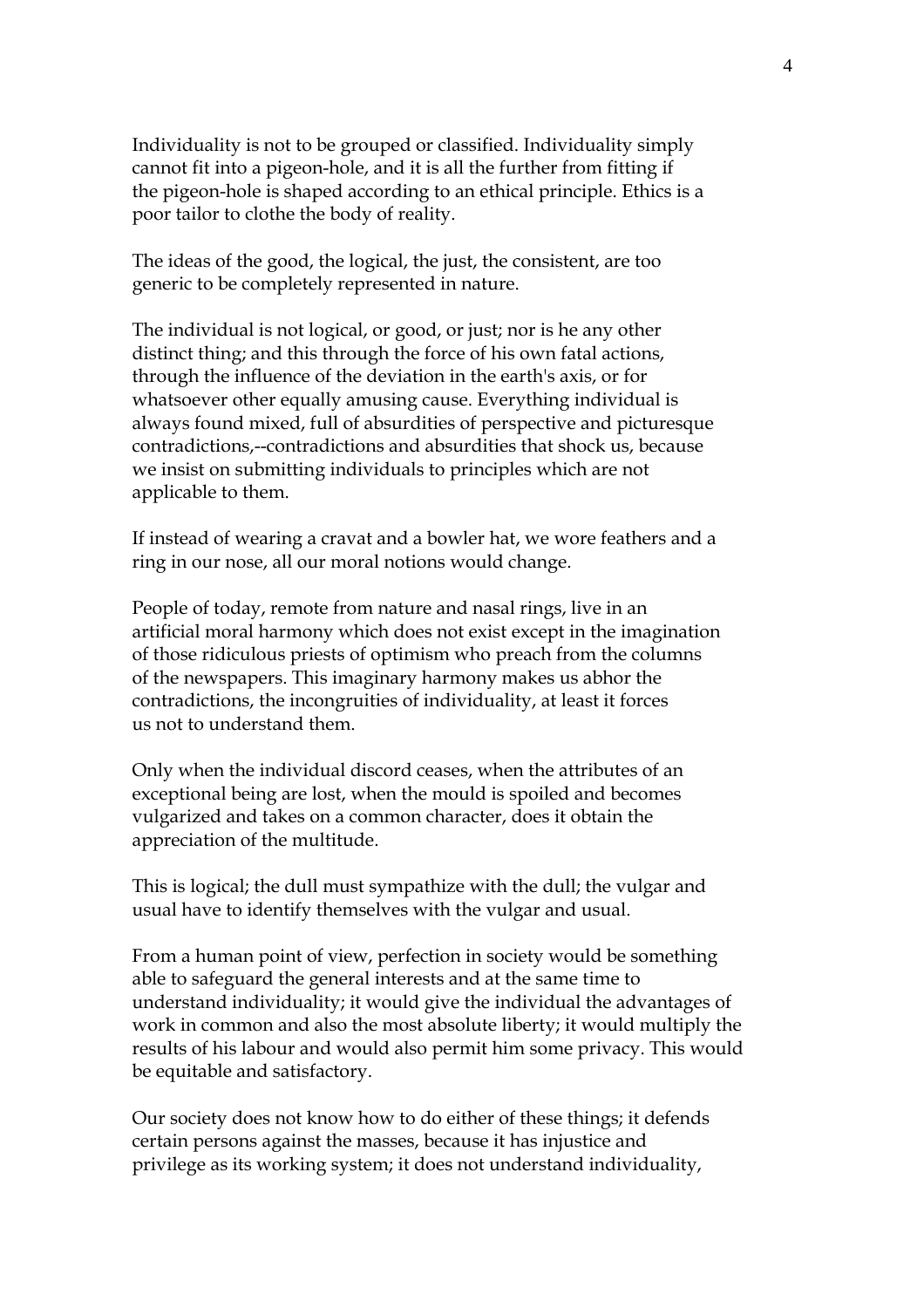because individuality consists in being original, and the original is always a disturbing and revolutionary element.

A perfect democracy would be one which, disregarding hazards of birth, would standardize as far as possible the means of livelihood, of education, and even the manner of living, and would leave free the intelligence, the will, and the conscience, so that they might take their proper places, some higher than others. Modern democracy, on the contrary, tends to level all mentalities, and to impede the predominance of capacity, shading everything with an atmosphere of vulgarity. At the same time it aids some private interests to take their places higher than other private interests.

A great part of the collective antipathy for individuality proceeds from fear. Especially in our Southern countries strong individualities have usually been unquiet and tumultuous. The superior mob, like the lower ones, does not wish the seeds of Caesars or of Bonapartes to flourish in our territories. These mobs pant for a spiritual levelling; for there is no more distinction between one man and another than a coloured button on the lapel or a title on the calling-card. Such is the aspiration of our truly socialist types; other distinctions, like valour, energy, virtue, are for the democratic steam-roller, veritable impertinences of nature.

Spain, which never had a complete social system and has unfolded her life and her art by spiritual convulsions, according as men of strength and action have come bursting forth, today feels herself ruined in her eruptive life, and longs to compete with other countries in their love for the commonplace and well-regulated and in their abhorrence for individuality.

In Spain, where the individual and only the individual was everything, the collectivist aspirations of other peoples are now accepted as indisputable dogmas. Today our country begins to offer a brilliant future to the man who can cry up general ideas and sentiments, even though these ideas and sentiments are at war with the genius of our race.

It would certainly be a lamentable joke to protest against the democratic-bourgeois tendency of the day: what is is, because it must be and because its determined moment has come; and to rebel against facts is, beyond dispute, childish.

I merely mention these characteristics of the actual epoch; and I point them out to legitimatize this prologue I have written, which, for what I know, may after all give more clearness, or may give more obscurity to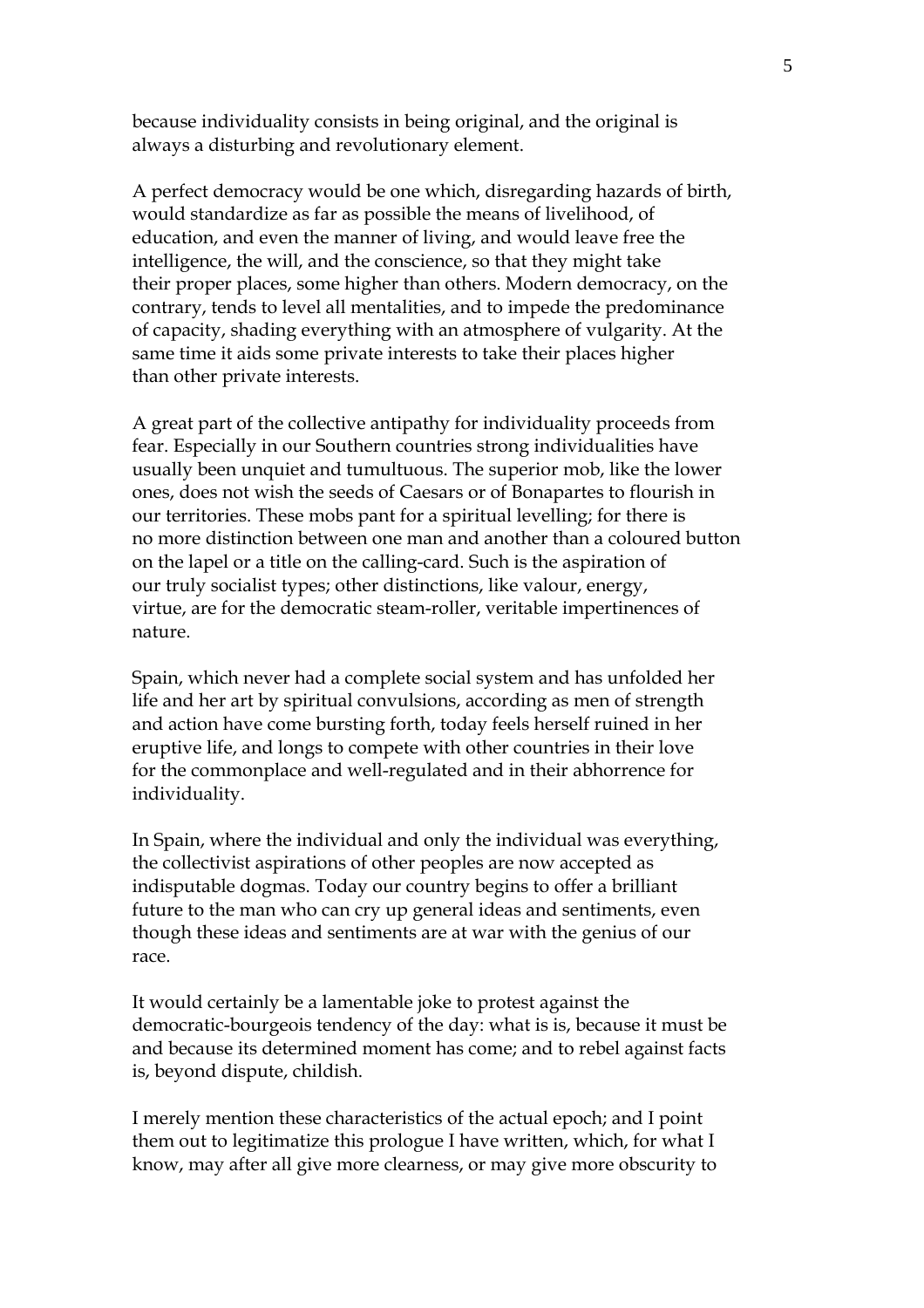my book.... BROTHER AND SISTER

Many years ago I was stationed as doctor in a tiny Basque town, in Cestona. Sometimes, in summer, while going on my rounds among the villages I used to meet on the highway and on the cross-roads passersby of a miserable aspect, persons with liver-complaint who were taking the waters at the neighbouring cure.

These people, with their leather-coloured skin, did not arouse any curiosity or interest in me. The middle-class merchant or clerk from the big towns is repugnant to me, whether well or ill. I would exchange a curt salute with those liverish parties and go my way on my old nag.

One afternoon I was sitting in a wild part of the mountain, among big birch-trees, when a pair of strangers approached the spot where I was. They were not of the jaundiced and disagreeable type of the valetudinarians. He was a lanky young man, smooth-shaven, grave, and melancholy; she, a blond woman, most beautiful.

She was dressed in white and wore a straw hat with large flowers; she had a refined and gracious manner, eyes of blue, a very dark blue, and flame-coloured hair.

I surmised that they were a young married couple; but he seemed too indifferent to be the husband of so pretty a woman. In any event, they were not recently wed.

He bowed to me, and then said to his companion:

"Shall we sit down here?"

"Very well."

They seated themselves on the half-rotten trunk of a tree.

"Are you on a trip?" he asked me, noticing my horse fastened to a branch.

"Yes. I am coming back from a visit."

"Ah! Are you the town doctor?"

"Yes."

"And do you live here, in Cestona?"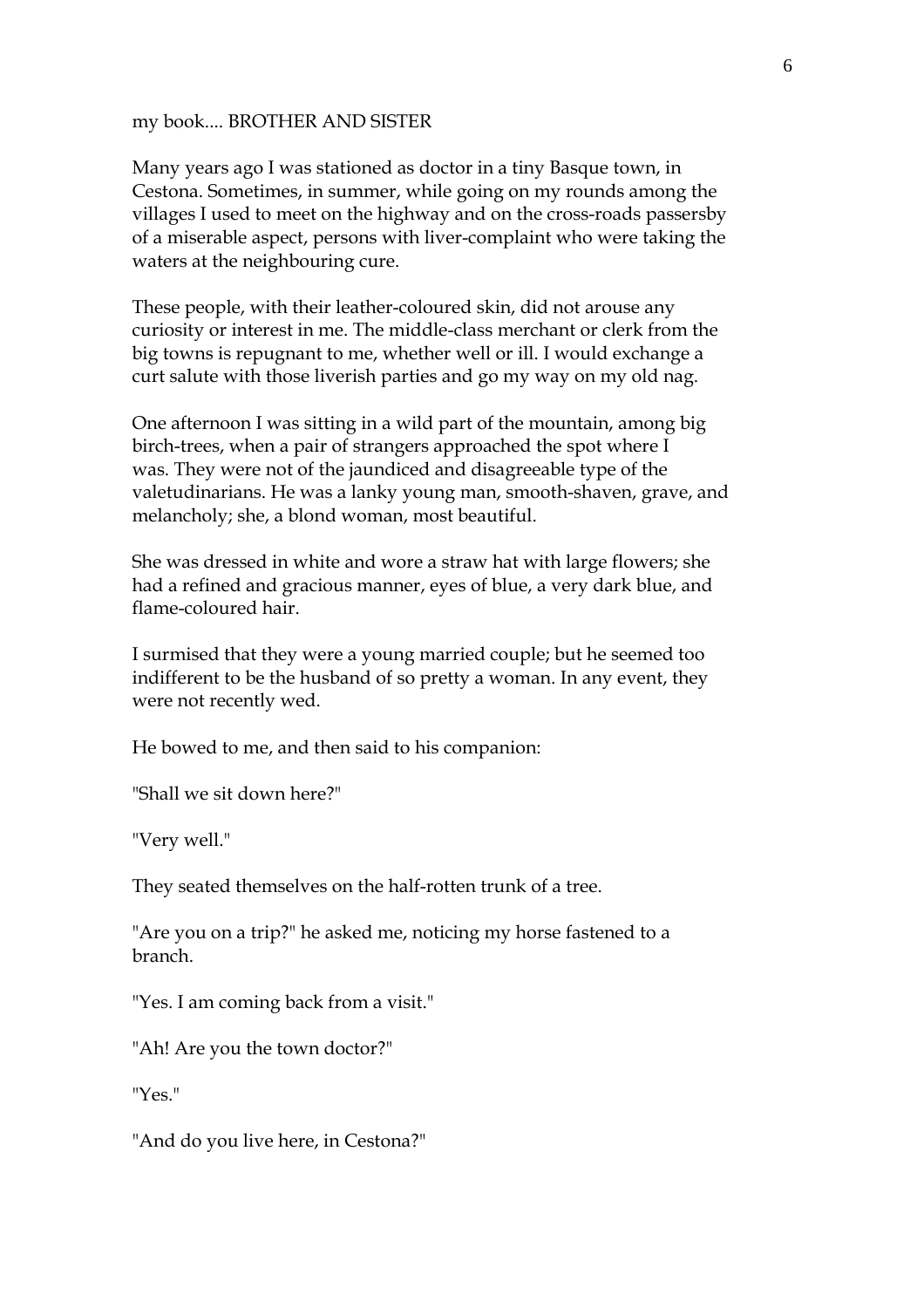"Yes, I live here."

"Alone?"

"Quite alone."

"In an hotel?"

"No; in that house there down the road. Behold my house; that is it."

"It must be hard to live among so many invalids!" he exclaimed.

"Why?" she asked. "This gentleman may not have the same ideas as you."

"I believe I have. To my mind, he is right. It is very hard to live here."

"You can have nobody to talk to. That's evident."

"Absolutely nobody. Just imagine; there is not a Liberal in the town; there are nothing but Carlists and Integrists."

"And what has that to do with living contented?" she asked mockingly.

The woman was enchanting; I looked at her, a bit amazed to find her so merry and so coquettish; and she put several questions to me about my life and my ideas, with a tinge of irony.

I wanted to show that I was not exactly a farmer, and turning the talk to what might be done in a town like that, I threw myself into outlining utopian projects, and defending them with more warmth than it is reasonable to express in a conversation with unknown persons. The woman's mocking smile stirred me up and impelled me to talk.

"It would be worth seeing, what a little town like this would be," I said, indicating the village of Cestona, "with really human life in it, and, above all, without Catholicism. Every tenant might be a master in his own home, throughout his life. Here you have farm-land that produces two crops, you have woods, mountains, and a medicinal spring. The inhabitants of Cestona might have the entire produce of the land, the mountain to supply building-stone and fire-wood, and besides all that, the entrance-fees at the springs."

"And whose duty would it be to distribute the profits in this patriarchal republic? The municipality's?" he asked.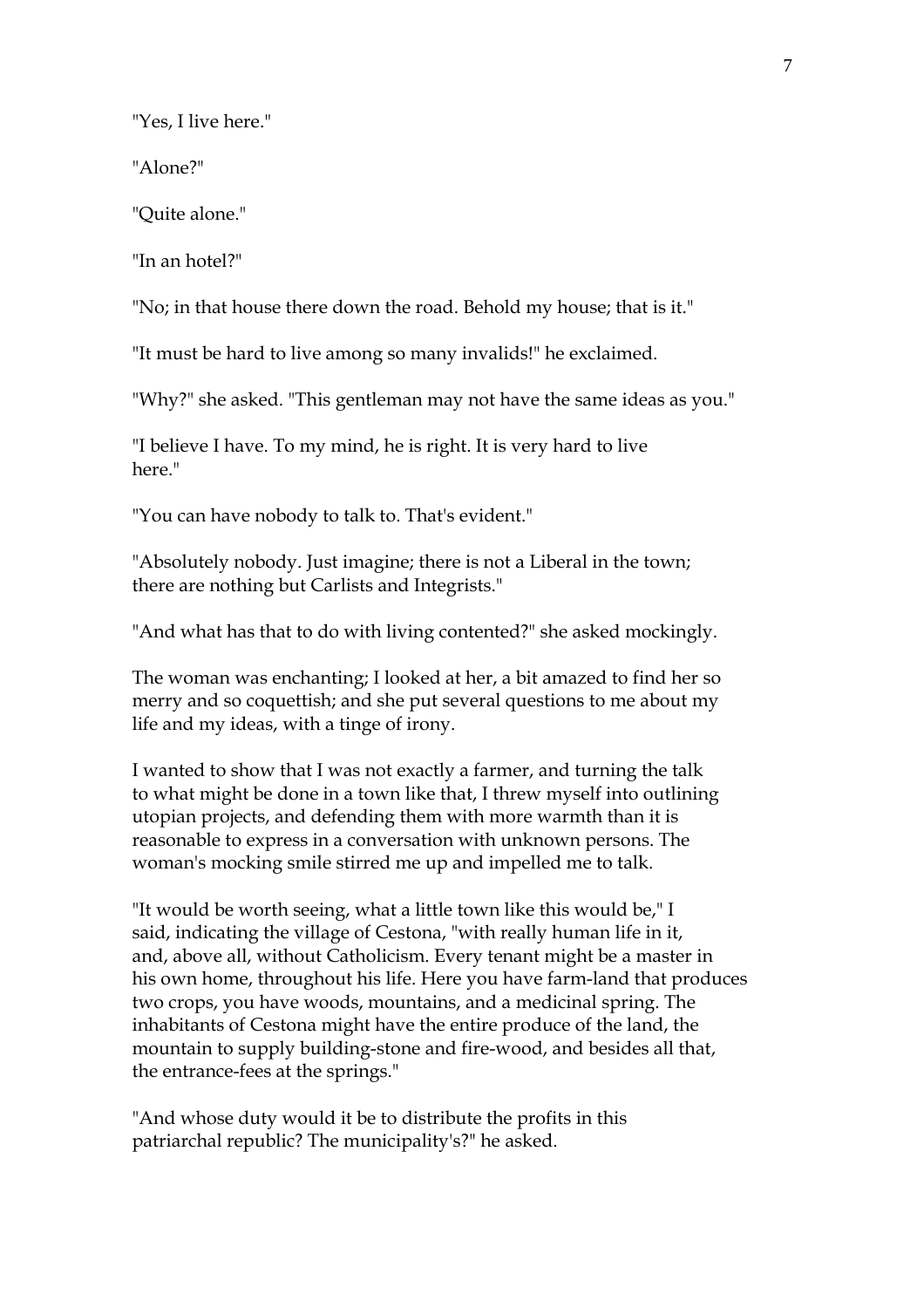"Of course," said I. "The municipality could go ahead distributing the land, making the roads, cutting out useless middle-men; it could keep clean, inexpensive hotels for the foreigners, and get a good return from them."

"And then you would not admit of inheritance, doctor?"

"Inheritance? Yes, I would admit of it in regard to things produced by one person. I believe one ought to have the right to bequeath a picture, a book, a piece of craftsmanship; but not land, not a mountain."

"Yes; property-right in land is absurd," he murmured. "The one inconvenience that your plan would have," he added, "would be that people from poverty-stricken holes would pour into the perfect towns and upset the equilibrium."

"Then we should have to restrict the right of citizenship."

"But I consider that an injustice. The land should be free to all."

"Yes, that's true."

"And religion? None whatever? Like animals," she said ironically.

"Like animals, and like some illustrious philosophers, dear sister," he replied. "At the turn of a road, among the foliage, we would place a marble statue adorned with flowers. Don't you agree, doctor?"

"It seems to me a very good idea."

"Above all, for me the great thing would be to forget death and sorrow a little," he asserted. "Not so many church-bells should be heard. I believe that we ought even to suppress the maxim about love for one's neighbour. Make it the duty of the state or the municipality to take care of the sick and the crippled, and leave men the illusion of living healthy in a healthy world."

"Ah! What very ugly ideas you have!" she exclaimed.

"Yes, that one seems a bit hard to me," said I.

We were walking down toward the town by a steep and rocky path. It was beginning to grow dusk, the river shone with silvery reflections, and the toads broke the silence of the twilight with the sonorous, flute-like note of their croaking.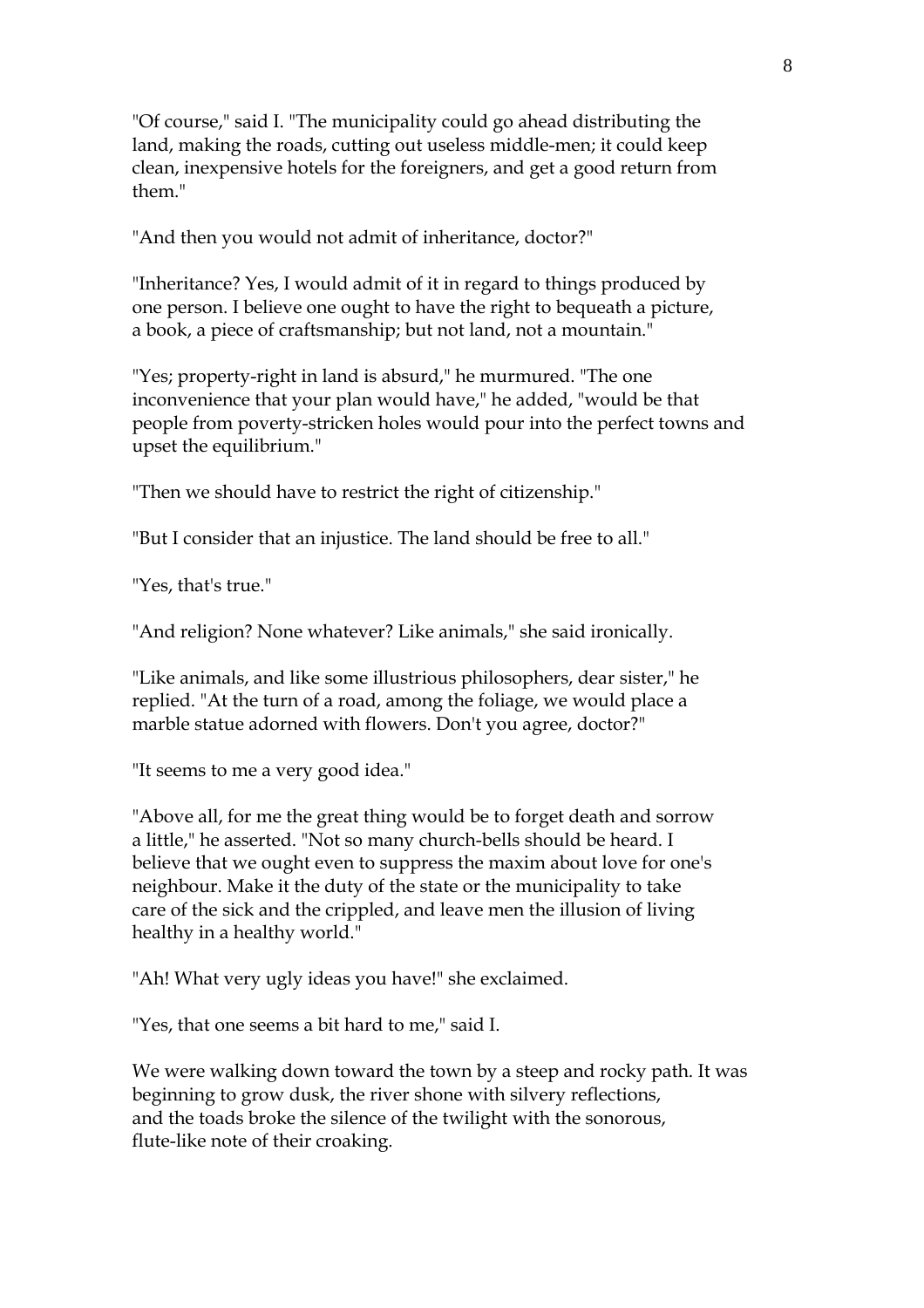On arriving at the highway we said good-bye; they took the stage, which was passing at that moment in the direction of the springs, and I mounted my hack.

#### IN MY GARDEN

I had learned that the brother and sister were named Caesar and Laura, that she lived in Italy and was married.

Some days later, toward evening, they knocked at my house door. I let them in, showed them to my garden, and conducted them to a deserted summer-house, a few sticks put together, on the bank of the river.

Laura strolled through an orchard, gathered a few apples, and then, with her brother's aid and mine, seated herself on the trunk of a tree that leant over the river, and sat there gazing at it.

While she was taking it in, her brother Caesar started to talk. Without any preliminary explanation, he talked to me about his family, about his life, about his ideas and his political plans. He expressed himself with ease and strength; but he had the uneasy expression of a man who is afraid of something.

"I figure," he said, "that I know what there is to do in Spain. I shall be an instrument. It is for that that I am training myself. I want to create all my ideas, habits, prejudices, with a view to the rôle I am going to play."

"You do not know what Spain is like," said Laura. "Life is very hard here."

"I know that well. There is no social system here, there is nothing established; therefore it is easier to create one for oneself."

"Yes, but some protection is requisite."

"Oh, I will find that."

"Where?"

"I think those Church people we knew in Rome will do for me."

"But you are not a Clerical."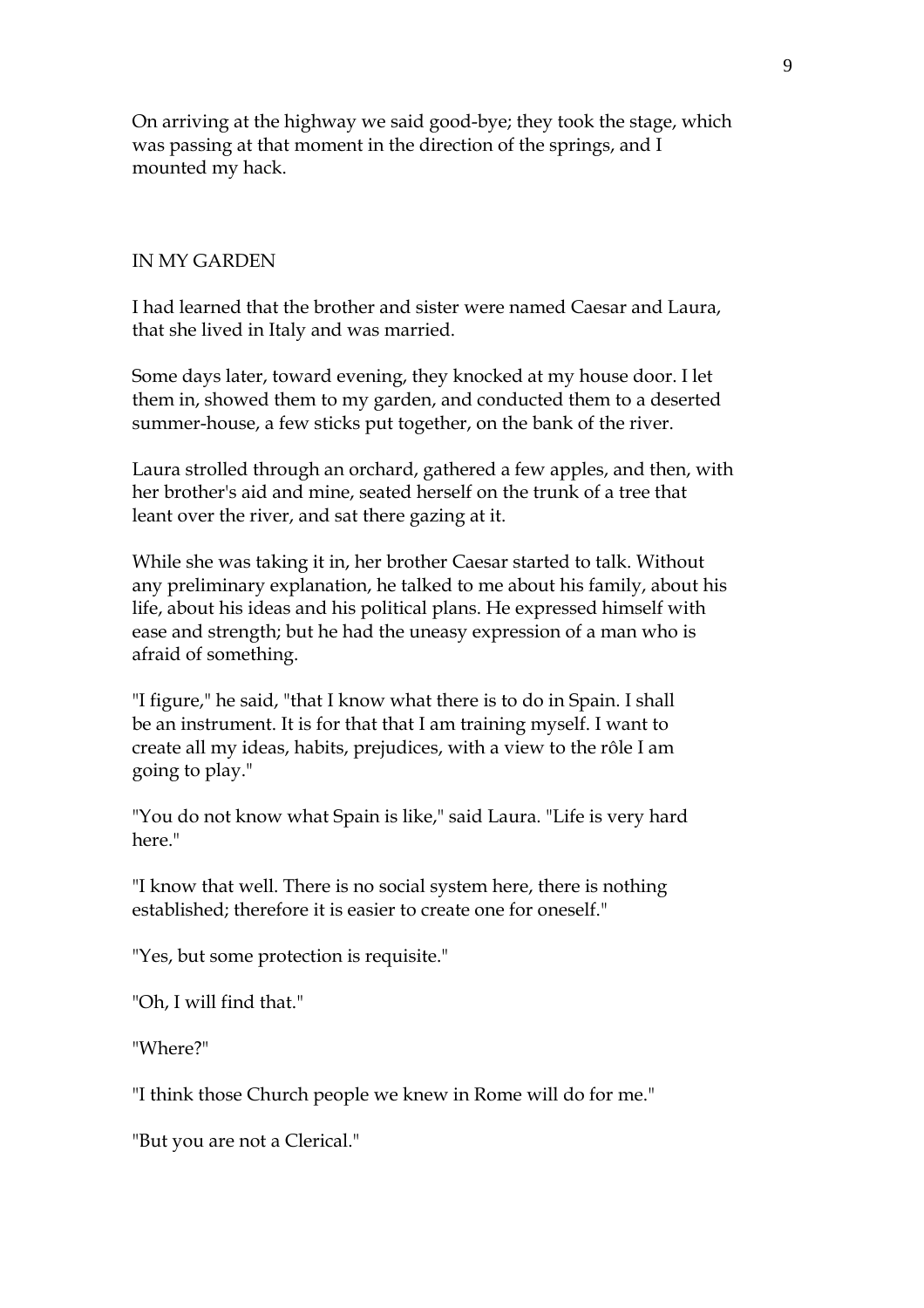"No." "And do you want to start your career by deceiving people?"

"I cannot choose my means. Politics are like this: doing something with nothing, doing a great deal with a little, erecting a castle on a grain of sand."

"And do you, who have so many moral prejudices, wish to begin in that way?"

"Who told you that accepting every means is not moral?"

"I don't understand how it could be," replied Laura.

"I do," answered her brother. "What is individual morality today? Almost nothing. It almost doesn't exist. Individual morality can come to be collective only by contagion, by enthusiasm. And such things do not happen nowadays; every one has his own morality; but we have not arrived at a scientific moral code. Years ago notable men accepted the moral code of the categoric imperative, in lieu of the moral code based on sin; but the categorical imperative is a stoical morality, a wise man's morality which has not the sentimental value necessary to make it popular."

"I do not understand these things," she replied, displeased.

"The doctor understands me, don't you?" he said.

"Yes, I believe I do."

"For me," Caesar went on, "individual morality consists in adapting one's life to a thought, to a preconceived plan. The man who proposes to be a scientist and puts all his powers into achieving that, is a moral man, even though he steals and is a blackguard in other things."

"Then, for you," I argued, "morality is might, tenacity; immorality is weakness, cowardice."

"Yes, it comes to that. The man capable of feeling himself the instrument of an idea always seems to me moral. Bismarck, for instance, was a moral man."

"It is a forceful point of view," said I.

"Which, as I see, you do not share," he exclaimed.

"As things are today, no. For me the idea of morality is attached to the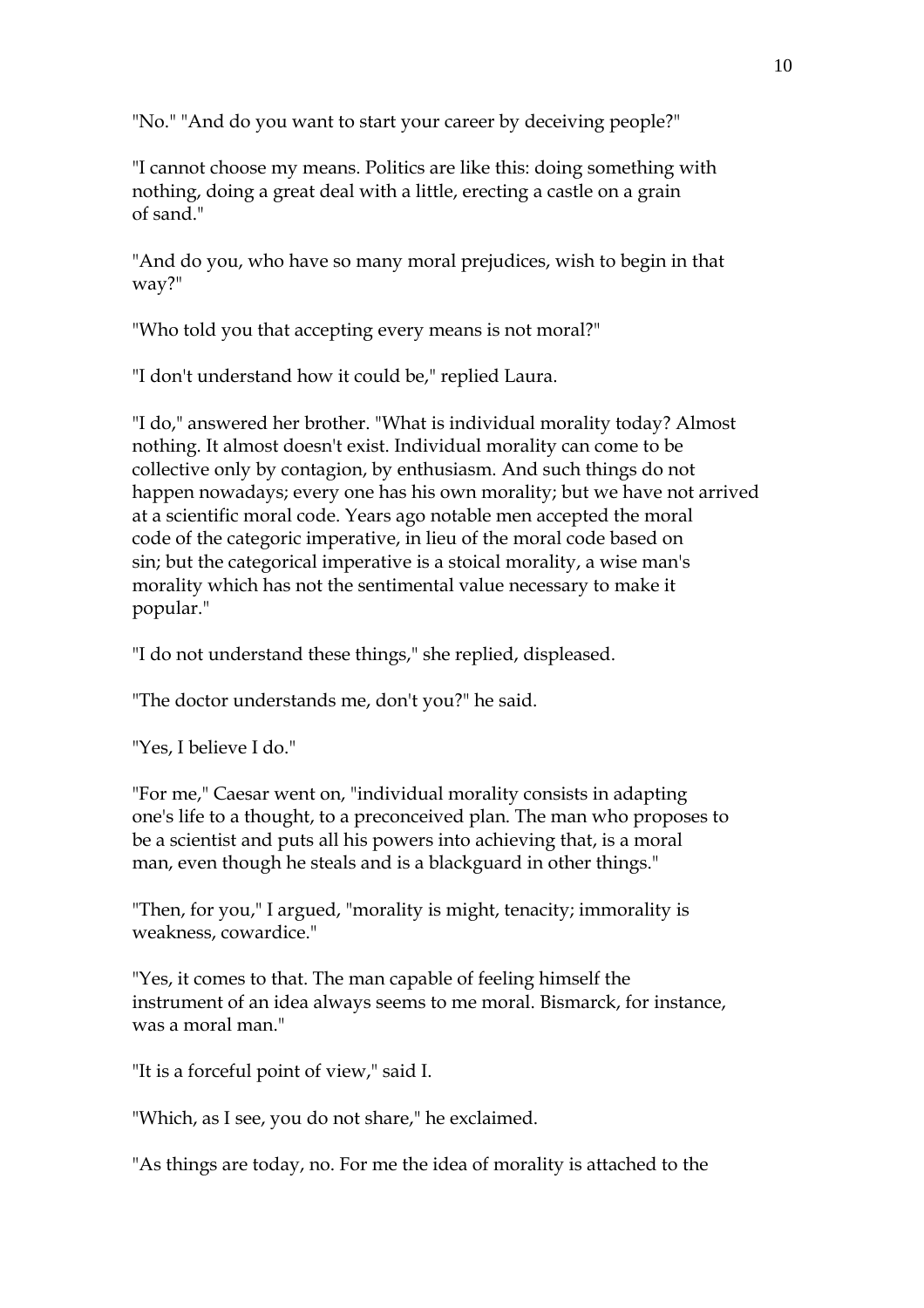idea of pity rather than to the idea of force; but I comprehend that pity is destructive."

"I believe that you and Caesar," Laura burst forth, "by force of wishing to see things clear, see them more vaguely than other people. I can see all this quite simply; it appears to me that we call every person moral who behaves well, and on the contrary, one that does wicked deeds is called immoral and is punished."

"But you prejudge the question," exclaimed Caesar; "you take it as settled beforehand. You say, good and evil exist...."

"And don't they exist?"

"I don't know."

"So that if they gave you the task of judging mankind, you would see no difference between Don Juan Tenorio and Saint Francis of Assisi?"

"Perhaps it was the saint who had the more pleasure, who was the more vicious."

"How atrocious!"

"No, because the pleasure one has is the criterion, not the manner of getting it. As for me, what is called a life of pleasure bores me."

"And judging from the little I know of it, it does me too," said I.

"I see life in general," he continued, "as something dark, gloomy, and unattractive."

"Then you gentlemen do not place the devil in this life, since this life seems unattractive to you. Where do you find him?"

"Nowhere, I think," replied Caesar; "the devil is a stupid invention."

# AT TWILIGHT

The twilight was beginning.

"It is chilly here by the river," I said. "Let us go to the house."

We went up by a sloping path between pear-trees, and reached the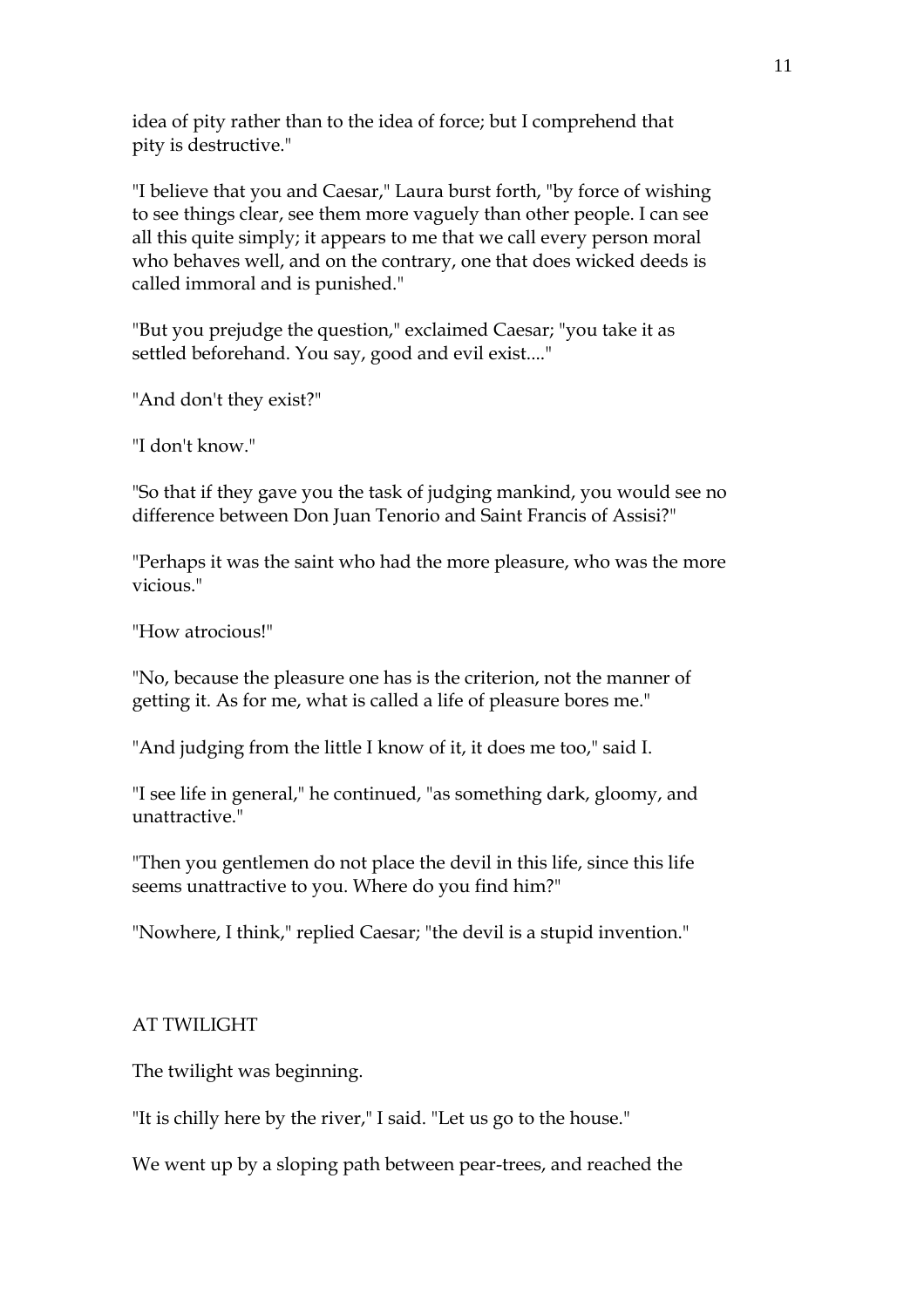vestibule of the house. From afar we heard the sound of the stage-coach bells; a headlight gleamed, and we saw it pass by and afterwards disappear among the trees. "What a mistake to ask more of life than it can give!" suddenly exclaimed Laura. "The sky, the sun, conversation, love, the fields, works of art ... think of looking on all these as a bore, from which one desires to escape through some violent occupation, so as to have the satisfaction of not noticing that one is alive."

"Because noticing that one is alive is disagreeable," replied her brother.

"And why?"

"The idea! Why? Because life is not an idyll, not by a good deal. We live by killing, destroying everything there is around us; we get to be something by ridding ourselves of our enemies. We are in a constant struggle."

"I don't see this struggle. Formerly, when men were savages, perhaps.... But now!"

"Now, just the same. The one difference is that the material struggle, with the muscles, has been changed to an intellectual one, a social one. Nowadays, it is evident, a man does not have to hunt the bull or the wild boar in the prairies; he finds their dead bodies at the butcher's. Neither does the modern citizen have to knock his rival down to overcome him; nowadays the enemy is conquered at the desk, in the factory, in the editor's office, in the laboratory.... The struggle is just as infuriated and violent as it was in the depths of the forests, only it is colder and more courteous in form."

"I don't believe it. You won't convince me."

Laura plucked a branch of white blossoms from a wild-rose bush and put it into her bosom.

"Well, Caesar, let us go to the hotel," she said; "it is very late."

"I will escort you a little way," I suggested.

We went out on the highway. The night was palpitating as it filled itself with stars. Laura hummed Neapolitan songs. We walked along a little while without speaking, gazing at Jupiter, who shone resplendent.

"And you have the conviction that you will succeed?" I suddenly asked Caesar. "Yes. More than anything else I have the vocation for being an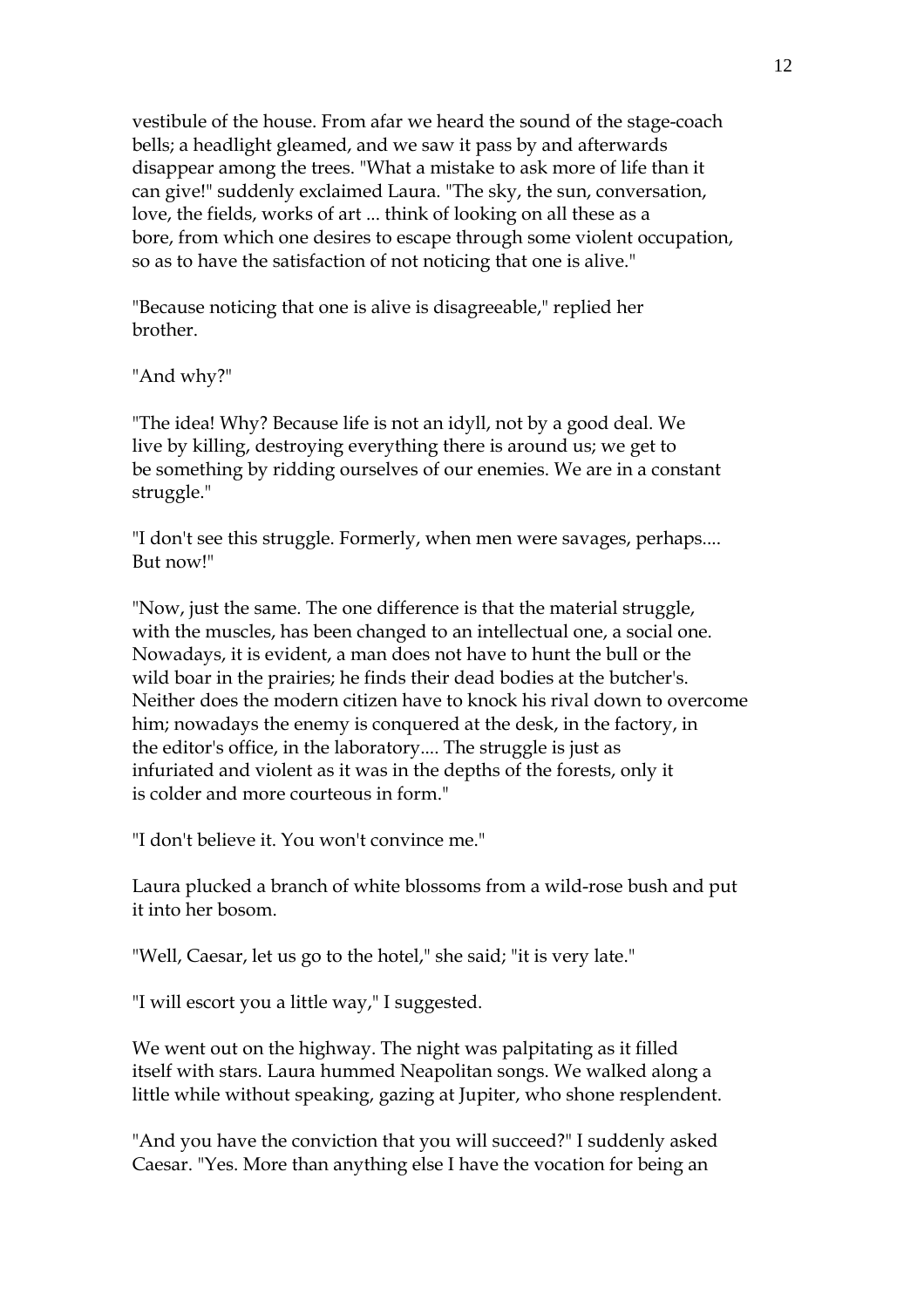instrument. If I win success, I shall be a great figure; if I go to pieces, those who know me will say: 'He was an upstart; he was a thief.' Or perhaps they may say that I was a poor sort, because men who have the ambition to be social forces never get an unprejudiced epitaph."

"And what will you do in a practical way, if you succeed?"

"Something like what you dream of. And how shall I do it? By destroying magnates, by putting an end to the power of the rich, subduing the middle-class... I would hand over the land to the peasants, I would send delegates to the provinces to make hygiene obligatory, and my dictatorship should tear the nets of religion, of property, of theocracy...."

"What nonsense!" murmured Laura.

"My sister doesn't believe in me," Caesar exclaimed, smiling.

"Oh, yes, \_bambino\_," she replied. "Yes, I believe in you. Only, why must you have such silly ambitions?"

We were getting near the bath establishment, and when we came in front of it we said good-bye.

Laura was starting the next day to Biarritz, and Caesar for Madrid.

We pressed one another's hands affectionately.

"Good-bye!"

"Good-bye, doctor!"

"Good luck!"

They went along toward the establishment, and I returned home by the highway, envying the energy of that man, who was getting himself ready to fight for an ideal. And I thought with melancholy of the monotonous life of the little town.

#### I

#### THE PARIS-VENTIMIGLIA EXPRESS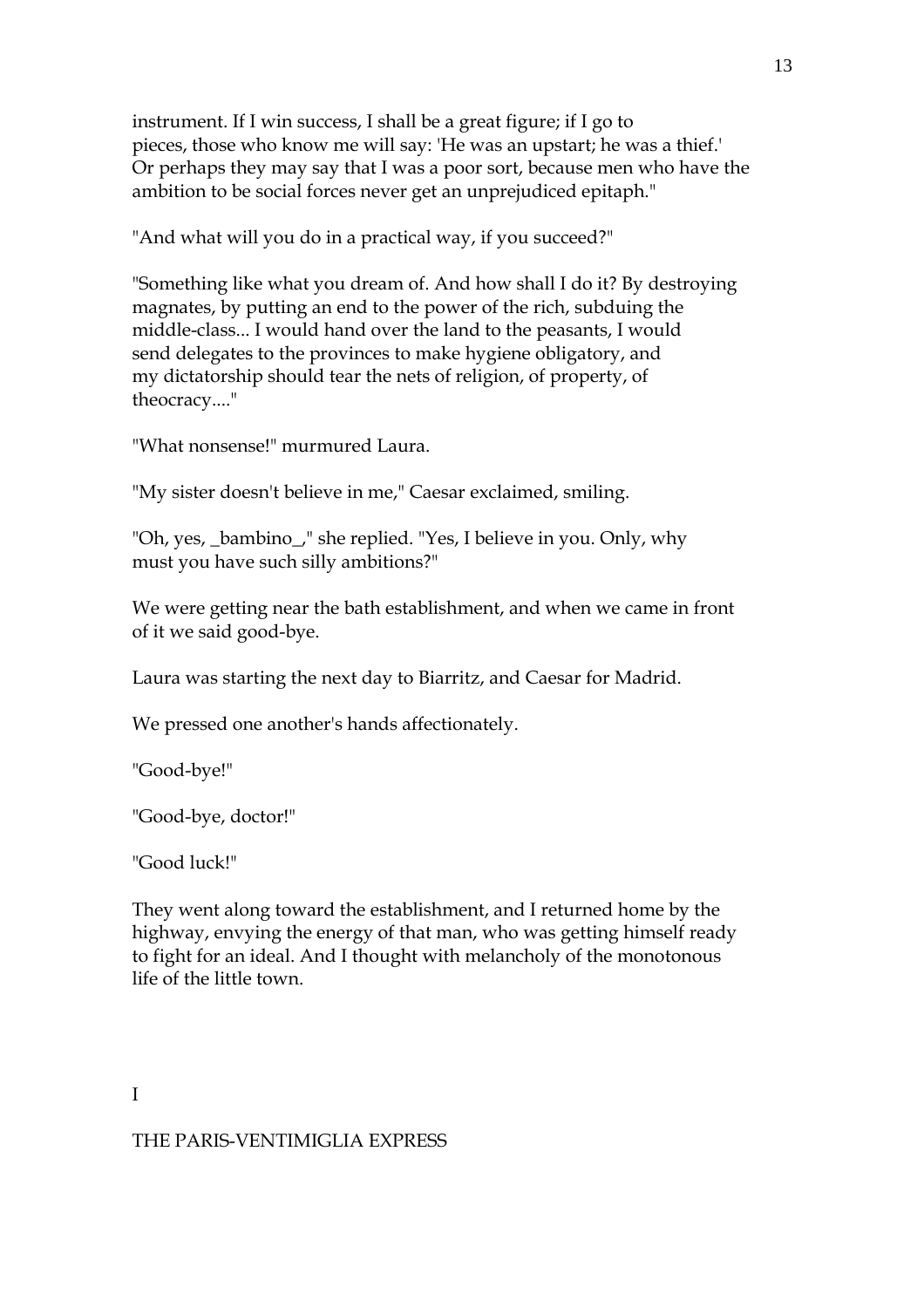#### \_MARSEILLES!\_

The fast Paris-Ventimiglia train, one of the Grand European Expresses, had stopped a moment at Marseilles.

It was about seven in the morning of a winter day. The huge cars, with their bevelled-glass windows, dripped water from all parts; the locomotive puffed, resting from its run, and the bellows between car and car, like great accordeons, had black drops slipping down their corrugations.

The rails shone; they crossed over one another, and fled into the distance until lost to sight. The train windows were shut; silence reigned in the station; from time to time there resounded a violent hammering on the axles; a curtain here or there was raised, and behind the misted glass the dishevelled head of a woman appeared.

In the dining-car a waiter went about preparing the tables for breakfast; two or three gentlemen, wrapped in their ulsters, their caps pulled down, were seated at the tables by the windows and kept yawning.

At one of the little tables at the end Laura and Caesar had installed themselves.

"Did you sleep, sister?" he asked.

"Yes. I did. Splendidly. And you?"

"I didn't. I can't sleep on the train."

"That's evident."

"I look so bad, eh?" and Caesar examined himself in one of the car mirrors. "I certainly am absurdly pale."

"The weather is just as horrible as ever," she added.

They had left a Paris frozen and dark. During the whole night the cold had been most intense. One hadn't been able to put a head outside the car; snow and a furious wind had had their own violent way.

"When we reach the Mediterranean, it will change," Laura had said.

It had not; they were on the edge of the sea and the cold continued intense and the weather dark.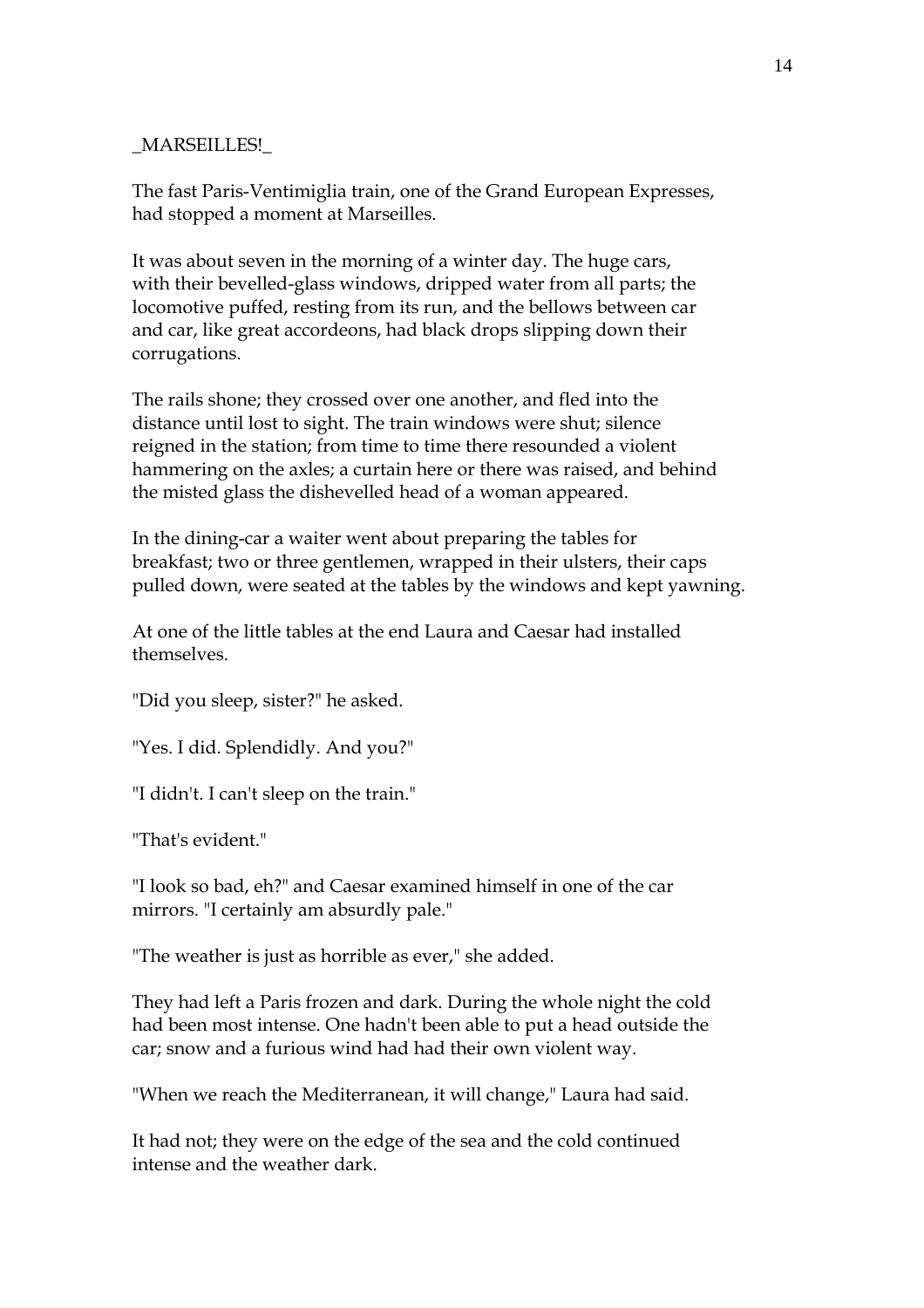#### HOW BEAUTIFUL!

The train began its journey again; the houses of Marseilles could be seen through the morning haze; the Mediterranean appeared, greenish, whitish, and fields covered with hoar-frost.

"What horrid weather!" exclaimed Laura, shuddering. "I dislike the cold more and more all the time."

The dining-car waiter came and filled their cups with \_café-au-lait\_. Laura drew off her gloves and took one of the hot cups between her white hands.

"Oh, this is comforting!" she said.

Caesar began to sip the boiling liquid.

"I don't see how you can stand it. It's scalding."

"That's the way to get warm," replied Caesar, undisturbed.

Laura began to take her coffee by spoonfuls. Just then there come into the dining-car a tall blond gentleman and a young, charming lady, each smarter than the other. The man bowed to Laura with much formality.

"Who is he?" asked Caesar.

"He is the second son of Lord Marchmont, and he has married a Yankee millionairess."

"You knew him in Rome?"

"No, I knew him at Florence last year, and he paid me attention rather boldly."

"He is looking at you a lot now."

"He is capable of thinking that I am off on an adventure with you."

"Possibly. She is a magnificent woman."

"Right you are. She is a marvel. She is almost too pretty. She shows no character; she has no air of breeding." "There doesn't seem to be any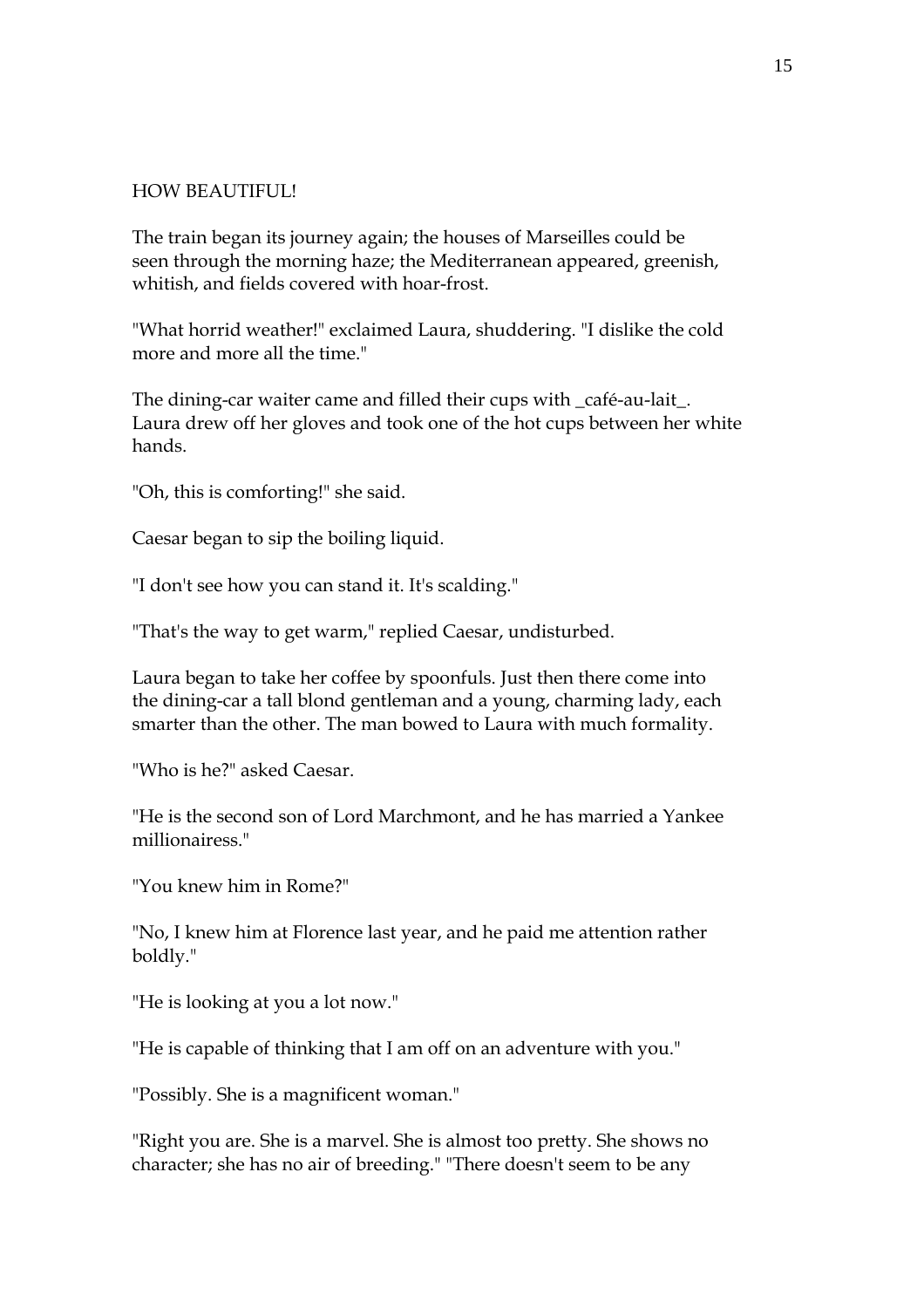great congeniality between them."

"No, they don't get on very well. But come along, pay, let's go. So many people are coming in here."

Laura got up, and after her, Caesar. As she passed, one heard the swish of her silk petticoats. The travellers looked at her with admiration.

"I believe these people envy me," said Caesar philosophically.

"It's quite possible, \_bambino\_," she responded, laughing.

They entered their compartment. The train was running at full speed along the coast. The greenish sea and the cloudy sky stretched away and blotted out the horizon. At Toulon the bad weather continued; a bit beyond, the sun came out, pallid in the fog, circled with a yellowish halo; then the fog dispersed rapidly and a brilliant sun made the snow-covered country shine.

"Oh! How beautiful!" exclaimed Laura.

The dense pure snow had packed down. The grape-vines broke up this white background symmetrically, like flocks of crows settled on the earth; the pines held high their rounds of foliage, and the cypresses, stern and slim, stood out very black against all the whiteness.

On passing Hyères, as the train turned away from the shore, running inland, grim snowy mountains began for some while to be visible, and the sun vanished among the clouds; but when the train came out once more toward the sea, near San Rafael, suddenly,--as if a theatrical effect had been arranged,--the Mediterranean appeared, blue, flooded with sunshine, full of lights and reflections. The sky stretched radiant above the sea, without a cloud, without a shred of vapour.

"How marvellous! How beautiful!" Laura again exclaimed, contemplating the landscape with emotion. "These blessed countries where the sun is!"

"They have no other drawback, than that the men who inhabit them are a trifle vague," said Caesar.

"Bah!"

The air had grown milder; on the surface of the sea patterns of silver foam, formed by the beating of the waves, widened themselves out; the sun's reflection on the restless waters made shining spots and rays, flaming swords that dazzled the eye.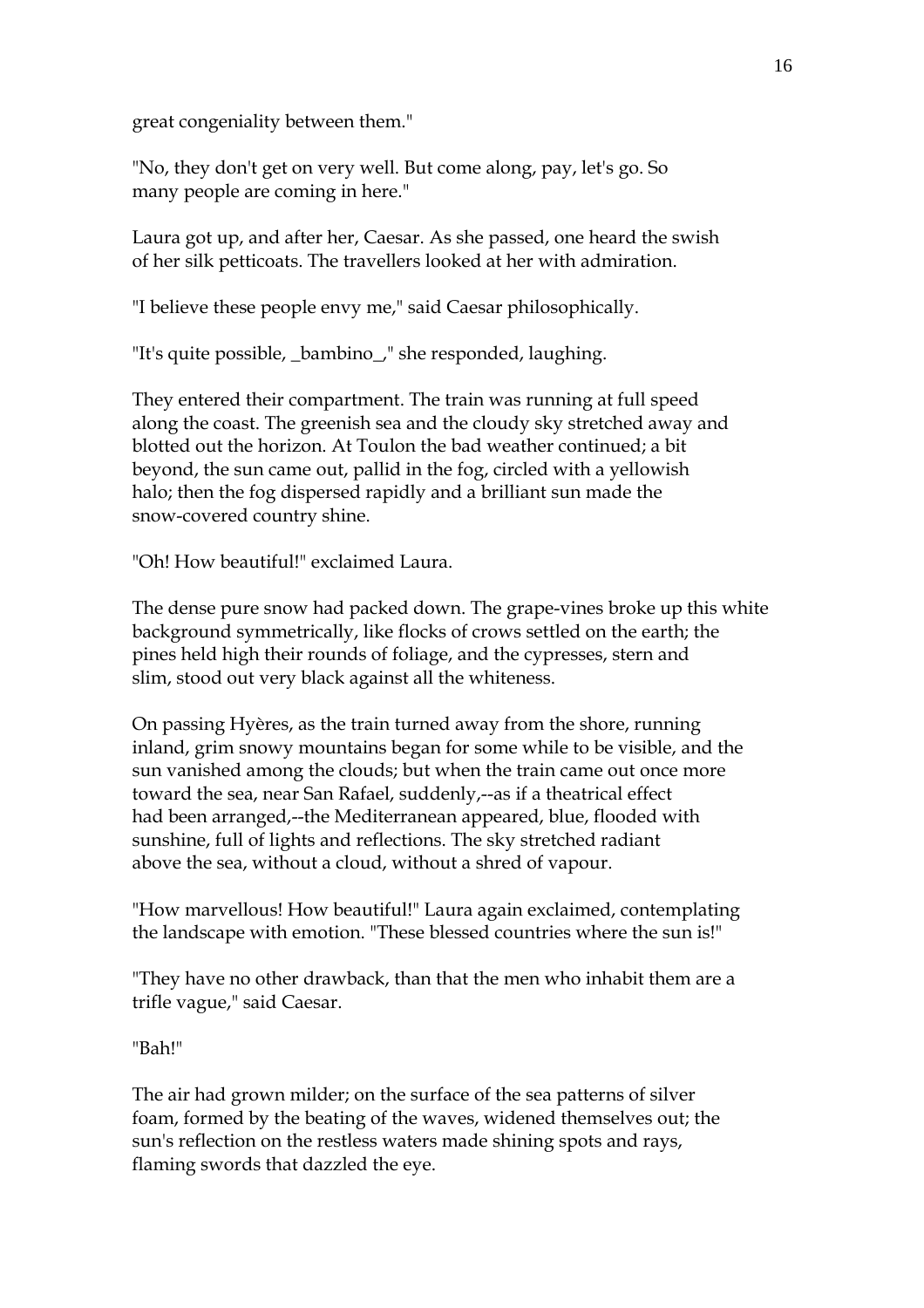The train seemed to puff joyfully at submerging itself in this bland and voluptuous atmosphere; the palm-trees of Cannes came surging up like a promise of felicity, and the Côte d'Azur began to show its luminous and splendid beauty.

Caesar, tired of so much light, took a book from his pocket: \_The Speculator's Manual\_ of Proudhon, and set to reading it attentively and to marking the passages that struck him as interesting.

#### THE ENGLISHMAN AND HIS WIFE

Laura, when she was not watching the landscape, was looking at those who came and went in the corridor.

"The Englishman is lying in wait," Laura observed.

"What Englishman?" asked Caesar.

"The son of the lord."

"Ah, yes."

Caesar kept on reading, and Laura continued to watch the landscape which hurried by outside the window. After a while she exclaimed:

"O Lord, what hideous things!"

"What things?"

"Those war-ships."

Caesar looked where his sister pointed. In a roadstead brilliant with sunlight he saw two men-of-war, black and full of cannons.

"That's the way one ought to be to face life, armed to the teeth," exclaimed Caesar.

"Why?" asked Laura.

"Because life is hard, and you have to be as hard as it is in order to win<sup>"</sup>

"You don't consider yourself hard enough?"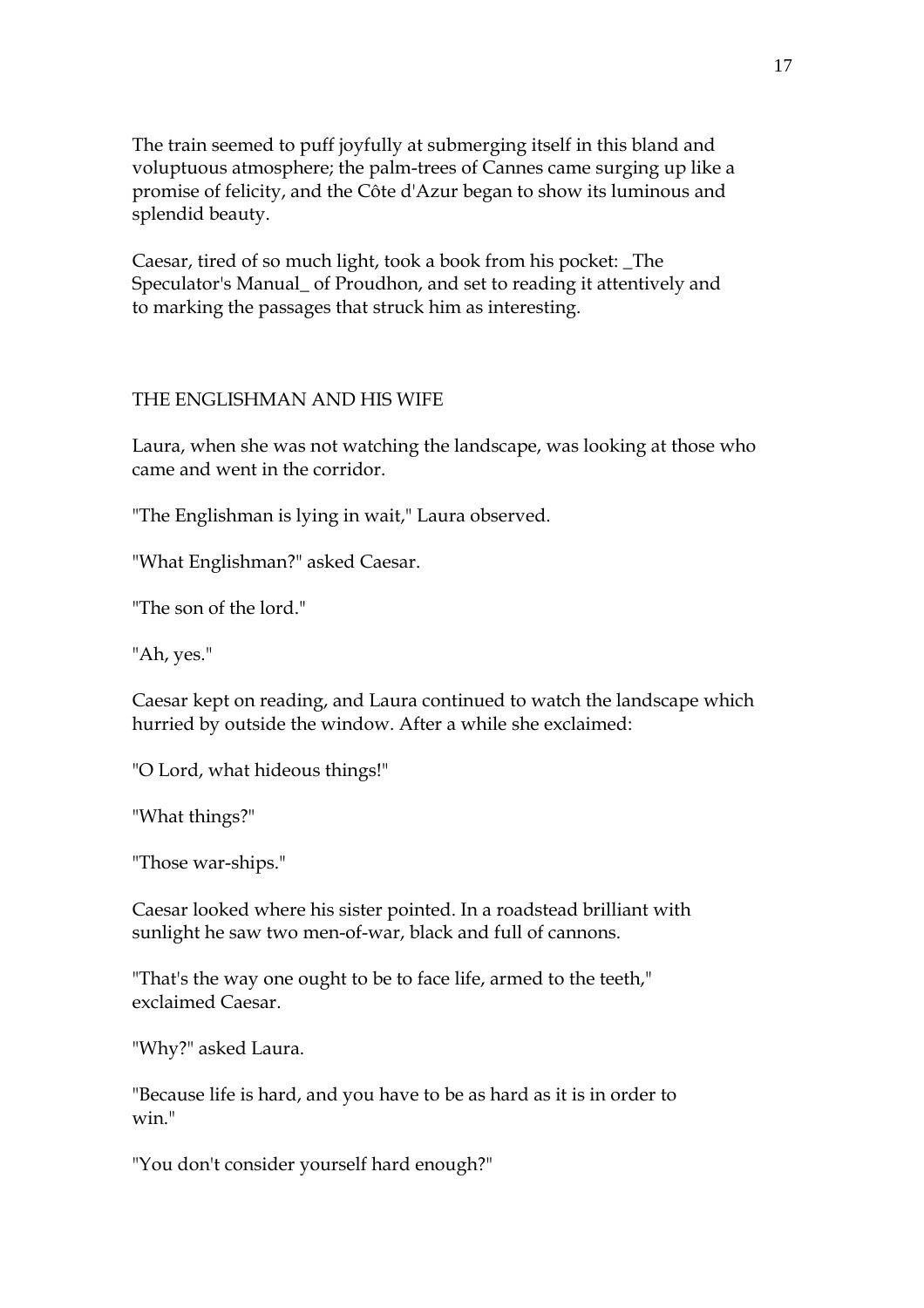"No."

"Well, I think you are. You are like those rough, pointed rocks on the shore, and I am like the sea.... They throw me off and I come back." "That is because, perhaps, when you get down to it, nothing makes any real difference to you."

"Oh, \_bambino!\_" exclaimed Laura, taking Caesar's hand with affectionate irony. "You always have to be so cruel to your mamma."

Caesar burst into laughter, and kept Laura's hand between both of his.

"The Englishman feels sad looking at us," he said. "He doesn't dream that I am your brother."

"Open the door, I will tell him to come in."

Caesar did so, and Laura invited the young Englishman to enter.

"My brother Caesar," she said, introducing them, "Archibaldo Marchmont."

They both bowed, and Marchmont said to Laura in French:

"You are very cruel, Marchesa."

"Why?"

"Because you run away from us people who admire and like you. My wife asked me to present her to you. Would you like her to come?"

"Oh, no! She mustn't disturb herself. I will go to her."

"Assuredly not. One moment."

Marchmont went out into the corridor and presented his wife to Laura and to Caesar.

An animated conversation sprang up among them, interrupted by Laura's exclamations of delight on passing one or another of the wonderful views along the Riviera.

"You are a Latin, Marchesa, eh?" said Marchmont.

"Altogether. This is our sea. Every time I look at it, it enchants me."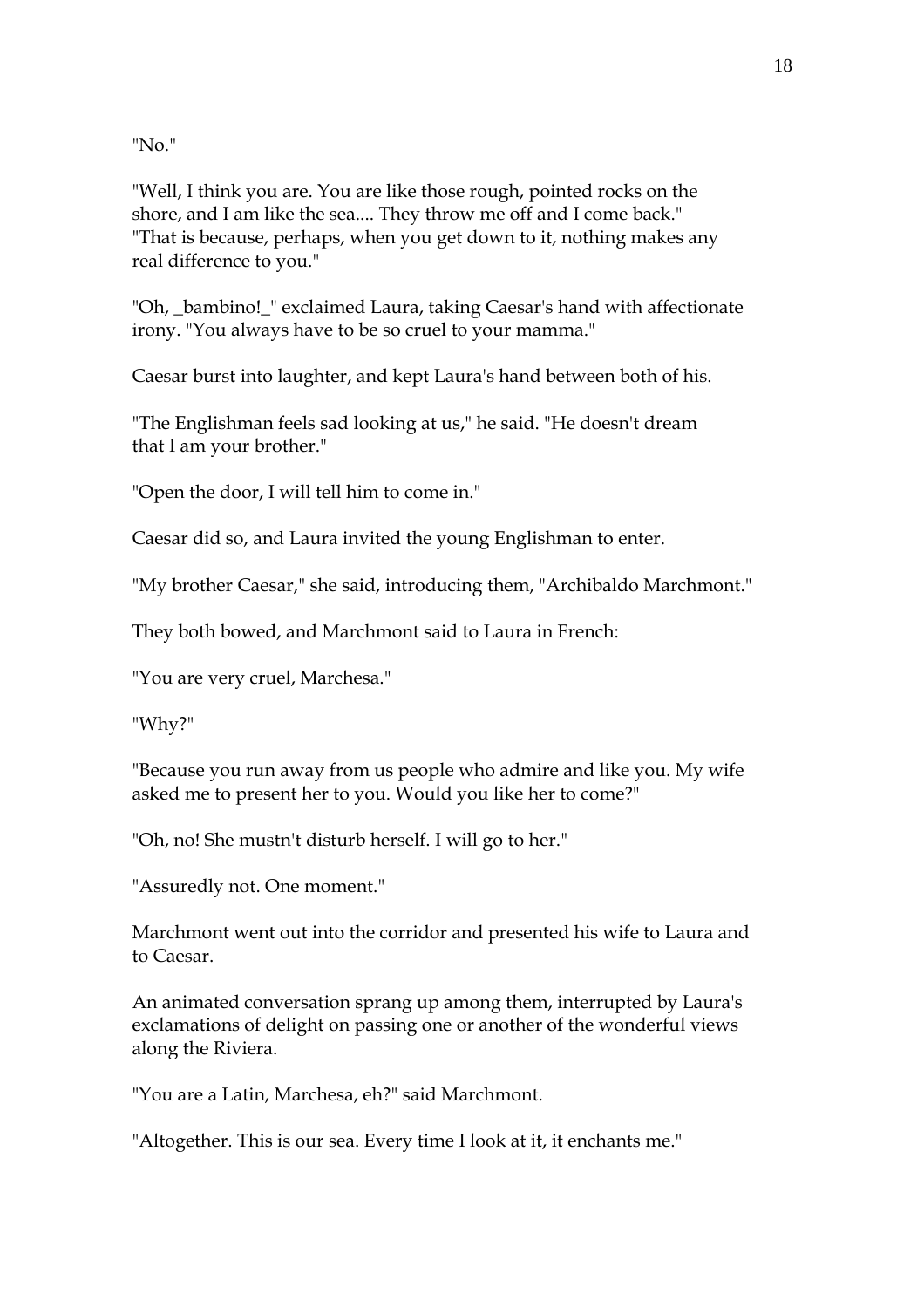"You are going to stop at Nice?"

"No, my brother and I are on our way to Rome."

"But Nice will be magnificent...."

"Yes, that's true; but we have made up our minds to go to Rome to visit our uncle, the Cardinal."

The Englishman made a gesture of annoyance, which did not go unperceived by his wife or by Laura. On arriving at Nice, the Englishman and his Yankee wife got out, after promising that they would be in Rome before many days.

Laura and Caesar remained alone and chatted about their fellow-travellers. According to Laura, the couple did not get along well and they were going to separate.

#### IN ITALY

In the middle of the afternoon they arrived at Ventimiglia and changed trains.

"Are we in Italy now?" said Caesar.

"Yes."

"It seems untidier than France."

"Yes; but more charming."

The train kept stopping at almost all the little towns along the route. In a third-class car somebody was playing an accordeon. It was Sunday. In the towns they saw people in their holiday clothes, gathered in the square and before the cafés and the eating-places. On the roads little two-wheeled carriages passed quickly by.

It began to grow dark; in the hamlets situated on the seashore fishermen were mending their nets. Others were hauling up the boats to run them on to the beach, and children were playing about bare-footed and half-naked.

The landscape looked like a theatre-scene, the setting for a romantic play. They were getting near Genoa, running along by beaches. It was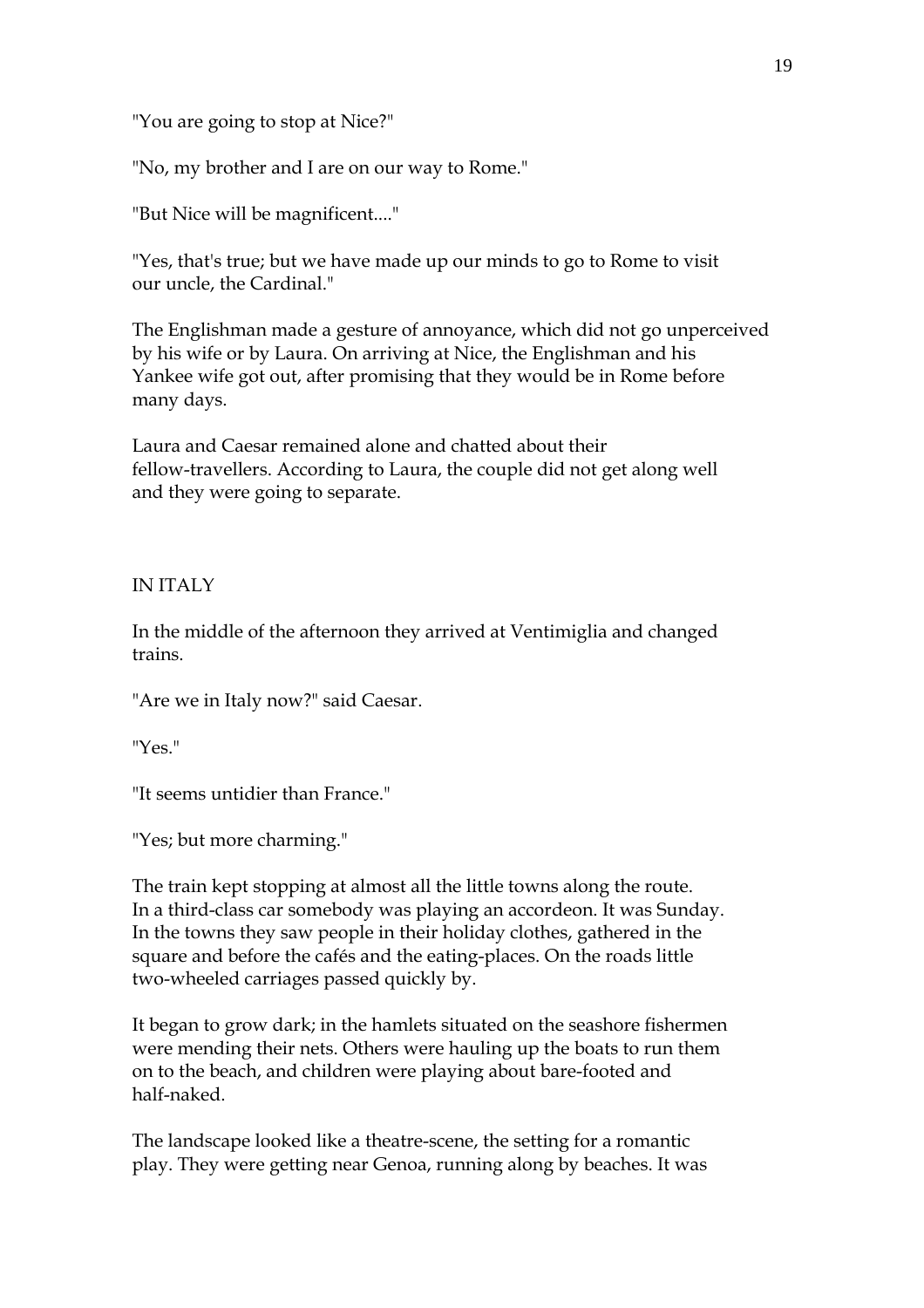growing dark; the sea came right up to the track; in the starry, tranquil night only the monotonous music of the waves was to be heard.

Laura was humming Neapolitan songs. Caesar looked at the landscape indifferently.

On reaching Genoa they had supper and changed trains.

"I am going to lie down awhile," said Laura.

"So am I."

Laura took off her hat, her white cape, and her jacket.

"Good-night, \_bambino\_," she said.

"Good-night. Shall I turn down the light?"

"As you like." Caesar turned down the light and stretched himself out. He couldn't sleep in trains and he got deep into a combination of fantastical plans and ideas. When they stopped at stations and the noise of the moving train was gone from the silence of the night, Caesar could hear Laura's gentle breathing.

A little before dawn, Caesar, tired of not sleeping, got up and started to take a walk in the corridor. It was raining; on the horizon, below the black, starless sky, a vague clarity began to appear. Caesar took out his Proudhon book and immersed himself in it.

When it began to be day they were already getting near Rome. The train was running through a flat, treeless plain of swampy aspect, covered with green grass; from time to time there was a poor hut, a hay-stack, on the uninhabited, monotonous stretch.

The grey sky kept on resolving itself into a rain which, at the impulse of gusts of wind, traced oblique lines in the air.

Laura had waked and was in the dressing-room. A little later she came out, fresh and hearty, without the least sign of fatigue.

They began to see the yellowish walls of Rome, and certain big edifices blackened by the wet. A moment more and the train stopped.

"It's not worth the trouble to take a cab," said Laura. "The hotel is here, just a step."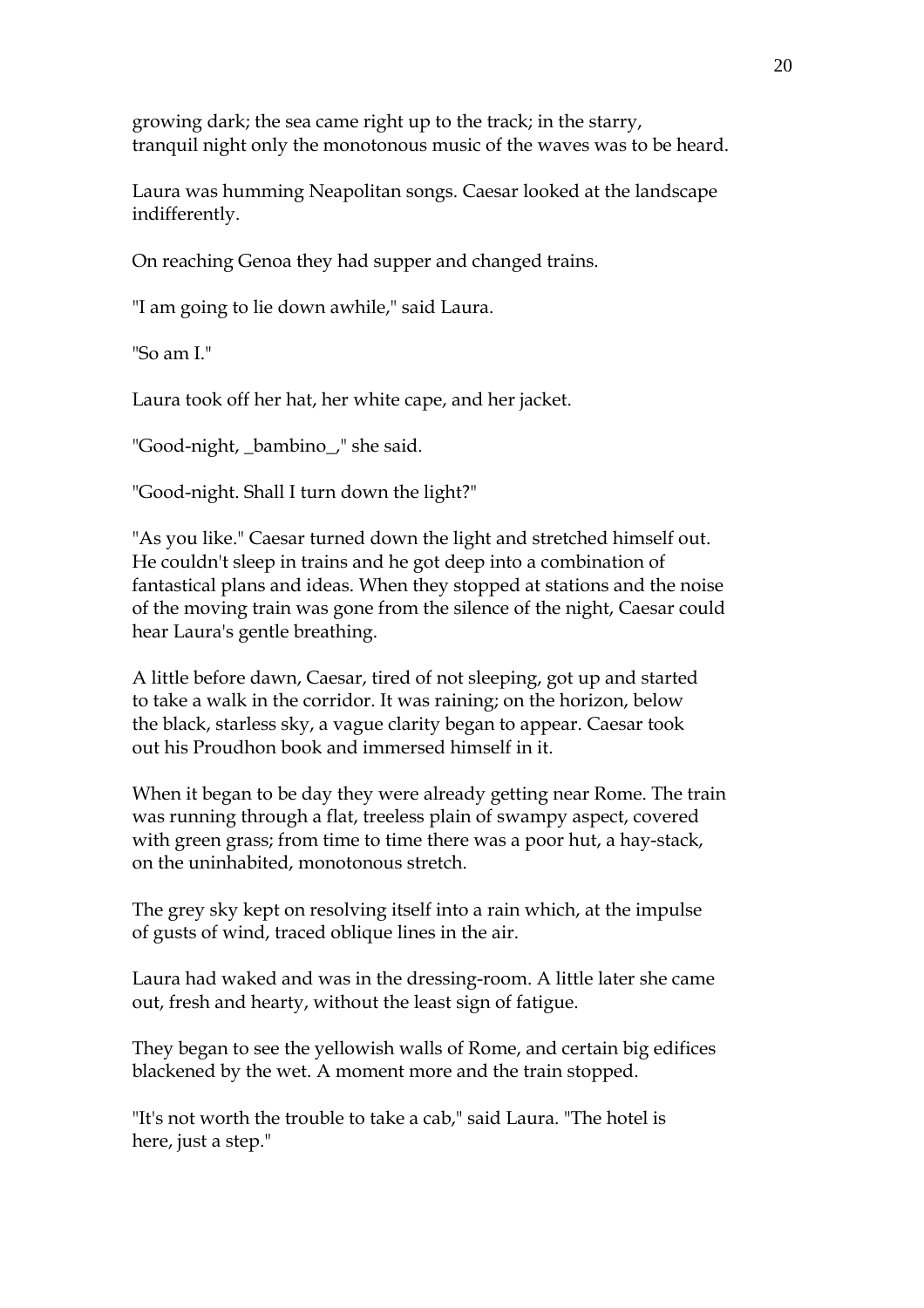They gave a porter orders to attend to the luggage. Laura took her brother's arm, they went out on the Piazza Esedra, and entered the hotel.

II

#### AN EXTRAORDINARY FAMILY

#### \_JUAN GUILLÉN\_

The Valencian family of Guillén was really fecund in men of energy and cleverness. It is true that with the exception of Father Francisco Guillén and of his nephew Juan Fort, none of them became known; but in spite of the fact that the members of this family lived in obscurity in a humble sphere, they performed deeds of unheard-of valour, daring, and impertinence.

Juan Guillén, the first of the Guilléns whose memory is preserved, was a highwayman of Villanueva.

What motives for vengeance Juan Guillén had against the Peyró family is not known. The old folk of the period, two or three who are still alive, always say that these Peyrós devoted themselves to usury; and there is some talk of a certain sister of Juan Guillén's, ruined by one of the Peyrós, whom they made disappear from the town.

Whatever the motive was, the fact is that one day Peyró, the father, and his eldest son were found, full of bullet holes, in an orange orchard.

Juan Guillén was arrested; in court he affirmed his innocence with great tenacity; but after he had been sentenced to ten years' imprisonment, he said that there were still two Peyrós left to kill, whom he would put off until he got out of prison.

As it turned out, Guillén was set free after six years and returned to Villanueva. The two threatened Peyrós did their utmost to keep away from the revengeful Guillén; but it did not work. Juan Guillén killed one of the Peyrós while he was watering the flowers in the balcony of his house. The other took refuge in a remote farm-house rented to peasants in his confidence. This man, who was very crafty, always took great precautions about all the people that came there, and never forgot to close the doors and windows at night.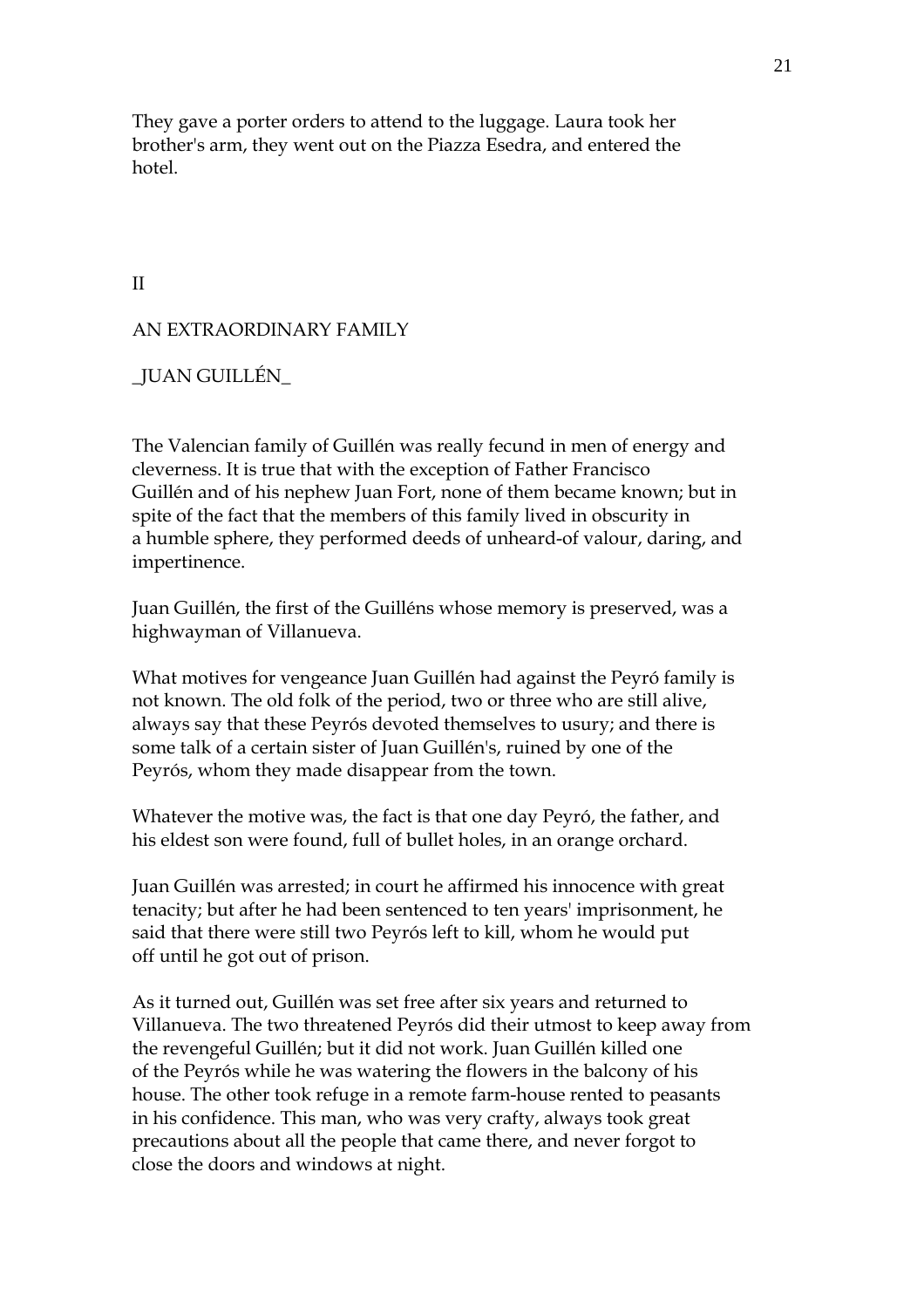One morning he was found in bed with his head shot to pieces by a blunderbuss. No doubt death overtook him while he slept. It was said that Guillén had got in down the chimney, and going close to where Peyró lay asleep, had fired the blunderbuss right against him. Then he had gone tranquilly out by the door, without anybody's daring to stop him.

These two last deaths did not cause Guillén any trouble with the law. All the witnesses in the suit testified in his favour. When the trial was over, Guillén arranged to stay and live tranquilly in Villanueva.

There was a highwayman in the town, who levied small sums on the farms for cleaning young sneak-thieves out of the country, and for escorting rich persons when they travelled; Guillén requested him to give up his job and he did not offer the least resistance.

Juan Guillén married a peasant-girl, bought a truck-garden, and a wine-cave, had several children, and was one of the most respectable highwaymen in the district. He was the terror of the country, particularly to evil-doers; for him there were neither scruples nor perils; might was always right; his only limitation his blunderbuss.

To live in a continual state of war seemed to him a natural condition. Half in earnest, half in jest, it is told of the truck-gardeners of Valencia that the father always says to his wife or his daughter, when he is going to have an interview with somebody:

"Bring me my pistol, sweetheart, I am going out to talk to a man."

To Guillén it seemed indispensable that he should carry his blunderbuss when discussing an affair with anybody.

Juan's energy did not diminish with age; he kept on being as barbarous and brutal as when he was young. His barbarity did not prevent his being very fine and polite, because he was under the conviction that his life was a well-nigh exemplary life.

#### TENDER-HEARTED VICENTA

Of the highwayman's children, the eldest son studied for the priesthood, and the youngest daughter, Vicenta, got ruined.

"I should prefer to have her a man and in the penitentiary," Guillén used to say. Which was not at all strange, because for the highwayman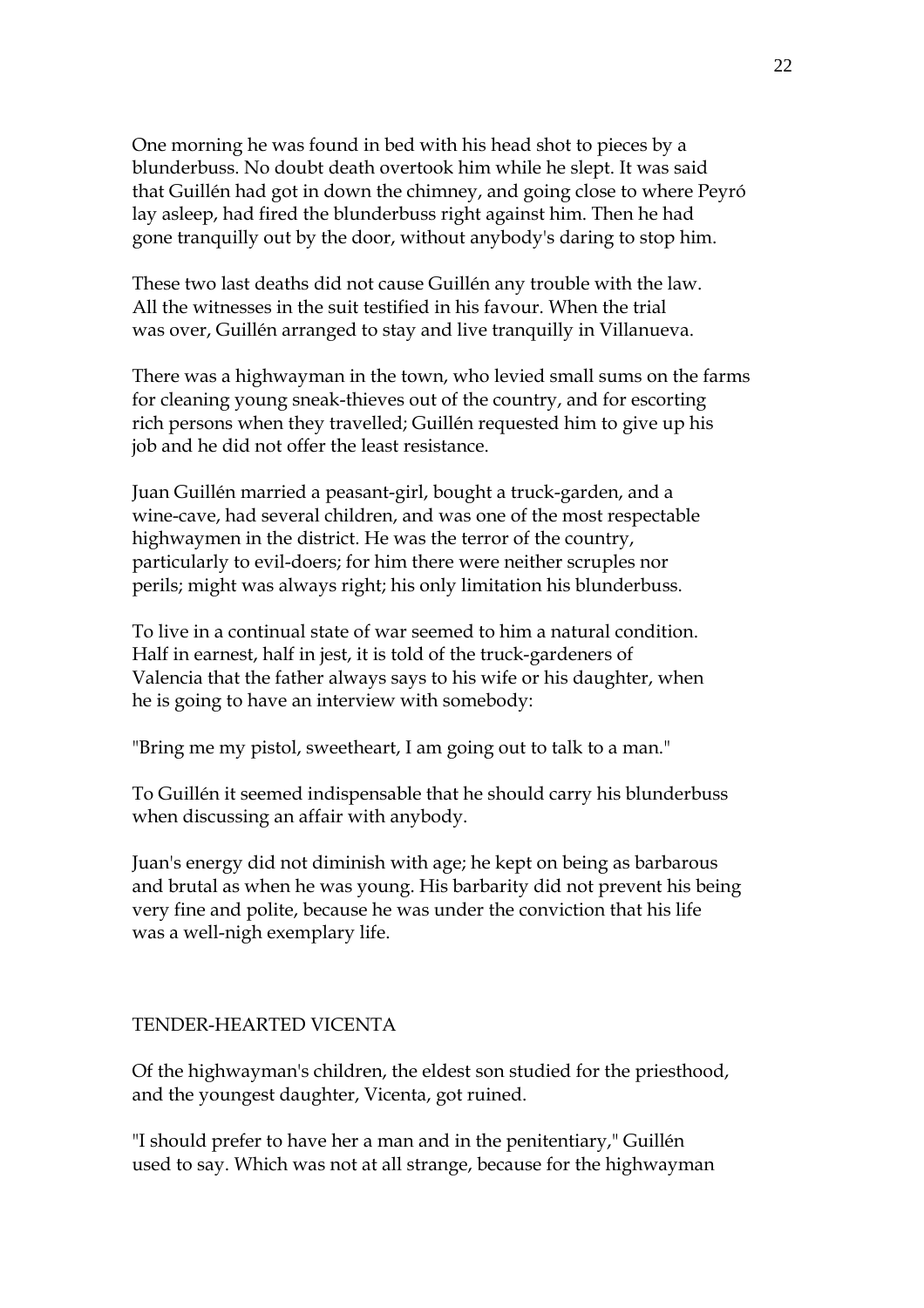the penitentiary was like a school of determination and manhood.

Vicenta, the highwayman's youngest daughter, was a blond girl, noisy and restless, of a violent character that was proof against advice, reprimands, and beatings.

Vicenta had various beaux, all gentlemen, in spite of her father's opposition and his cane. None of these young gentlemen beaux dared to carry the girl off to Valencia, which was what she wanted, for fear of the highwayman and his blunderbuss.

So she made arrangements with an old woman, a semi-Celestina who turned up in town, and in her company ran off to Valencia.

The father roared like a wounded lion and swore by all the saints in heaven to take a terrible revenge; he went to the capital several times with the intention of dragging his daughter back home bodily; but he could not find her.

Vicenta Guillén, who was known in Valencia,--for what reason is not evident,--as the Tender-hearted, had her ups and her downs, rich lovers and poor, and was distinguished by her boldness and her spirit of adventure. It was said of her that she had taken part, dressed as a man, in several popular disturbances.

#### THE MONK

While the Tender-hearted was leading a life of scandal, her brother, Francisco, was studying in the College of the Escolapians in the village, and afterwards entered the Seminary at Tortosa. He did not distinguish himself there by his intelligence or by his good conduct; but by force of time and recommendations he succeeded in getting ordained and saying mass at Villanueva. His father's restless blood boiled in him: he was a rowdy, brutal and quarrelsome. As life in the village was uncomfortable for him, he went to America, ready to change his profession. He could not have found wide prospects among the laity, for after a few months he took the vows, and ten or twelve years later he returned to Spain, the Superior of his Order, and went to a monastery in the province of Castellón.

Francisco Guillén had changed his name, and was now called Fray José de Calasanz de Villanueva.

If Fray José de Calasanz, on his return from America, had not learned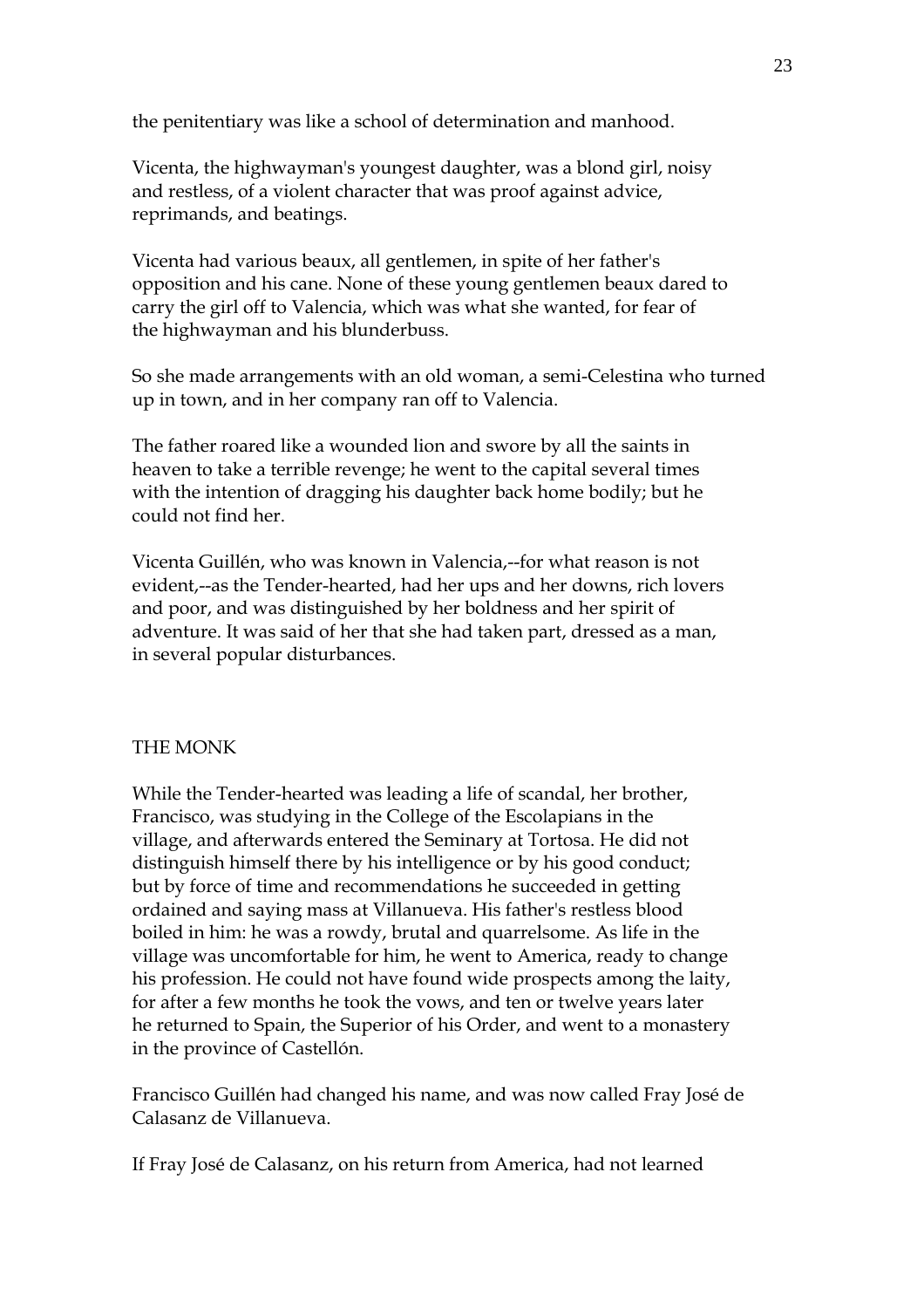much theology, at any rate he had learned more about life than in the early years of his priesthood, and had turned into a cunning hypocrite. His passions were of extraordinary violence, and despite his ability in concealing them, he could not altogether hide his underlying barbarity.

His name figured several times, in a scandalous manner, along with the name of a certain farmer's wife, who was a bit weak in the head.

These pieces of gossip, though they gave him a bad reputation with the town people, did not prevent him from advancing in his career, for pretty soon, and no one quite knew for what reason, he was found to have acquired importance and to wield influence of decisive weight, not only in the Order, but among the whole clerical element of the city.

At the same time that Father José de Calasanz was becoming so successful, the Tender-hearted took to the path of virtue and got married at Valencia to the proprietor of a little grocery shop in a lane near the market, his name being Antonio Fort.

The Tender-hearted, once married, wrote to her brother to get him to make her father forgive her. The monk persuaded the old bandit, and the Tender-hearted went to Villanueva to receive the paternal pardon. The Tender-hearted, being married, lived an apparently retired and devout life. Her husband was a poor devil of not much weight. The Tender-hearted gave a great impetus to the shop. After she began to run the establishment there was always a great influx of priests and monks recommended by her brother.

Some of them used to gather in the back-shop toward dusk for a \_tertulia\_, and it was said that one of the members of the \_tertulia\_,--a youthful little priest from Murcia,--had an understanding with the landlady.

The priests' \_tertulia\_ at Fort's shop was a well-spring of riches and prosperity for the business. The little nuns of such-and-such a convent advised the ladies they knew to buy chocolate and sweets at Fort's; the friars of another convent gave them an order for sugar or cinnamon, and cash poured into the drawer.

The Tender-hearted had three children: Juan, Jerónimo, and Isabel.

When the two elder were of an age to begin their education, Father José de Calasanz made a visit in Valencia.

Father José had a powerful influence among the clergy, and he offered his support to his sister in case she found it well to dedicate one of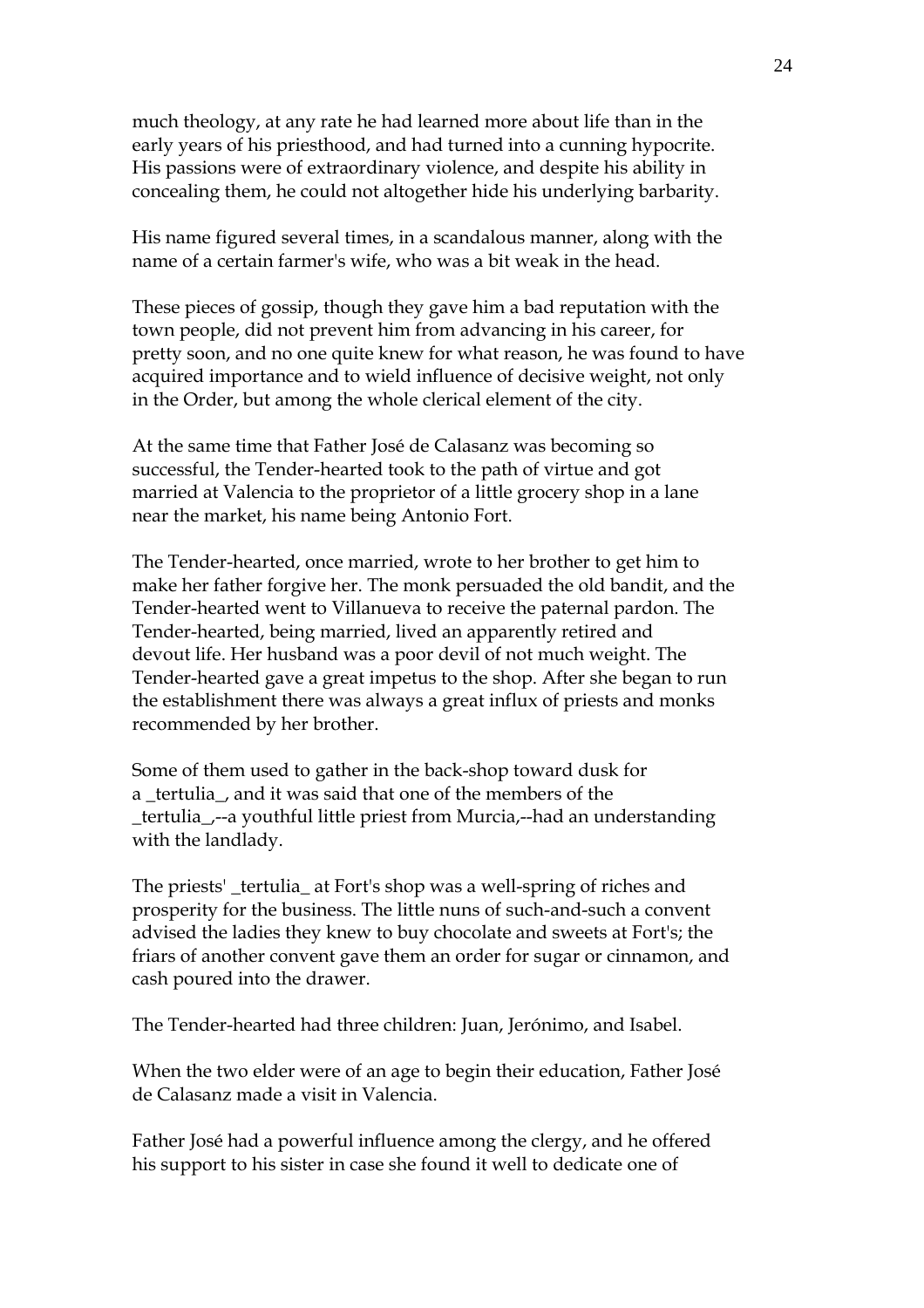her sons to the church.

The Tender-hearted, who beginning to have great ambitions, considered that of her two sons, Juan, the elder, was the more serious and diligent, and she did not vacillate about sacrificing him to her ambitions.

# JUAN FORT

Juan Fort was a boy of energy, very decided, although not very intelligent. His uncle, Fray José de Calasanz, when he knew him, grew fond of him. Fray José enjoyed great esteem in the Order that is called,--nobody knows whether it is in irony,--the Seraphic Order. Fray José consulted several competent persons and they advised him to send his nephew to study outside of Spain. It is known that among her ministers the Church prefers men without a country. Catholicism means universality, and the real Catholic has no other country than his religion, no other capital but Rome.

Juan Fort, snatched from among his comrades and from the bosom of his family, went weeping in his uncle's company to France, and entered the convent of Mont-de-Marson to pursue his studies.

In this convent he made his monastic novitiate, and like all the individuals of that Order, changed his name, being called from then on, Father Vicente de Valencia.

From Mont-de-Marson he passed to Toulouse, and when two years were up, he made a short stay in the monastery where his uncle was prior, and went to Rome.

When the Tender-hearted went to embrace her son, on his passage through Valencia, she could see that his affection for her had vanished. As happens with nearly all the young men that enter a religious Order, Juan Fort felt a deep antipathy for his family and for his native town.

The young Father Vicente de Valencia entered the convent of Aracceli at Rome, and continued his studies there.

This was at the beginning of Leo XIII's pontificate. At that epoch certain naïve elements in the Eternal City tried to initiate anti-Jesuit politics inside the Church. Liberals and Ultramontanists struggled in the darkness, in the periodicals, and in the universities.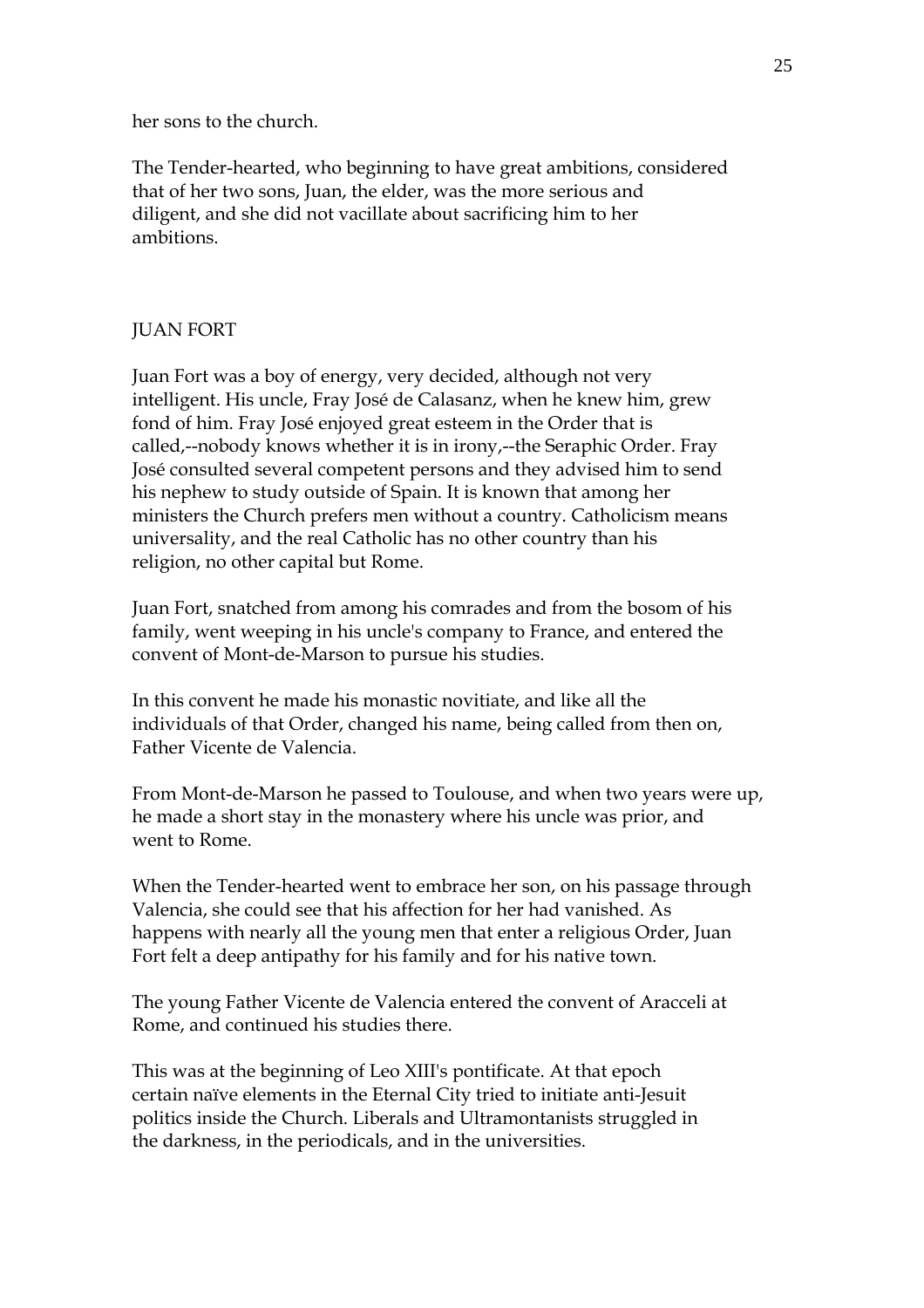It was a phenomenon of this struggle,--which seems paradoxical,--that the partisans of tradition were the most liberal, and the partisans of Modernism the Ultramontanists. The lesser clergy and certain Cardinals felt vaguely liberal, and were searching for that something Christian, which, as people say, still remains in Catholicism. On the other hand, the Congregations, and above all the Jesuits, gave the note of radical Ultramontanism.

The sons of Loyola had solved the culinary problem of making a meat-stew without meat; the Jesuits were making their Company the most anti-Christian of the Societies in the silent partnership.

In Rome the prime defender of Ultramontanism had been the Abbé Perrone, an eloquent professor, whom the pressure of the traditional theologians obliged to read, before giving a lecture, a chapter of Saint Thomas on the point in question. Perrone, after offering, with gnashing of teeth, this tribute to tradition, used to say proudly: "And now, let us forget these old saws and get along."

Father Vicente de Valencia enrolled himself among the supporters of the Perronean Ultramontanism, and became, as was natural, considering his character, a furious authoritarian. This sombre man, whose vocation was repugnant to him, who had not the least religious feeling, who could perhaps have been a good soldier, took a long time to make himself perfectly at home in monastic life, struggled against the chains that chafed him, rebelled inwardly, and at last, not only did not succeed in breaking his fetters, but even considered them his one happiness.

Little by little he dominated his rebelliousness, and he made himself a great worker and a tireless intriguer.

The fruits of his will were great, greater than those of his intellect.

Father Vicente wrote a theological treatise in Latin, rather uncouth, so the intellectual said, and which had the sole distinction of representing the most rabid of reactionary tendencies.

\_The Theological Commentaries of Father Vicente de Valencia\_ did not attract the attention of the men who follow the sport of occupying themselves with such things, whether or no; the presses did not groan printing criticisms of the book; but the Society of Jesus took note of the author and assisted Fort with all its power.

A fanatic and a man of mediocre intelligence, that monk might perhaps be a considerable force in the hands of the Society.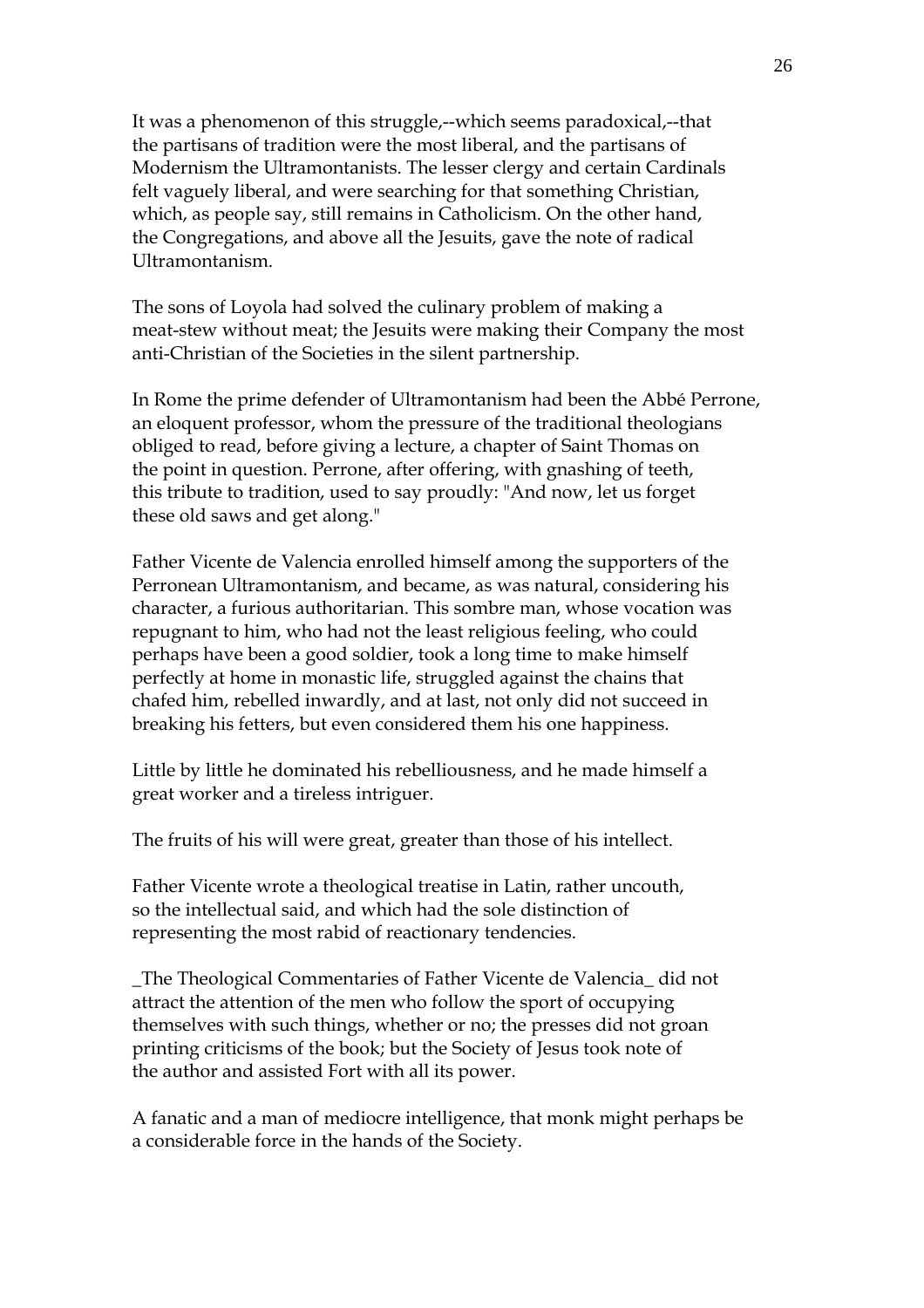A short while after the publication of his \_Commentaries\_, Father Vicente accompanied the general of his Order on a canonical visit to the monasteries in Spain, France, and Italy; later he was appointed successively Visitor General for Spain, Consultor of the monastic province of Valencia, Definer of the Order, and a voting councillor in the government of the Order.

The news of these honours reached the Fort family in vague form; the haughty monk gave no account of his successes. He considered himself to be without a country and without a family.

#### THE CARDINAL'S NEPHEW AND NIECE

The Tender-hearted died without having the consolation of seeing her son again; Jerónimo Fort, the youngest child, became head of the shop, Isabel married a soldier, Carlos Moncada, with whom she went to live in Madrid.

Isabel Fort lived there a long time without remembering her monk brother, until she learned, to her great surprise, that they had made him a Cardinal.

Father Vicente left off calling himself that and changed into Cardinal Fort. The darkness that surrounded him turned to light, and his figure stood out strongly.

"Cardinale Forte," they called him in Rome. He was known to be one of the persons that guided the Vatican camarilla, and one of those who impelled Leo XIII to rectify the slightly liberal policy of the first years of his pontificate.

Cardinal Fort filled high posts. He was a Consultor in the Congregation of Bishops and Regulars, afterwards in that of Rites and in that of the Holy Office, and on special occasions was confessor to Leo XIII.

Certainly having a Cardinal in the family is something that makes a showing; and Isabel, as soon as she knew it, wrote by the advice of the family, to her brother, so as to renew relations with him.

The Cardinal replied, expressing interest in her husband and her children. Isabel sent him their pictures, and phrases of affection were cordially interchanged.

After that they kept on writing to each other, and in one letter the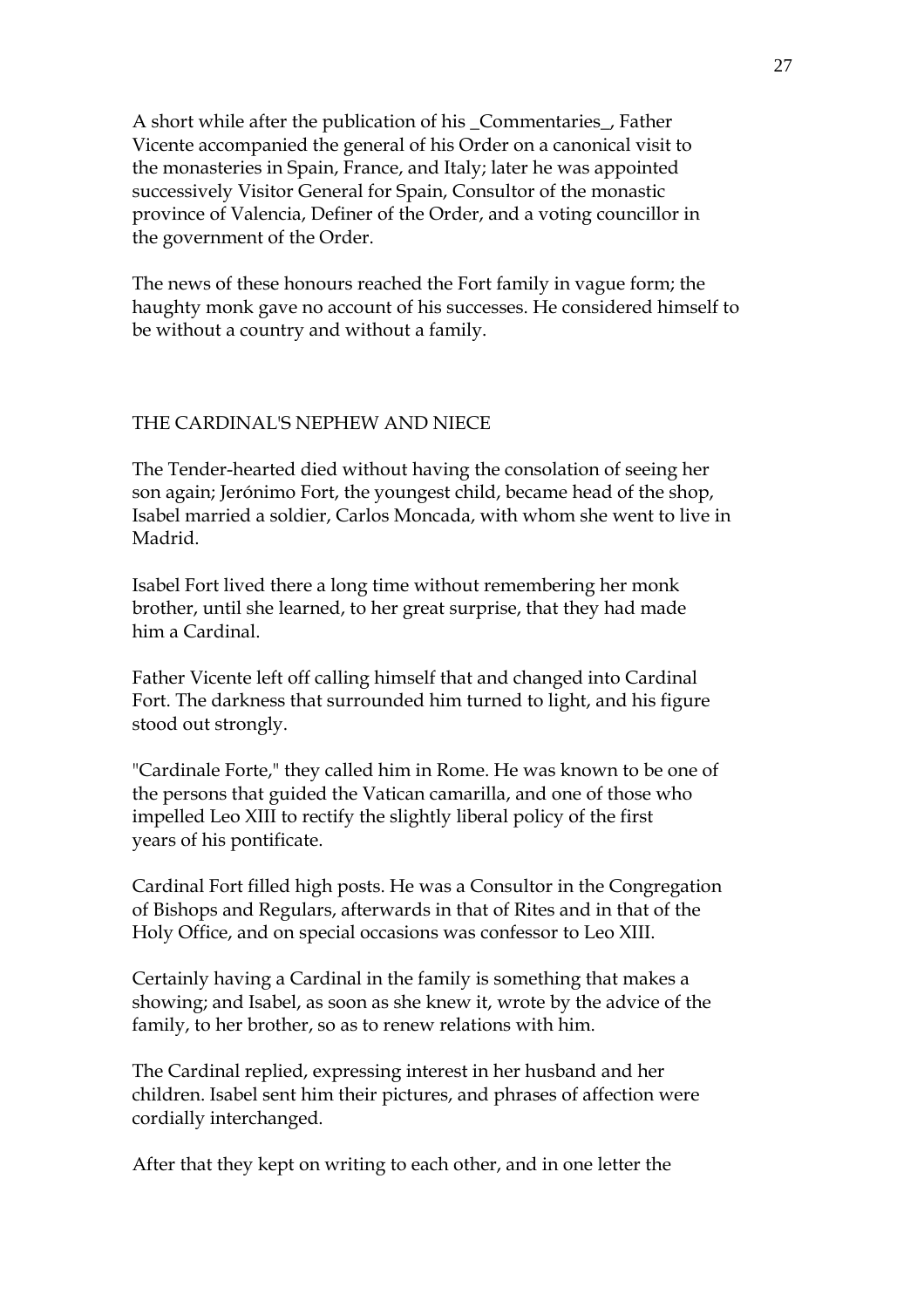Cardinal invited Isabel to come to Rome. She hesitated; but her husband convinced her that she ought to accept the invitation. They all of them went, and the Cardinal received them very affectionately.

Juan Fort was living at that time in a monastery, like the other monks. He enjoyed an enormous influence in Rome and in Spain. Isabel wanted her husband promoted, and the Cardinal obtained that in a moment.

Then Fort talked to his sister of the propriety of dedicating Caesar to the Church. He would enter the College of Nobles, then he would pass to the Nunciature, and in a short while he would be a potentate.

Doña Isabel told this to her husband; but the idea didn't please him. They talked among themselves, they discussed it, and the small boy, then twelve years old, settled the question himself, saying that he would kill himself rather than be a priest or a monk, because he was a Republican.

The Cardinal was not enthusiastic over this rebellious youngster who dared to speak out what he, in his childhood, would not have been bold enough to insinuate; but if Caesar did not appeal to him, on the other hand he was very much taken with Laura's beauty and charm.

The Moncada family returned to Spain after spending some months in Rome. Two years later Doña Isabel's husband died, and she, recalling the offers of her brother, the Cardinal, left Caesar in an Escolapian college in Madrid, and went to Rome, taking Laura with her.

The Cardinal, in the meanwhile, had changed his position and his domicile; he was now living in the Palazzo Altemps in the Via di S. Apellinare, and leading a more sumptuous life.

They reproached him in Rome for his exclusiveness and at the same time for his tendency to ostentation. They said that if he was silent about himself, it was not through modesty, but because that is the best method to arrive at being a candidate for the tiara.

They added that he was very fond of showing himself in his red robes, and in fine carriages, and this ostentatious taste was explained among the Italians by saying: "It's simple enough; he is Spanish."

Publicly it was said that he was a great theologian, but privately he was considered a strong man, although of mediocre intelligence.

"A Fort is always strong," they said of him, making a pun on his name. "He is one of the Spanish Eminences who rule the Pope," a great English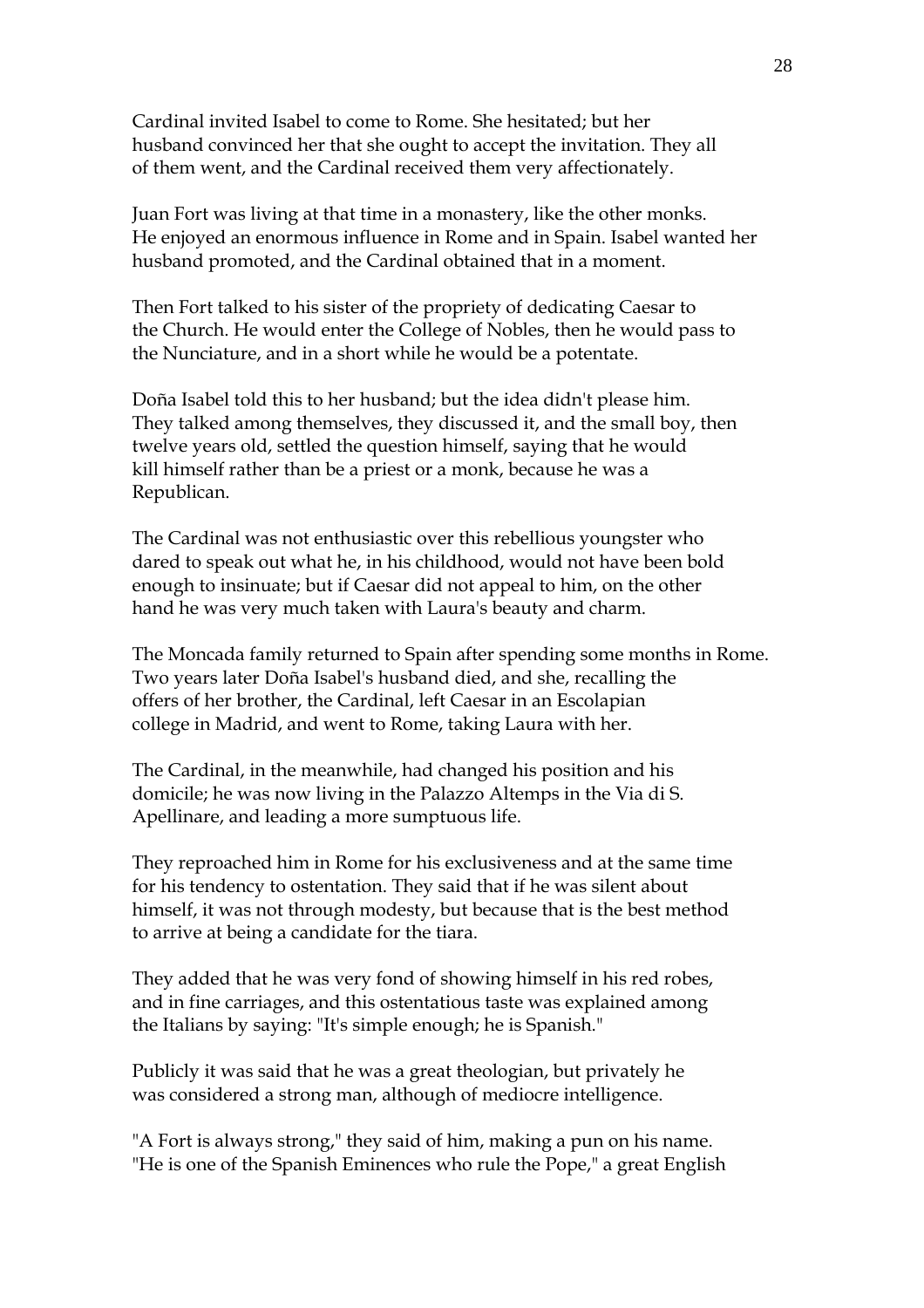periodical stated, referring to him.

On receiving his sister and his niece, the Cardinal put all his influence with the Black Party in play so that they should be accepted by the aristocratic society of Rome. He achieved that without much difficulty. Laura and her mother were naturaly distinguished and tactful, and they succeeded in forming a circle.

The Cardinal felt proud of his family; and accompanying the two women gave him occasion for visiting many people.

Roman slander calumniated Fort, assuming him to be having a love affair with his niece. Juan Fort showed an affection for Laura which seemed unheard of by those that knew him.

The Cardinal was a man of exuberant pride, and he knew how to control himself. He felt a great fondness for Laura; but if there was anything more in this fondness than tranquil fatherly affection, if there was any passion, only he knew it; the fire lurked very deep in his overshaded soul.

Laura made, socially speaking, a good marriage. She married the Marquis of Vaccarone, a babbling Neapolitan, insubstantial and light. In a short while, seeing that they were not congenial, she arranged for an amicable separation and the two lived independent.

#### III

#### CAESAR MONCADA

AT THE ESCOLAPIANS

Caesar studied in Madrid in an Escolapian college in the Calle de Hortaleza, where he was an intern all the time he was taking his bachelor's degree.

His mother had gone to live in Valencia, after marrying Laura off, and Caesar passed his vacations with her at a country-place in a neighbouring village.

Several times a year Caesar received letters and photographs from his sister, and one winter Laura came to Valencia. She retained a great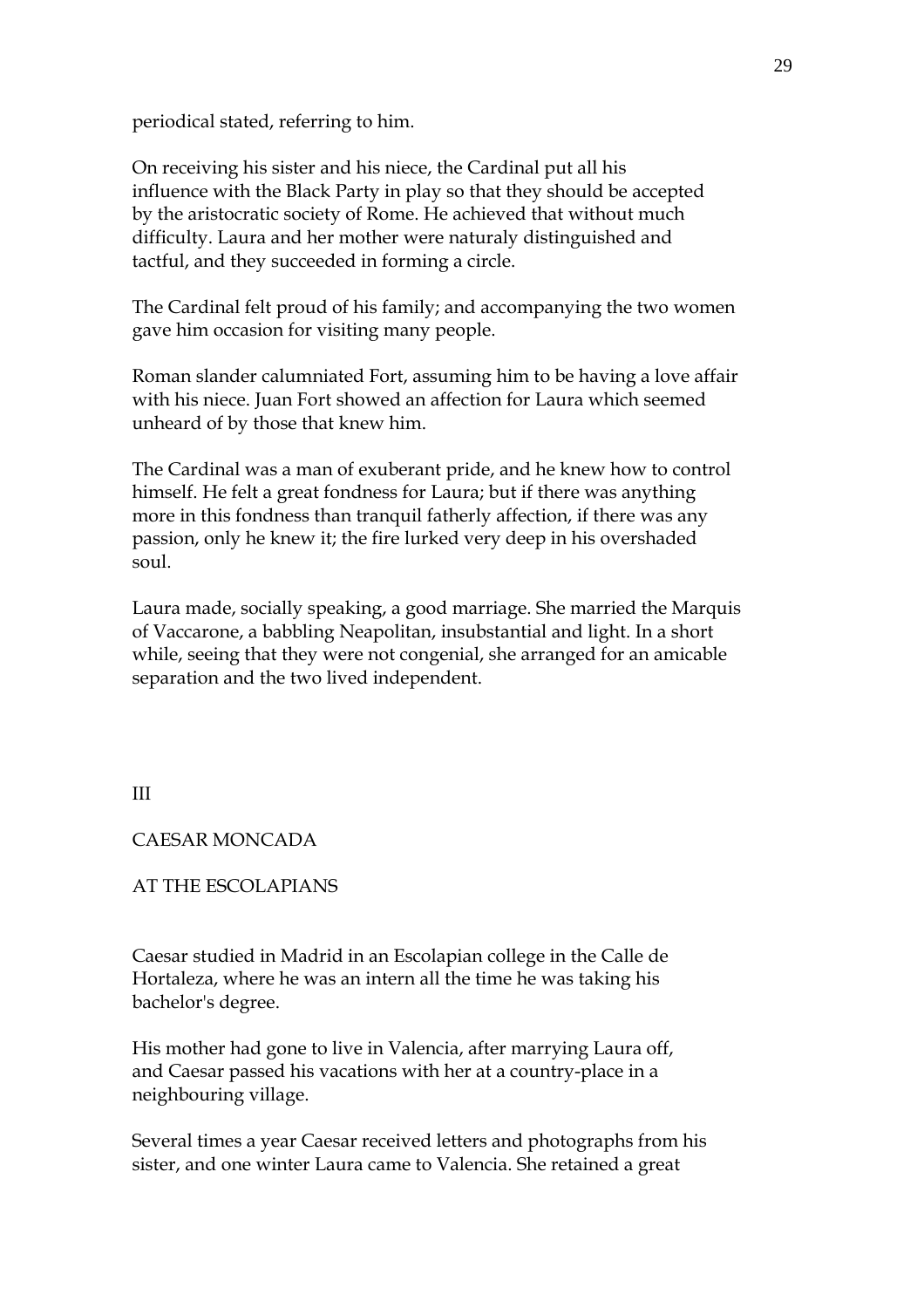fondness for Caesar; he was fond of her too, although he did not show it, because his character was little inclined to affectionate expansion.

At college Caesar showed himself to be a somewhat strange and absurd youth. As he was slight and of a sickly appearance, the teachers treated him with a certain consideration.

One day a teacher noticed that Caesar creaked when he moved, as if his clothes were starched.

"What are you wearing?" he asked him.

"Nothing."

"Nothing, indeed! Unbutton your jacket."

Caesar turned very pale and did not unbutton it; but the master, seizing him by a lapel, unbuttoned his jacket and his waistcoat, and found that the student was covered with papers.

"What are these papers? For what purpose are you keeping them here?"

"He does it," one of his fellow students replied, laughing, "because he is afraid of catching cold and becoming consumptive." They all made comments on the boy's eccentricity, and a few days later, to show that he was not a coward, he tried to go out on the balcony on a cold winter night, with his chest bare.

Among his fellow-students Caesar had an intimate friend, Ignacio Alzugaray, to whom he confided and explained his prejudices and doubts. Alzugaray was not a boarder, but a day-scholar.

Ignacio brought anti-clerical periodicals to school, which Caesar read with enthusiasm. His sojourn in a religious college was producing a frantic hatred for priests in young Moncada.

Caesar was remarkable for the rapidity of his decisions and the lack of vacillation in his opinions. He felt no timidity about either affirming or denying.

His convictions were absolute; when he believed in the exact truth of a thing, he did not vacillate, he did not go back and discuss it; but if his belief faltered, then he changed his opinion radically and went ahead stating the contrary of his previous statements, without recollecting his abandoned ideas.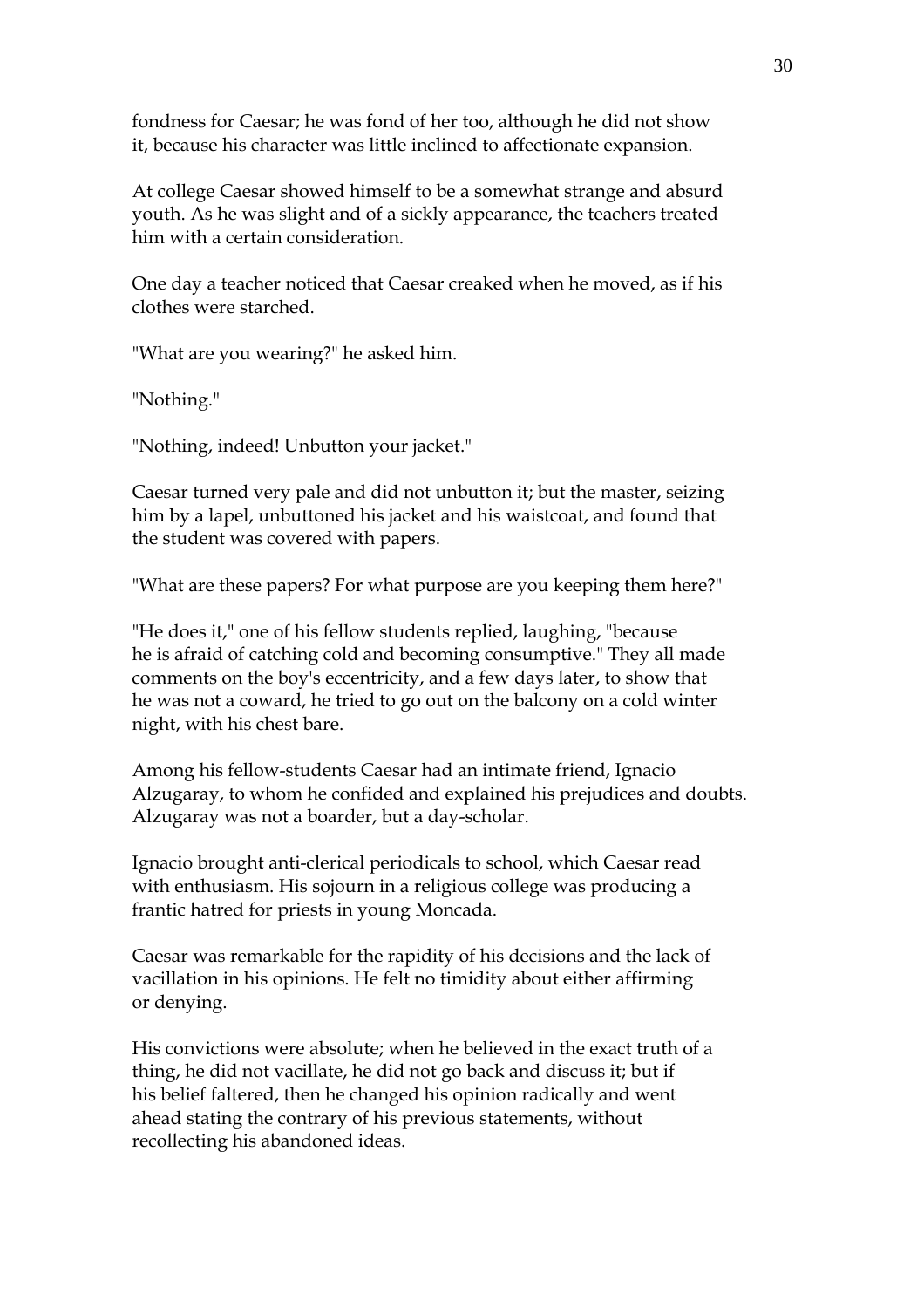His other fellow-students did not care about discussions with a lad who appeared to have a monopoly of the truth.

"Professor So-and-So is a beast; What-you-call-him is a talented chap; that fellow is a thick-witted chap. This kid is all right; that one is not."

In this rail-splitting manner did young Moncada announce his decisions, as if he held the secret explanation of all things tight between his fingers.

Alzugaray seldom shared his friend's opinions; but in spite of this divergence they understood each other very well.

Alzugaray came of a modest family; his mother, the widow of a government clerk, lived on her pension and on the income from some property they owned in the North.

Ignacio Alzugaray was very fond of his mother and his sister, and was always talking about them. Caesar alone would listen without being impatient to the meticulous narratives Ignacio told about the things that happened at home.

Alzugaray was of a very Catholic and very Carlist family; but like Caesar, he was beginning to protest against such ideas and to show himself Liberal, Republican, and even Anarchistic. Ignacio Alzugaray was a nephew of Carlos Yarza, the Spanish author, who lived in Paris, and who had taken part in the Commune and in the Insurrection of Cartagena.

Caesar, on hearing Alzugaray recount the doings of his uncle Carlos Yarza various times, said to his fellow-student:

"When I get out of this college, the first thing I am going to do is to go to Paris to talk with your uncle."

"What for?"

"I have to talk to him."

As a matter of fact, once his course was finished, Caesar left the college, took a third-class ticket, went to Paris, and from there wrote to his mother informing her what he had done. Carlos Yarza, Alzugaray's uncle, received him very affectionately. He took him to dine and explained a good many things. Caesar asked the old man no end of questions and listened to him with real avidity.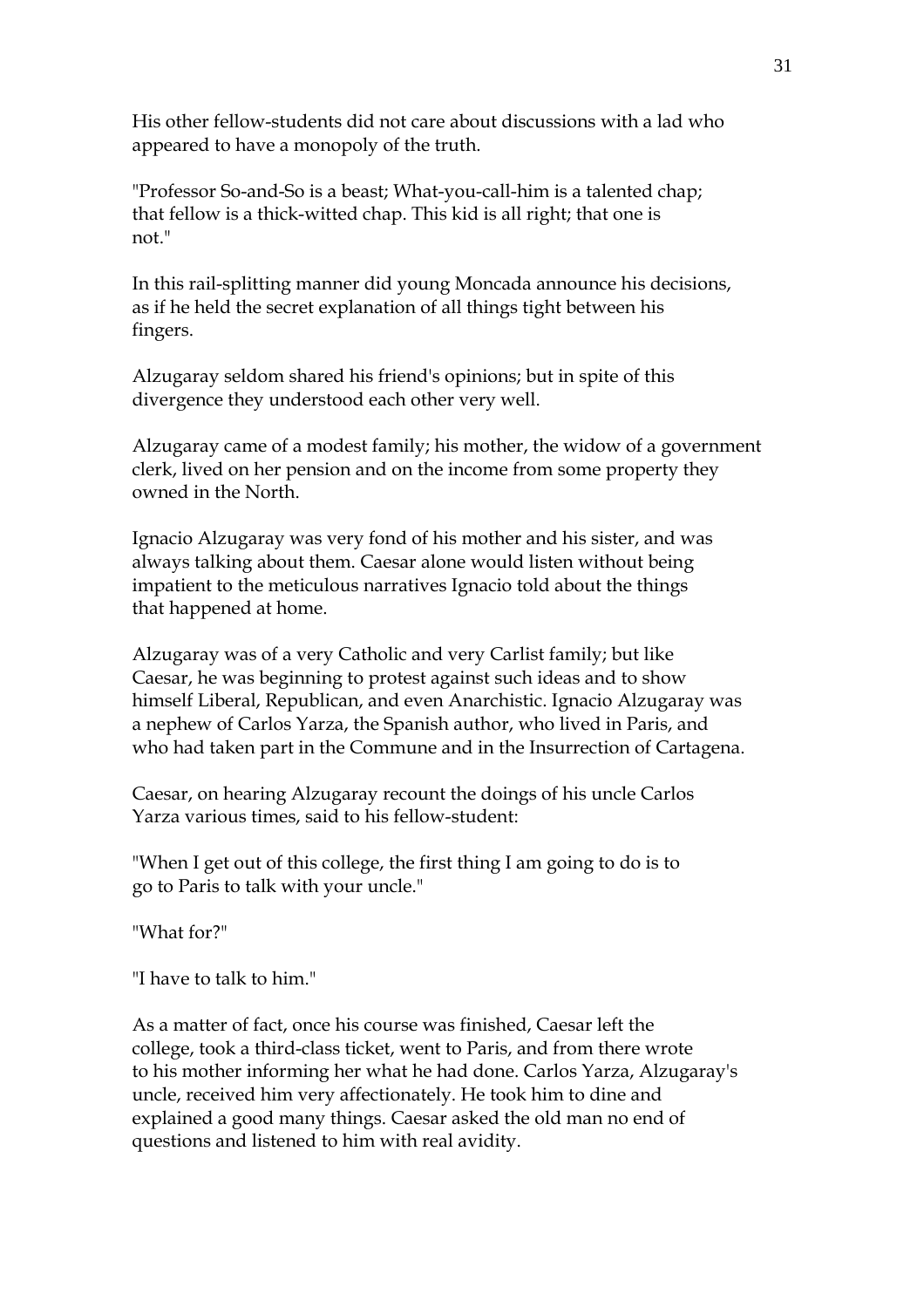Carlos Yarza was at that time an employee in a bank. At this epoch his forte was for questions of speculation. He had put his mind and his will to the study of these matters and had the glimmering of a system in things where everybody else saw only contingencies without any possible law.

Caesar accompanied Yarza to the Bourse and was amazed and stirred at seeing the enormous activity there.

Yarza cleared away the innumerable doubts that occurred to the boy.

In the short time Caesar spent in Paris he came to a most important conclusion, which was that in this life one had to fight terribly to get anywhere.

One day, on awakening in the shabby little room where he lodged, he found that the arms of a very smart woman were around his neck. It was Laura, very contented and joyful to surprise her madcap brother.

"Mamma is alarmed," Laura told him. "What are you doing here all this time? Are you in love?" "I? Bah!"

"Then what have you been doing?"

"I've been going to the Bourse."

#### SOUNDING-LINES IN LIFE

Laura burst out laughing, and she accompanied her brother back to Valencia. Caesar's mother wished the lad to take his law course there, but Caesar decided to do it in Madrid.

"A provincial capital is an insupportable place," he said.

Caesar went to Madrid and rented a study and a bed-room, cheap and unrestricted.

He boarded in one house and lodged at another. Thus he felt more free.

Caesar believed that it was not worth the trouble to study law seriously; and he imagined moreover that to study so many routine conceptions, which may be false, such as the conception of the soul, of equity, of responsibility, etc., would bring him to a shyster lawyer's vulgar and affected idea of life. To counteract this tendency he devoted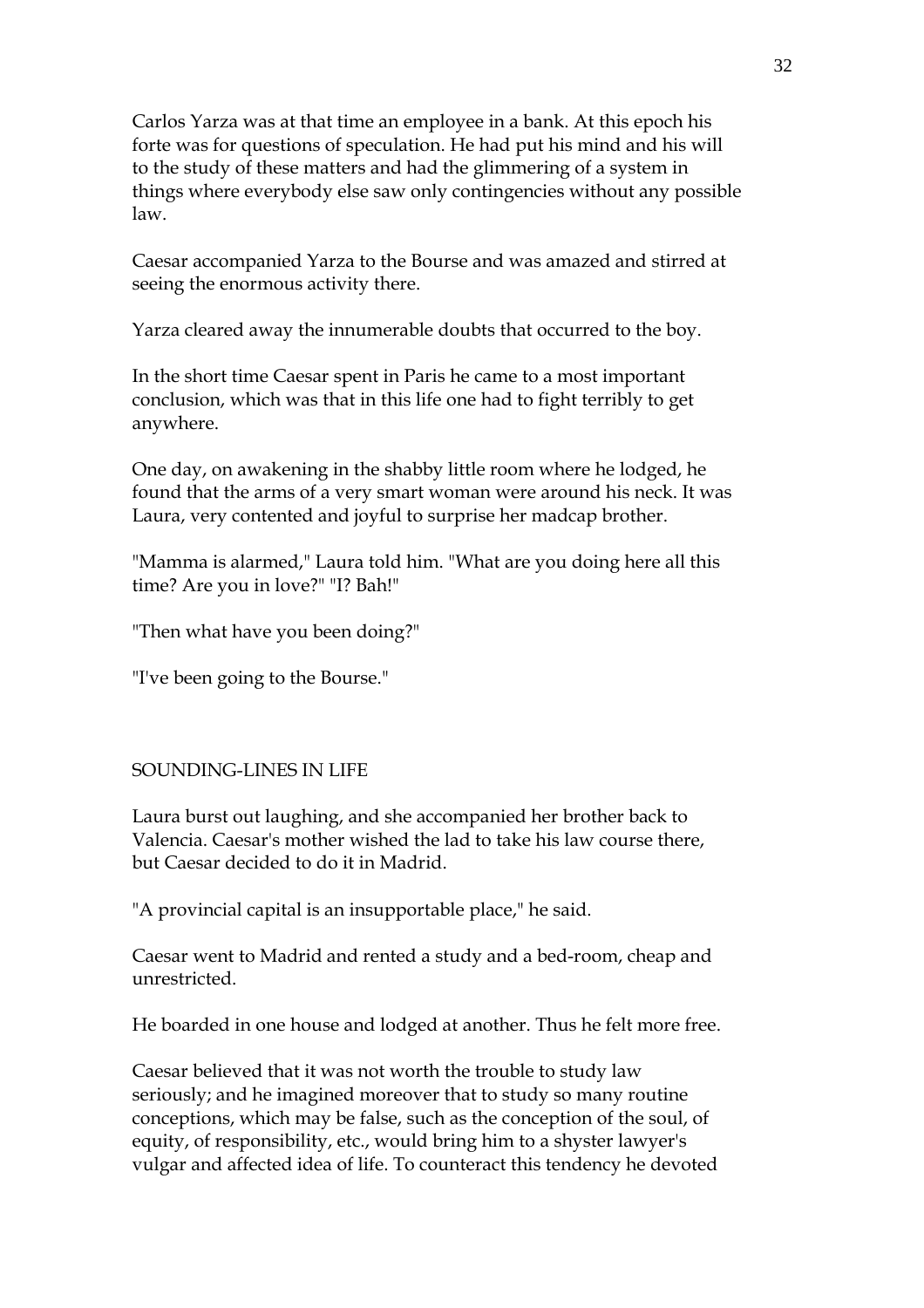himself to studying zoology at the University, and the next year he took a course in physiology at San Carlos.

At the same time he did not neglect the stock exchange; his great pride was to acquaint himself thoroughly with the details of the speculations made and to talk in the crowds.

As a student he was mediocre. He learned the secret of passing examinations well with the minimum of effort, and practised it. He found that by knowing only a couple of things under each heading of the program, it was enough for him to answer and to pass well. And so, from the beginning of each course, he marked in the text the two or three lines of every page which seemed to him to comprise the essential, and having learned those, considered his knowledge sufficient.

Caesar had a deep contempt for the University and for his fellow-students; all their rows and manifestations seemed to him repulsively flat and stupid.

Alzugaray was studying law too, and had obtained a clerkship in a Ministry. Alzugaray got drunk on music. His great enthusiasm was for playing the 'cello. Caesar used to call on him at his office and at home.

The clerks at the Ministry seemed to Caesar to form part of an inferior human race.

At Alzugaray's house, Caesar felt at home. Ignacio's mother, a lady with white hair, was always making stockings, and after dinner she recited the rosary with the maid; Alzugaray's sister, Celedonia, a tall ungainly lass, was often ill.

All the family thought a great deal of Caesar; his advice was followed at that house, and one of the operations on 'change that he recommended making with some Foreign bonds that Ignacio's mother was holding at the time of the Cuban War, gave everybody in the house an extraordinary idea of young Moncada's financial talents.

Caesar kept his balance among his separate activities; one set of studies complemented others. This diversity of points of view kept him from taking the false and one-sided position that those who preoccupy themselves with one branch of knowledge exclusively get into.

The one-sided position is most useful to a specialist, to a man who expects to remain satisfied in the place where chance has put him; but it is useless for one who proposes to enter life with his blood afire.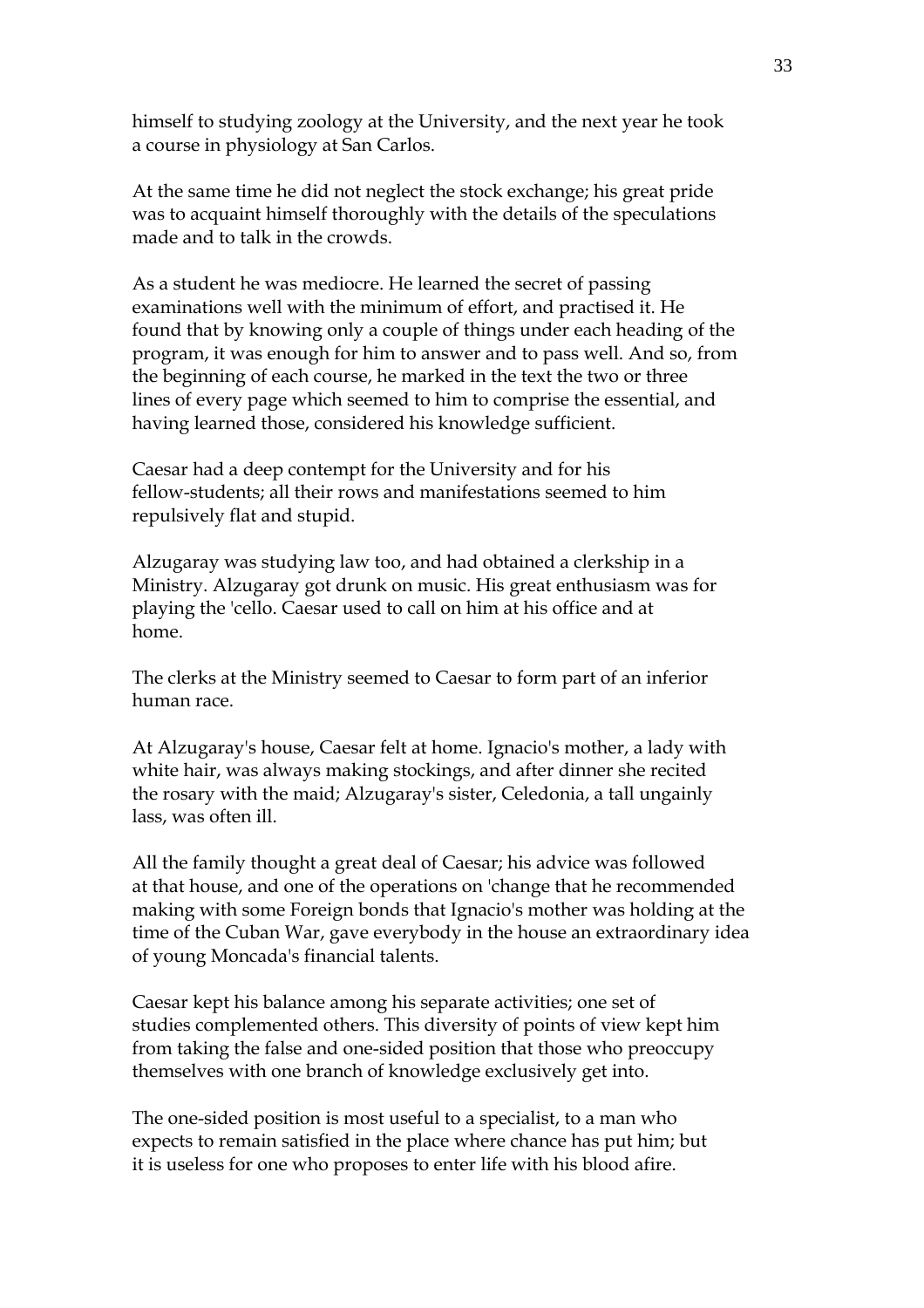As almost always occurs, the projecting of ideas of distinct derivation and of different orders into the same plane, carried Caesar into absolute scepticism, scepticism about things, and especially scepticism about the instrument of knowledge.

His negation had no reference,--far from it,--to women, to love, or to friends, things where the pedantic and ostentatious scepticism of literary men of the Larra type usually finds its fodder; his nihilism was much more the confusion and discomposure of one that explores a region well or badly, and finds no landmarks there, no paths, and returns with a belief that even the compass is not exact in what it shows.

"Nothing absolute exists," Caesar told himself, "neither science nor mathematics nor even the truth, can be an absolute thing."

Arriving at this result surprised Caesar a good deal. On finding that he was not successful in lighting on a philosophical system which would be a guide to him and which could be reasoned out like a theorem, he sought within the purely subjective for something that might satisfy him and serve as a standard.

#### A PHILOSOPHY

Toward the end of their course Caesar presented himself one day in his friend Alzugaray's office.

"I think," he said, "that I am getting my philosophy into shape."

"My dear man!"

"Yes. I have tacked some new contours on to my Darwinian pragmatism."

Alzugaray, in whom every treasure-trove of his friend's always produced great surprise, stood staring naïvely at him.

"Yes, I am building up my system," Caesar went on, "a system within relative truth. It is clear."

"Let's hear what it is."

"In regard to us," said Caesar, as if he were speaking of something that had happened in the street a few minutes before, "our uncertain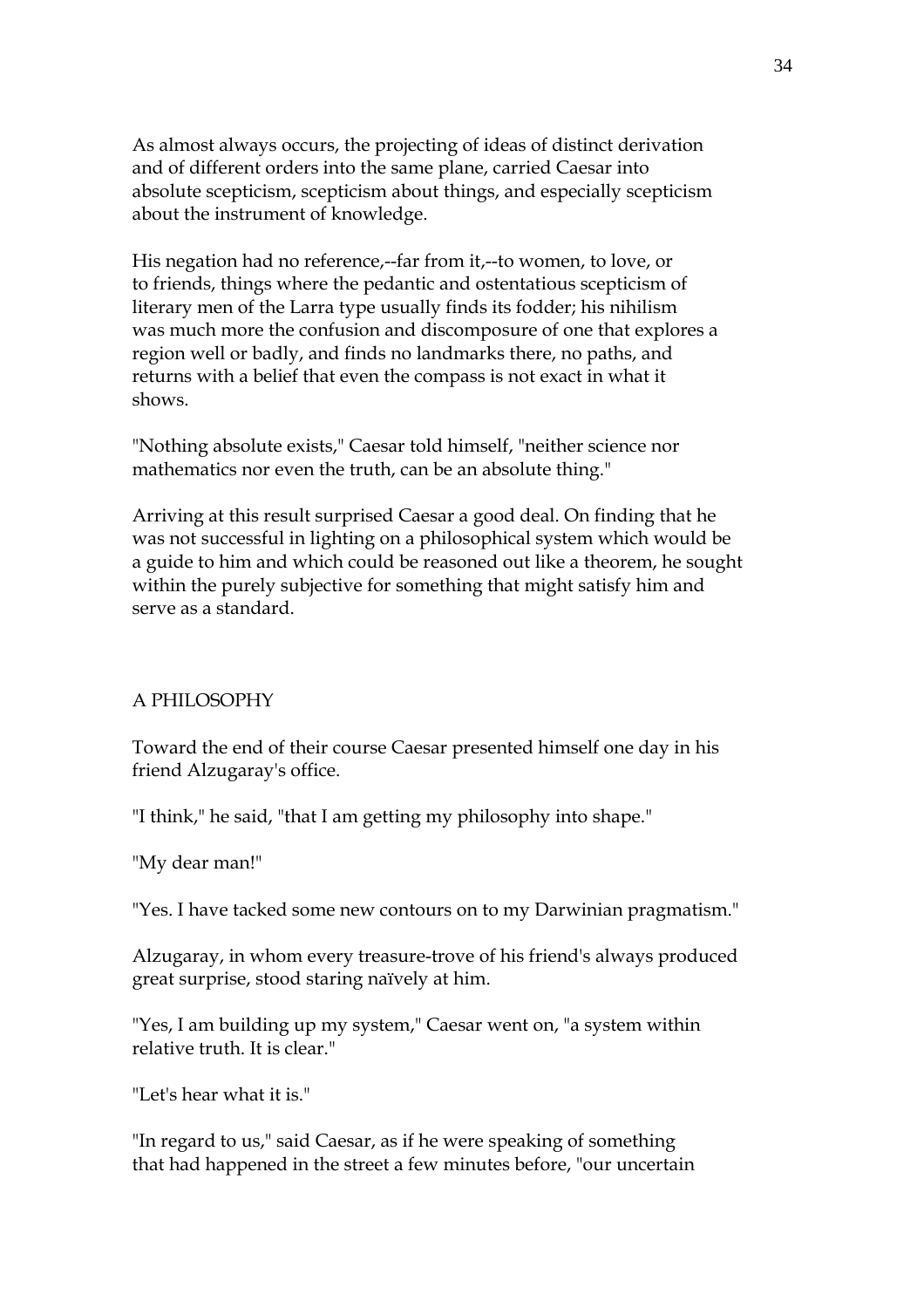instrument of knowledge makes two apparent states of nature seem real to us; one, the static, in which things are perceived by us as motionless; the other, the dynamic, wherein these same things are found in motion. It is clear that in reality everything is in motion; but within the relative truth of our ideas we are able to believe that there are some things in repose and others in action. Isn't that so?"

"Yes. That is, I think so," replied Alzugaray, who was beginning to wonder if the whole earth was trembling under his feet.

"Good!" Caesar continued. "I am going to pass from nature to life: I am going to assume that life has a purpose. Where can this purpose be found? We don't know. But what can be the machinery of this purpose? Only movement, action. That is to say, struggle. This assertion once made, I am going to take a hand in carrying it out. The things we call spiritual also are dynamic. Who says anything whatsoever says matter and force; who says force affirms attraction and repulsion; attraction and repulsion are synonymous with movement, with struggle, with action. Now I am inside of my system. It will consist of putting all the forces near me into movement, into action, into struggle. What pleasure may there be in this? First, the pleasure of doing, the pleasure, we might call it, of efficiency; secondly, the pleasure of seeing, the pleasure of observing.... What do you think of it?"

"Fine, man! The things you start are always good." "Then there is the moral point. I think I have settled that too."

#### "That too?"

"Yes. Morals should be nothing more than the true, fitting, and natural law of man. Man considered solely as a spiritual machine? No. Considered as an animal that eats and drinks? Not that either. Man considered as a complete whole. Isn't that so?"

#### "I believe it is."

"I proceed. In nature laws become more obscure, according as more complicated objects of knowledge turn up. We all clearly see the law of the triangle, and the law of oxygen or of carbon with the same clearness. These laws appear to us as being without exception. But then comes the mineral, and we begin to see variations; in this form it exerts one attraction, in that form a different one. We ascend to the vegetable and find a sort of surprise-package. The surprises are centupled in the animal; and are raised to an unknown degree in man. What is the law of man, as man? We do not know it, probably we shall never know it. Right and justice may be truths, but they will always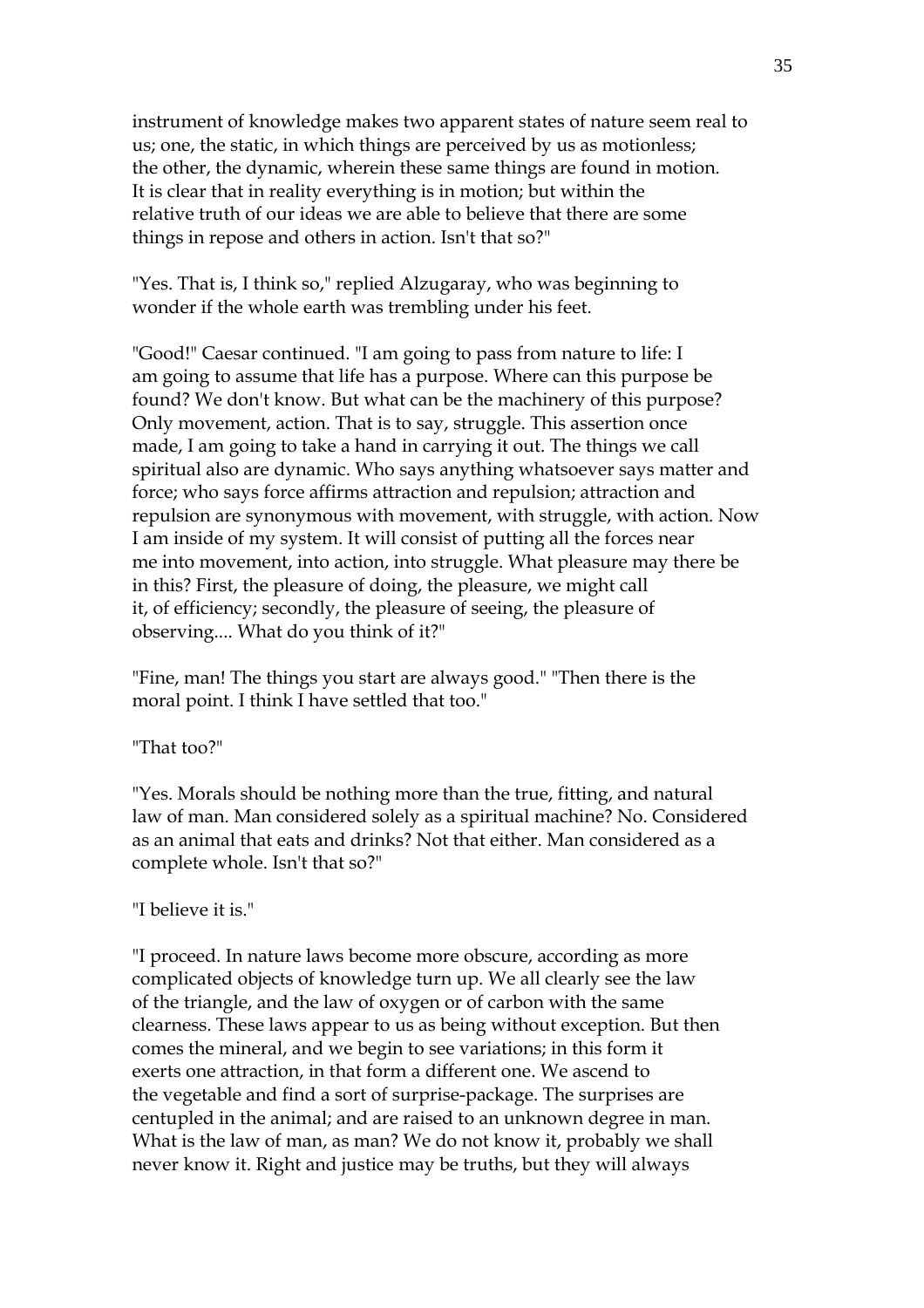be fractional truths. Traditional morality is a pragmatism, useful and efficacious for social life, for well-ordered life; but at the bottom, without reality. Summing all this up: first, life is a labyrinth which has no Ariadne's thread but one,--action; secondly, man is upheld in his high qualities by force and struggle. Those are my conclusions."

"Clever devil! I don't know what to say to you."

Alzugaray asserted that, without taking it upon him to say whether his friend's ideas were good or bad, they had no practical value; but Caesar insisted once and many times on the advantages he saw in his metaphysics.

#### ENCHIRIDION SAPIENTIAE

Caesar remained in the same sphere during the whole period of his law course, always seeking, according to his own words, to add one wheel more to his machine.

His life contained few incidents; summers he went to Valencia, and there, in the villa, he read and talked with the peasants. His mother, devoted solely to the Church, bothered herself little about her son.

Caesar ended his studies, and on his coming of age, they gave him his share of his father's estate.

Incontinently he took the train, he went to Paris, he looked up Yarza. He explained to him his vague projects of action. Yarza listened attentively, and said:

"Perhaps it will appear foolish to you, but I am going to give you a book I wrote, which I should like you to read. It's called \_Enchiridion Sapientiae\_. In my youth I was something of a Latinist. In these pages, less than a hundred, I have gathered my observations about the financial and political world. It might as well be called \_Contribution to Common-sense, or Neo-Machiavellianism\_. If you find that it helps you, keep it."

Caesar read the book with concentrated attention.

"How did it strike you?" said Yarza.

"There are many things in it I don't agree with; I shall have to think over them again."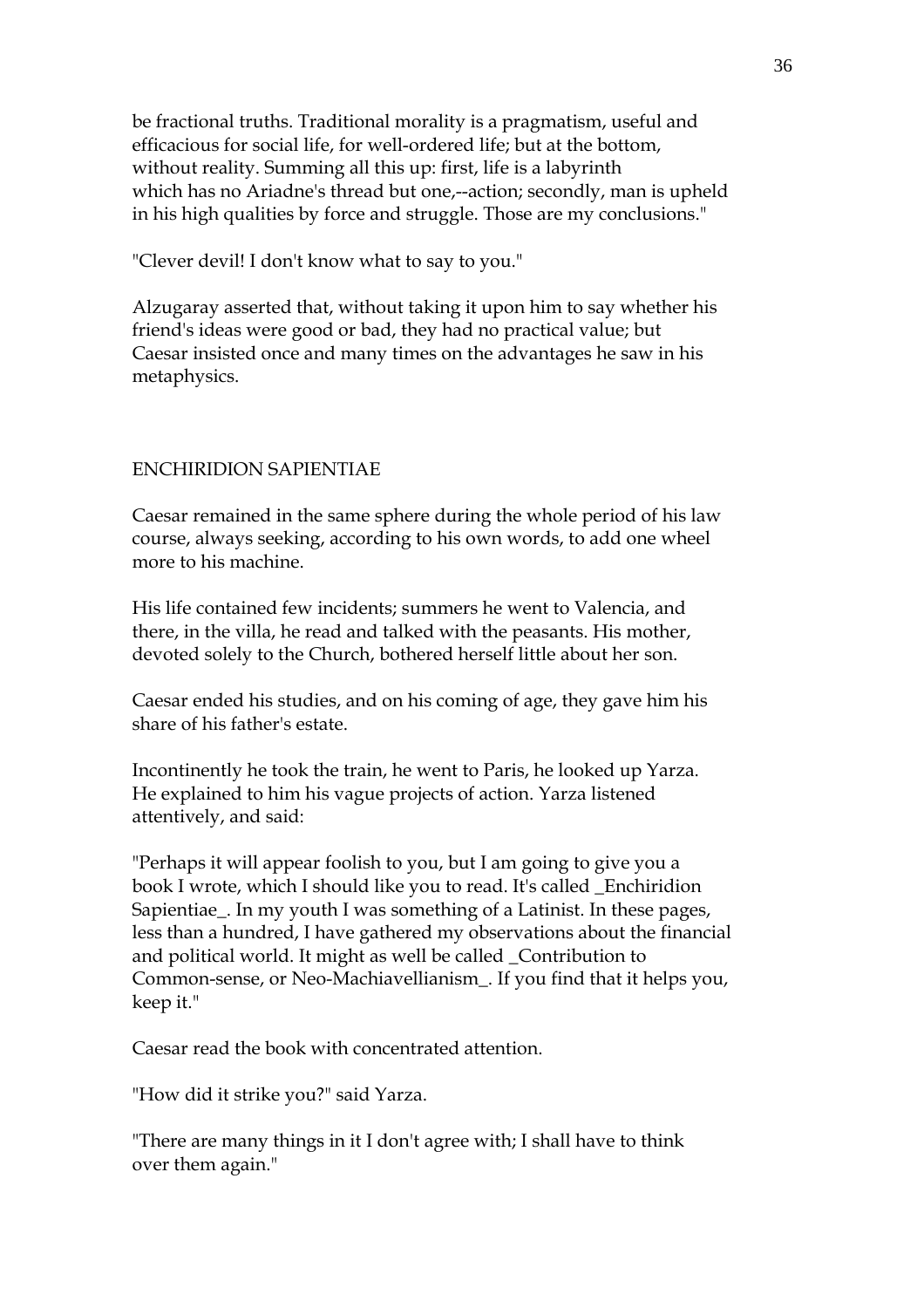"All right. Then keep my \_Enchiridion\_ and go on to London. Paris is a city that has finished. It is not worth the trouble of losing one's time staying here."

Caesar went to London, always with the firm intention of going into something. From time to time he wrote a long letter to Ignacio Alzugaray, telling him his impressions of politics and financial questions.

While he was in London his sister joined him and invited him to go to Florence; two years later she begged him to accompany her to Rome. Caesar had always declined to visit the Eternal City, until, on that occasion, he himself showed a desire to go to Rome with his sister.

IV

#### PEOPLE WHO PASS CLOSE BY

#### \_THE SAN MARTINO YOUNG LADIES\_

Arrived at Rome, Laura and Caesar went up to the hotel, and were received by a bald gentleman with a pointed moustache, who showed them into a large round salon with a very high ceiling.

It was a theatrical salon, with antique furniture and large red-velvet arm-chairs with gilded legs. The enormous mirrors, somewhat tarnished by age, made the salon appear even larger. On the consoles and cabinets gleamed objects of majolica and porcelain.

The big window of this salon opened on the Piazza Esedra di Termini. Caesar and Laura looked out through the glass. It was beginning to rain again; the great semi-circular extent of the square was shining with rain.

The passing trams slipped around the curve in the track; a caravan of tourists in ten or twelve carriages in file, all with their umbrellas open, were preparing to visit the monuments of Rome; strolling pedlars were showing them knick-knacks and religious gewgaws.

Caesar's and Laura's rooms were got ready and the manager of the hotel asked them again if they had need of nothing else.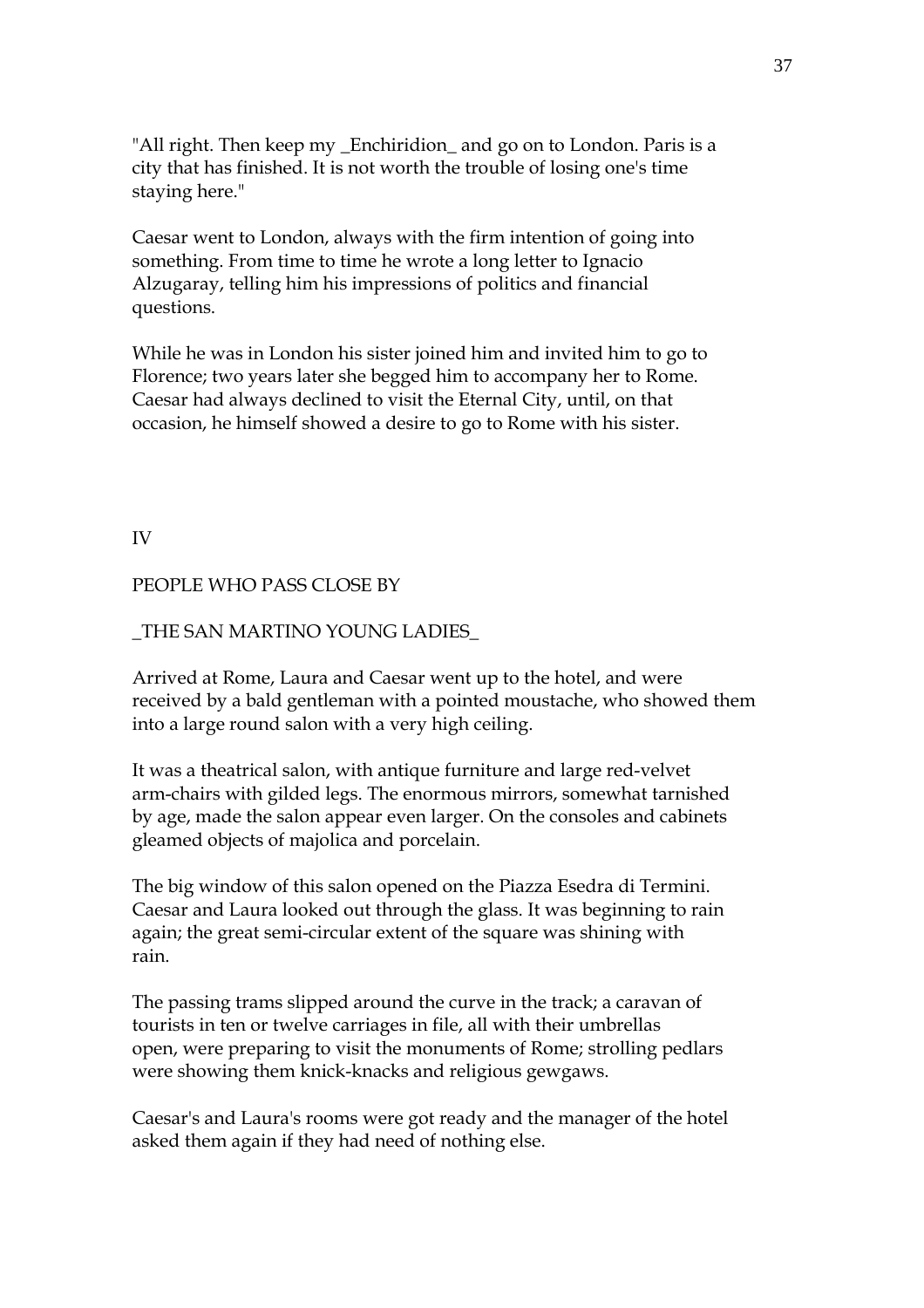"What are you going to do?" said Laura to her brother.

"I am going to stretch myself out in bed for a while."

"Lunch at half-past twelve."

"Good, I will get up at that time."

"Good-bye, \_bambino\_. Have a good rest. Put on your black suit to come to the table."

"Very well." Caesar stretched himself on the bed, slept off and on, somewhat feverish from fatigue, and at about twelve he woke at the noise they made in bringing his luggage into the room. He got up to open the trunks, washed and dressed, and when the customary gong resounded, he presented himself in the salon.

Laura was chatting with two young ladies and an older lady, the Countess of San Martino and her daughters. They were in Rome for the season and lived regularly in Venice.

Laura introduced her brother to these ladies, and the Countess pressed Caesar's hand between both of hers, very affectionately.

The Countess was tiny and dried-up: a mummy with the face of a grey-hound, her skin close to her bones, her lips painted, little penetrating blue eyes, and great vivacity in her movements. She dressed in a showy manner; wore jewels on her bosom, on her head, on her fingers.

The daughters looked like two little blond princesses: with rosy cheeks, eyebrows like two golden brush-strokes, almost colourless, clear blue eyes of a heavenly blue, and such small red lips, that on seeing them, the classical simile of cherries came at once to one's mind.

The Countess of San Martino asked Caesar like a shot if he was married and if he hadn't a sweetheart. Caesar replied that he was a bachelor and that he had no sweetheart, and then the Countess came back by asking if he felt no vocation for matrimony.

"No, I believe I don't," responded Caesar.

The two young women smiled, and their mother said, with truly diverting familiarity, that men were becoming impossible. Afterwards she added that she was anxious for her daughters to marry.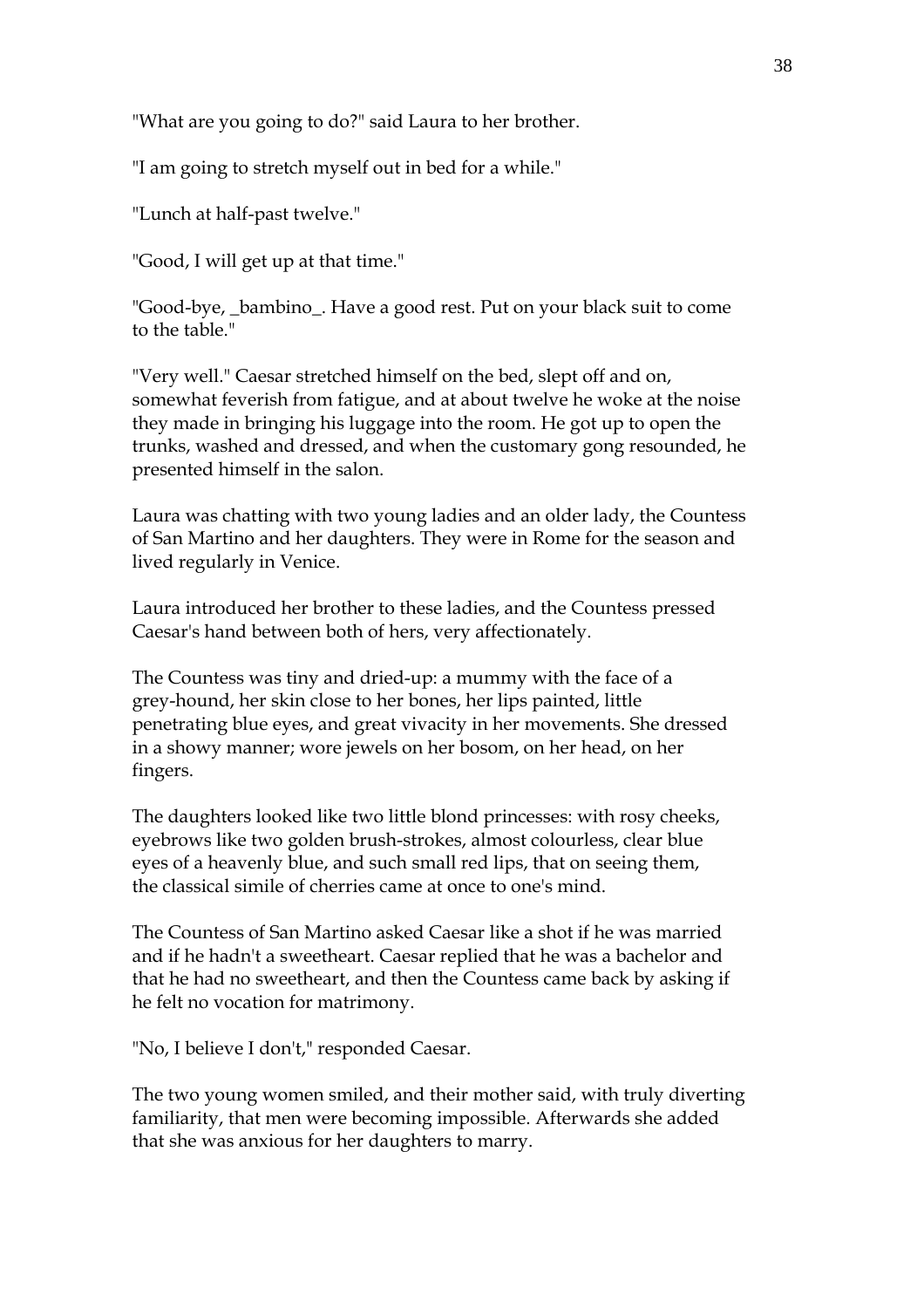"When one of these children is married and has a \_bambino\_, I shall be more contented! If God sent me a \_cheru-bino del cielo\_, I shouldn't be more so."

Laura laughed, and one of the little blondes remarked with aristocratic indifference: "Getting married comes first, mamma."

To this the Countess of San Martino observed that she didn't understand the behaviour of girls nowadays.

"When I was a young thing, I always had five or six beaux at once; but my daughters haven't the same idea. They are so indifferent, so superior!"

"It seems that you two don't take all the notice you should," said Caesar to the girls in French.

"You see what a mistake it is," answered one of them, smiling.

The last round of the gong sounded and various persons entered the salon. Laura knew the majority of them and introduced them, as they came, to her brother.

#### \_OBSERVATIONS BY CAESAR\_

The waiter appeared at the door, announced that lunch was ready, and they all passed into the dining-room.

Laura and her brother were installed at a small table beside the window.

The dining-room, very large and very high, flaunted decorations copied from some palace. They consisted of a tapestry with garlands of flowers, and medallions. In each medallion were the letters S.P.Q.R. and various epicurean phrases of the Romans: "\_Carpe diem. Post mortem nulla voluptas\_," et cetera.

"Beautiful decoration, but very cold," said Caesar. "I should prefer rather fewer mottoes and a little more warmth."

"You are very hard to please," retorted Laura.

Shortly after getting seated, everybody began to talk from table to table and even from one end of the room to the other. There was none of that classic coolness among the people in the hotel which the English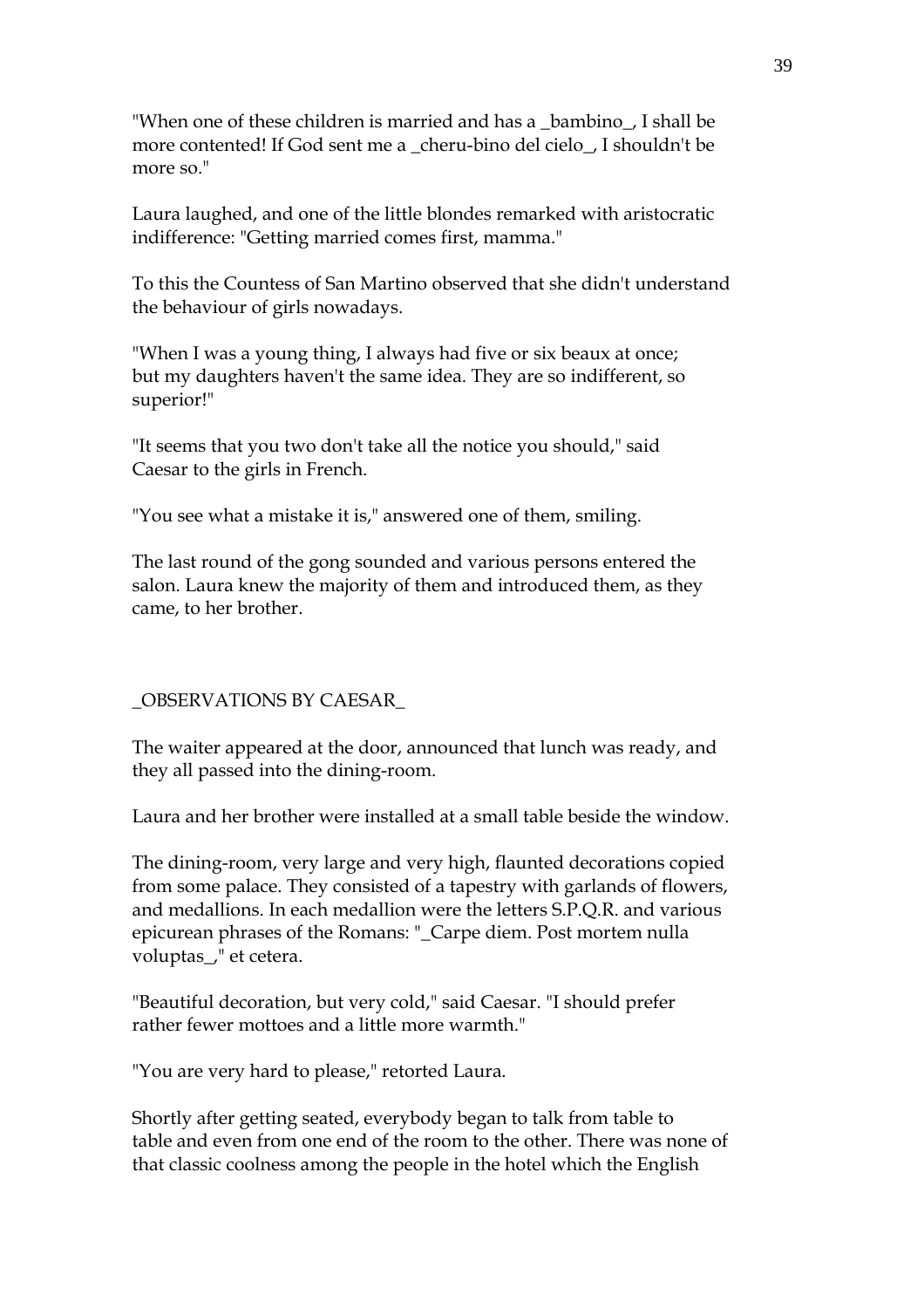have spread everywhere, along with underdone meat and bottled sauces.

Caesar devoted himself for the first few moments to ethnology.

"Even from the people you find here, you can see that there is a great diversity of ethnic type in Italy," he said to Laura. "That blond boy and the Misses San Martino are surely of Saxon origin; the waiter, on the other hand, swarthy like that, is a Berber."

"Because the blond boy and the San Martines are from the North, and the waiter must be Neapolitan or Sicilian.

"Besides, there is still another type: shown by that dark young woman over there, with the melancholy air. She must be a Celtic type. What is obvious is that there is great liveliness in these people, great elegance in their movements. They are like actors giving a good performance."

Caesar's observations were interrupted by the arrival of a dark, plump woman, who came in from the street, accompanied by her daughter, a blond girl, fat, smiling, and a bit timid.

This lady and Laura bowed with much ceremony.

"Who is she?" asked Caesar in a low tone.

"It is the Countess Brenda," said Laura.

"Another countess! But are all the women here countesses?"

"Don't talk nonsense."

At the other end of the dining-room a young Neapolitan with the expression of a Pulcinella and violent gestures, raised his sing-song voice, talking very loud and making everybody laugh.

After lunching, Caesar went out to post some cards, and as it was raining buckets, he took refuge in the arcades of the Piazza Esedra.

When he was tired of walking he returned to the hotel, went to his room, turned on the light, and started to continue his unfinished perusal of Proudhon's book on the speculator.

And while he read, there came from the salon the notes of a Tzigane waltz played on the piano.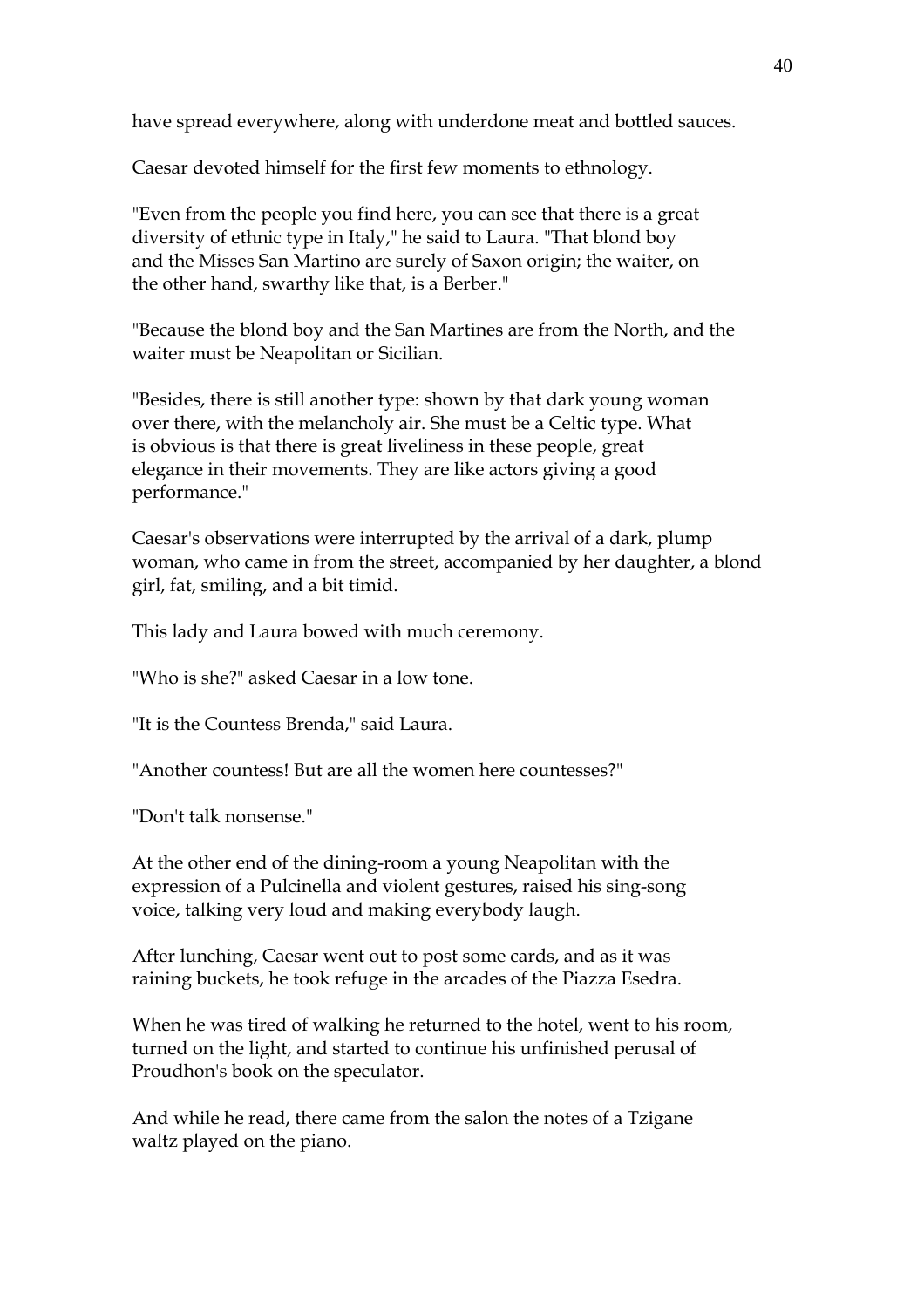#### \_ART, FOR DECEIVED HUSBANDS\_

Caesar was writing something on the margin of a page when there came a knock at his door. "Come in," said Caesar.

It was Laura.

"Where are you keeping yourself?" she asked.

"Here I am, reading a little."

"But my dear man, we are waiting for you."

"What for?"

"The idea, what for? To talk."

"I don't feel like talking. I am very tired."

"But, \_bambino; Benedetto\_. Are you going to live your life avoiding everybody?"

"No; I will come out tomorrow."

"What do you want to do tonight?"

"Tonight! Nothing."

"Don't you want to go to the theatre?"

"No, no; I have a tremendously weak pulse, and a little fever. My hands are on fire at this moment."

"What foolishness!"

"It's true."

"So then you won't come out?"

"No."

"All right. As you wish."

"When the weather is good, I will go out."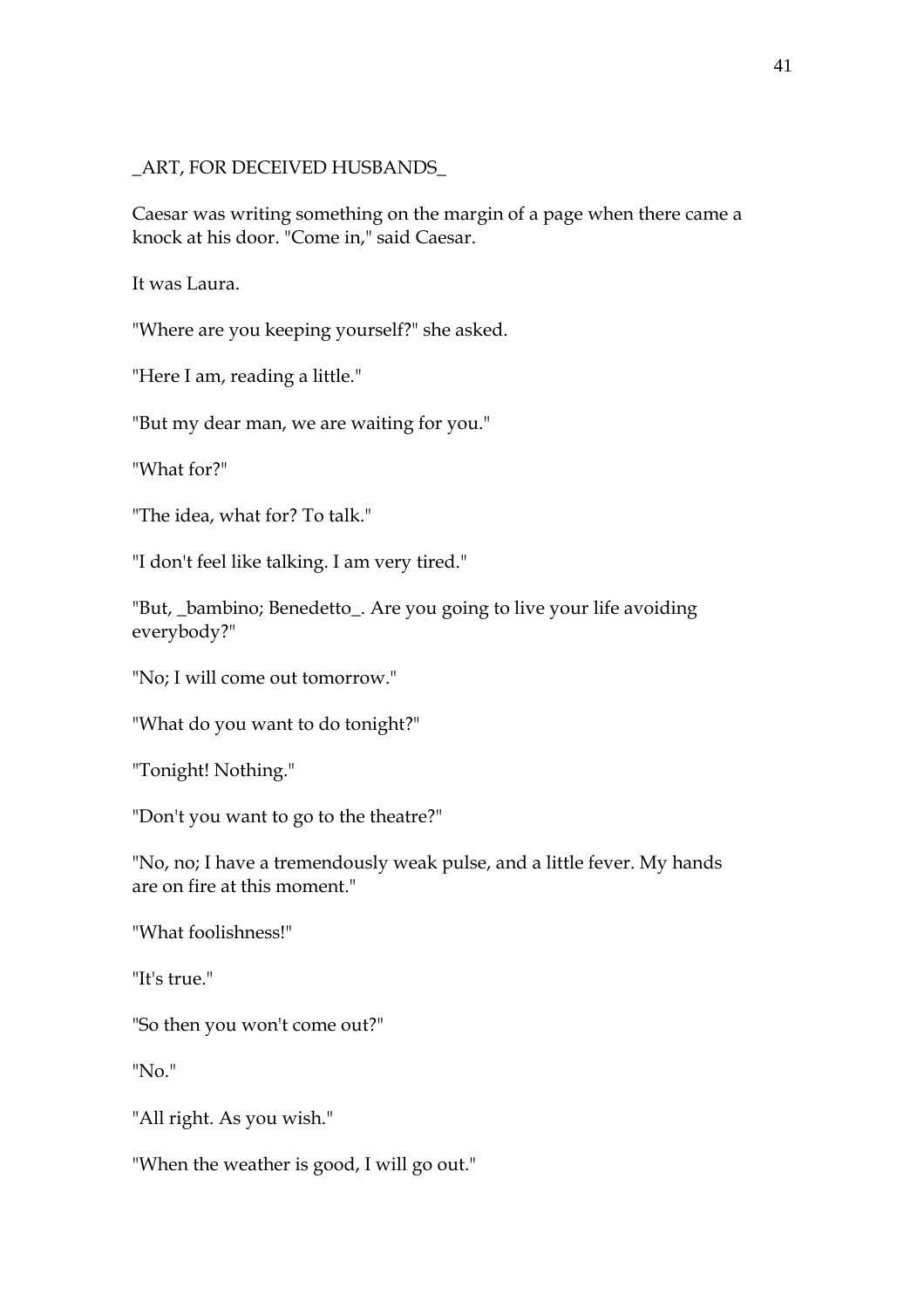"Do you want me to fetch you a Baedeker?"

"No, I have no use for it."

"Don't you intend to look at the sights, either?"

"Yes, I will look willingly at what comes before my eyes; it wouldn't please me if the same thing happened to me that took place in Florence."

"What happened to you in Florence?"

"I lost my time lamentably, getting enthusiastic over Botticelli, Donatello, and a lot of other foolishness, and when I got back to London it cost me a good deal of work to succeed in forgetting those things and getting myself settled in my financial investigations again. So that now I have decided to see nothing except in leisure moments and without attaching any importance to all those fiddle-faddles." "But what childishness! Is it going to distract you so much from your work, from that serious work you have in hand, to go and see a few pictures or some statues?"

"To see them, no, not exactly; but to occupy myself with them, yes. Art is a good thing for those who haven't the strength to live, in realities. It is a good form of sport for old maids, for deceived husbands who need consolation, as hysterical persons need morphine...."

"And for strong people like you, what is there?" asked Laura, ironically.

"For strong people!... Action."

"And you call lying in bed, reading, action?"

"Yes, when one reads with the intentions I read with."

"And what are they? What is it you are plotting?"

"I will tell you."

Laura saw that she could not convince her brother, and returned to the salon. A moment before dinner was announced Caesar got dressed again in black, put on his patent-leather shoes, looked at himself offhandedly in the mirror, saw that he was all right, and joined his sister.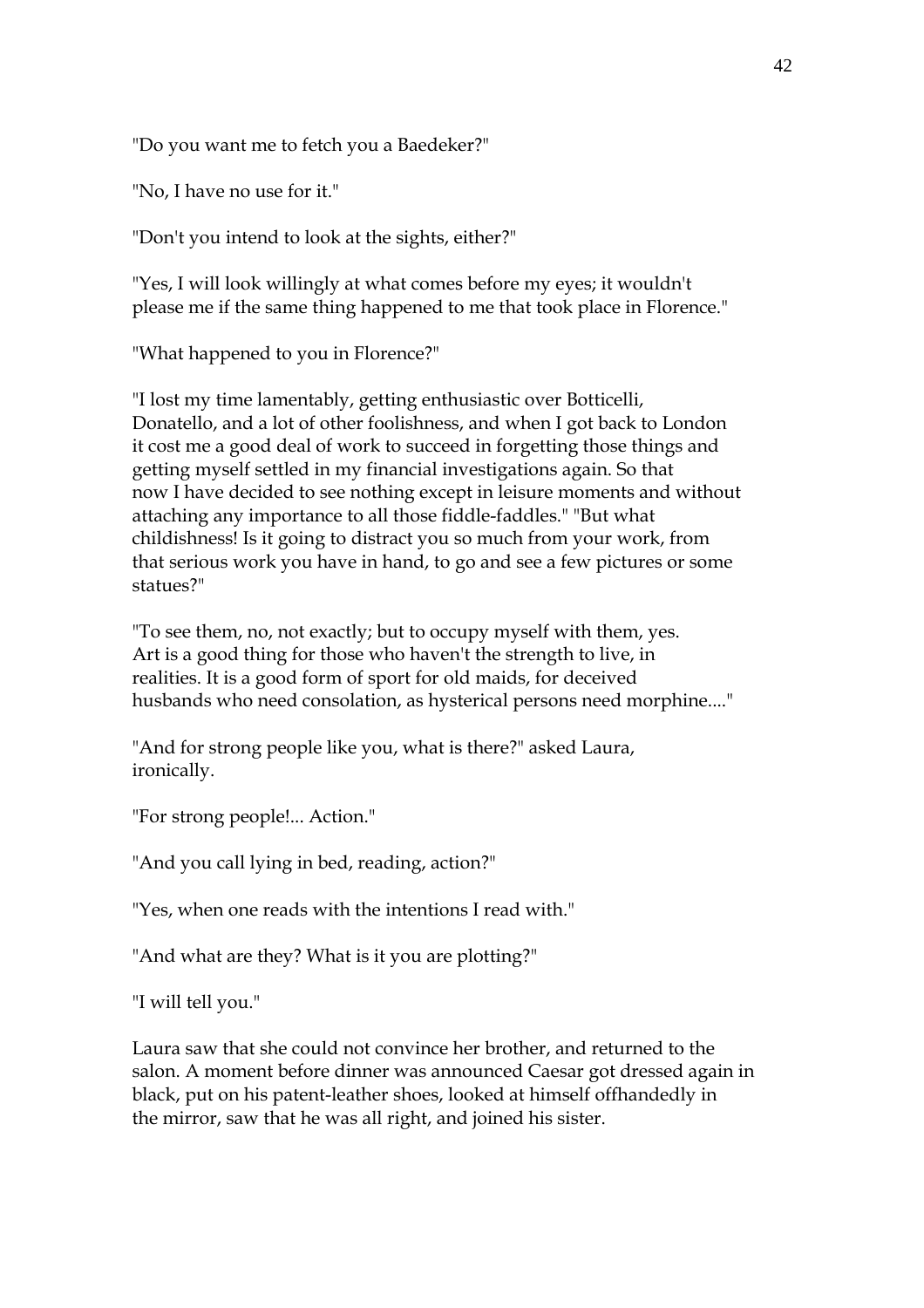THE ABBE PRECIOZI

V

\_THE BIG BIRDS IN ROME\_

The next day Caesar awoke at nine, jumped out of bed, and went to breakfast. Laura had left word that she would not eat at home. Caesar took an umbrella and went out into the street. The weather was very dark but it held off from rain.

Caesar took the Via Nazionale toward the centre of town. Among the crowd, some foreigners with red guide-books in their hands, were walking with long strides to see the sights of Rome, which the code of worldly snobbishness considers it indispensable to admire.

Caesar had no settled goal. On a plan of the city, hung in a newspaper kiosk, he found the situation of the Piazza Esedra, the hotel and the adjacent streets, and continued slowly ahead.

"How many people there must be who are excited and have an irregular pulse on arriving for the first time in one of these historic towns," thought Caesar. "I, for my part, was in that situation the first time I clearly understood the mechanism of the London Exchange."

Caesar continued down the Via Nazionale and stopped in a small square with a little garden and a palm. Bounding the square on one side arose a greenish wall, and above this wall, which was adorned with statues, stretched a high garden with magnificent trees, and among them a great stone pine.

"A beautiful garden to walk in," said Caesar. "Perhaps it is an historic spot, perhaps it isn't. I am very happy that I don't know either its name or its history, if it really has one." From the same point in the Via Nazionale, a street with flights of steps could be seen to the left, and below a white stone column.

"Nothing doing; I don't know what that is either," thought Caesar; "the truth is that one is terribly ignorant. To make matters even, what a well of knowledge about questions of finance there is in my cranium!"

Caesar continued on to the Piazza Venezia, contemplated the palace of the Austrian Embassy, yellow, battlemented; and stopped under a big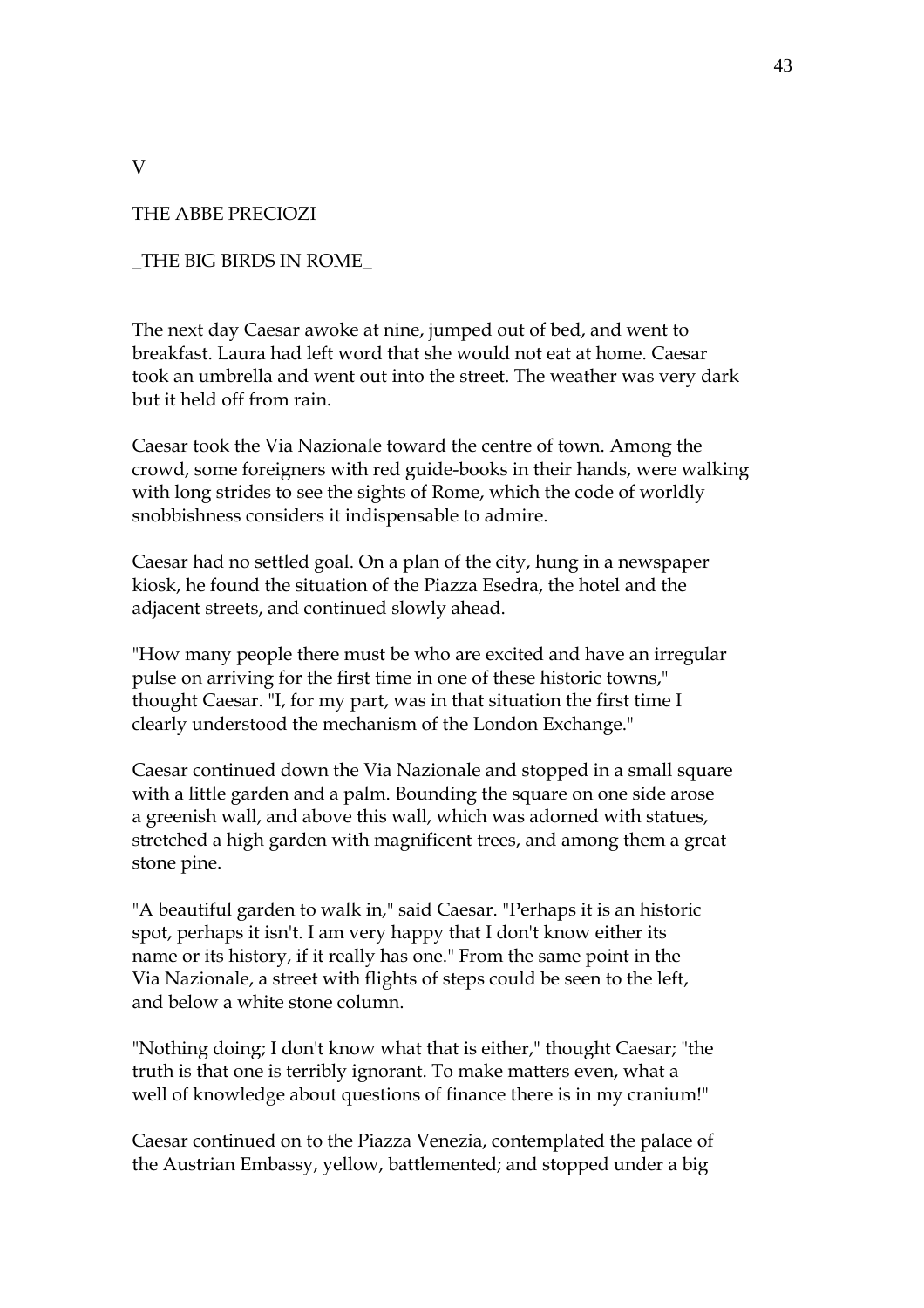white umbrella, stuck up to protect the switchman of the tramway.

"Here, at least, the weight of tradition or history is not noticeable. I don't believe this canvas is a piece of Brutus's tunic, or of Pompey's campaign tent. I feel at home here; this canvas modernizes me."

The square was very animated at that moment: groups of seminarians were passing in robes of black, red, blue, violet, and sashes of contrasting colours; monks of all sorts were crossing, smooth-shaven, bearded, in black, white, brown; foreign priests were conversing in groups, wearing little dishevelled hats adorned with a tassel; horrible nuns with moustaches and black moles, and sweet little white nuns, with a coquettish air.

The clerical fauna was admirably represented. A Capuchin friar, long-bearded and dirty, with the air of a footpad, and an umbrella by way of a blunderbuss or musket under his arm, was talking to a Sister of Charity.

"Undoubtedly religion is a very picturesque thing," murmured Caesar. "A spectacular impressario would not have the imagination to think out all these costumes."

Caesar took the Corso. Before he reached the Piazza Colonna it began to rain. The coachmen took out enormous umbrellas, all rolled up, opened them and stood them in iron supports, in such a way that the box-seat was as it were under a campaign tent.

Caesar took refuge in the entrance to a bazaar. The rain began to assume the proportions of a downpour. An old friar, with a big beard, a white habit, and a hood, armed with an untamable umbrella, attempted to cross the square. The umbrella turned inside out in the gusts of wind, and his beard seemed to be trying to get away from his face.

"Pavero frate!" said one of the crowd, smiling.

A priest passed hidden under an umbrella. A tough among the refugees in the bazaar-doorway said that you couldn't tell if it was a woman or a priest, and the cleric, who no doubt heard the remark, threw a severe and threatening look at the group.

It stopped raining, and Caesar continued his walk along the Corso. He went a bit out of his way to throw a glance at the Piazza di Spagna. The great stairway in that square was shining, wet with the rain; a few seminarians in groups were going up the steps toward the Pincio.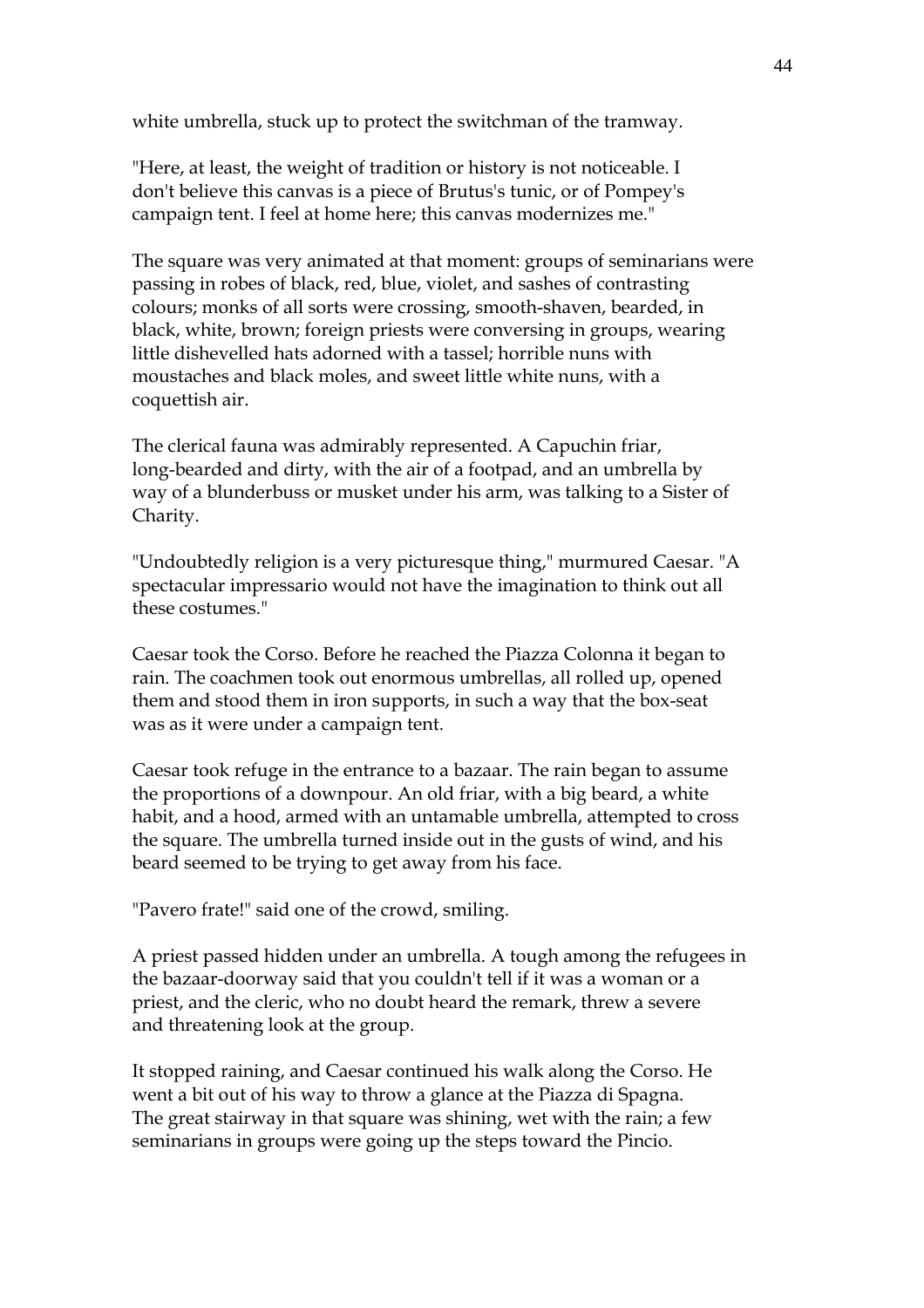Caesar arrived at the Piazza del Popolo and stopped near some ragamuffins who were playing a game, throwing coins in the air. A tattered urchin had written with charcoal on a wall: "Viva Musolino!" and below that he was drawing a heart pierced by two daggers.

"Very good," murmured Caesar. "This youngster is like me: an advocate of action."

It began to rain again; Caesar decided to turn back. He took the same route and entered a café on the Corso for lunch. The afternoon turned out magnificent and Caesar went wandering about at random.

#### \_THE CICERONE\_

At twilight he returned to his inn, changed, and went to the salon. Laura was conversing with a young abbé. "The Abbé Preciozi.... My brother Caesar."

The Abbé Preciozi was one of the household of Cardinal Fort, who had sent him to the hotel to act as cicerone to his nephew.

"Uncle has sent the abbé so that he can show you Rome." "Oh, many thanks!" answered Caesar. "I will make use of his knowledge; but I don't want him to neglect his occupations or to put himself out on my account." "No, no. I am at your disposition," replied the abbé, "His Eminence has given me orders to wait on you, and it will not put me out in the least."

"You will have dinner with us, Preciozi?" said Laura.

"Oh, Marchesa! Thank you so much!"

And the abbé bowed ceremoniously.

The three dined together, and afterwards went to the salon to chat. One of the San Martino young ladies played the viola and the other the piano, and people urged them to exhibit their skill.

The talkative Neapolitan turned over the pieces of music in the music-stand, and after discussing with the two \_contessinas\_, he placed on the rack the "Intermezzo" from \_Cavalleria Rusticana\_.

The two sisters played, and the listeners made great eulogies about their ability.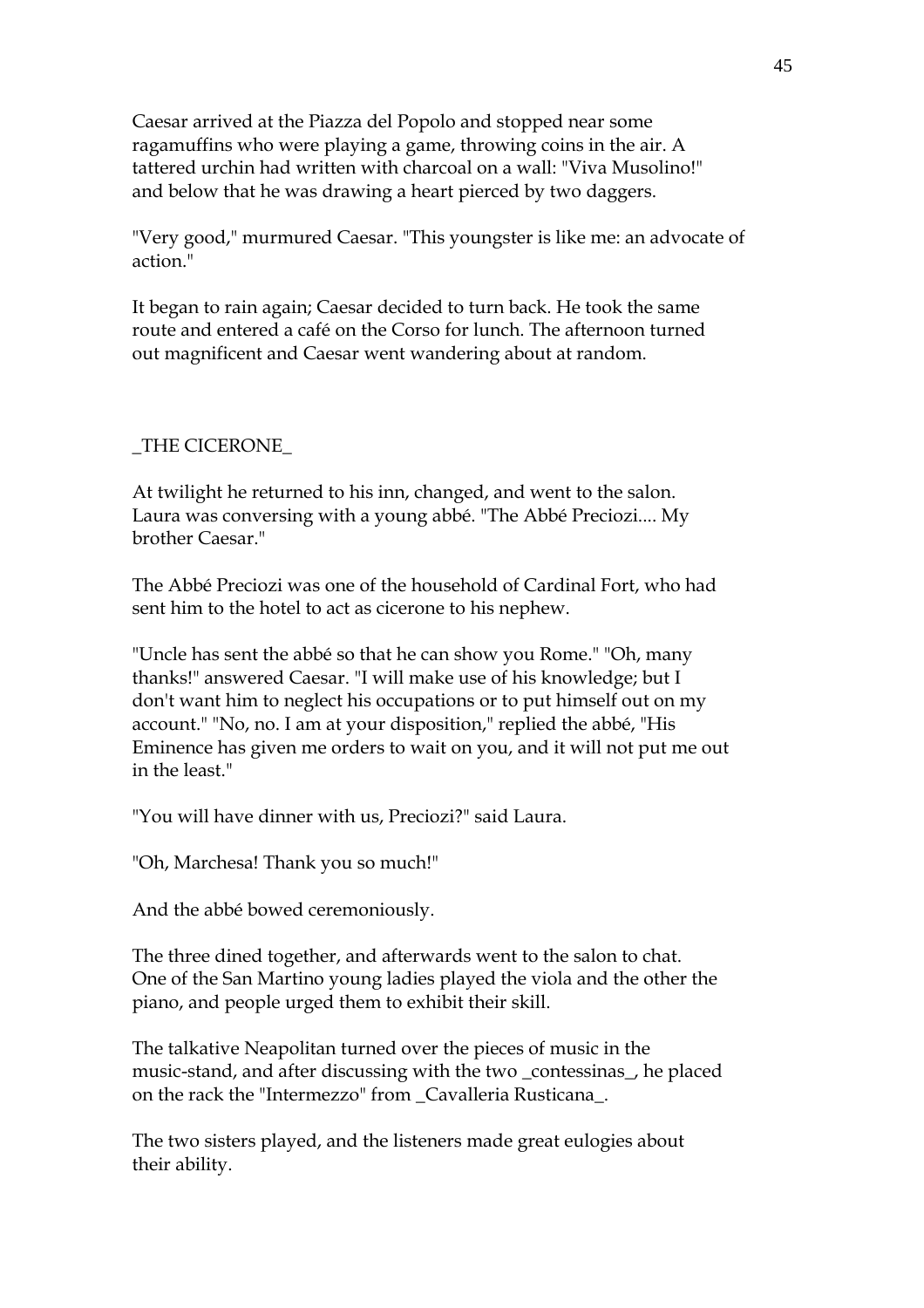Laura presented Caesar and the Abbé Preciozi to the Countess Brenda and to a lady who had just arrived from Malta.

"Did you know Rome before?" the Countess asked Caesar in French.

"No."

"And how does it strike you?"

"My opinion is of no value," said Caesar. "I am not an artist. Imagine; my specialty is financial questions. Up to the present what has given me the greatest shock is to find that Rome has walls."

"You didn't know it?" asked Laura.

"No."

"Dear child, I find that you are very ignorant."

"What do you wish?" replied Caesar in Spanish. "I am inclined to be ignorant of everything I don't get anything out of."

Caesar spoke jokingly of a square like a hole in the ground, out of which rises a white column similar to the one in Paris in the Place Vendôme.

"What does he mean? Trajan's column?" asked Preciozi. "It must be," said Laura. "I have a brother who's a barbarian. Weren't you in the Forum, too?"

"Which is the Forum? An open space where there are a lot of stones?"

"Yes."

"I passed by there; there were a good many tourists, crowds of young ladies peering intently into corners and a gentleman with a bag over his shoulder who was pointing out some columns with an umbrella. Afterwards I saw a ticket-window. 'That doubtless means that one pays to get in,' I said, and as the ground was covered with mud and I didn't care to wet my feet, I asked a young rascal who was selling post-cards what that place was. I didn't quite understand his explanation, which I am sure was very amusing. He confused Emperors with the Madonna and the saints. I gave the lad a lira and had some trouble in escaping from there, because he followed me around everywhere calling me Excellency."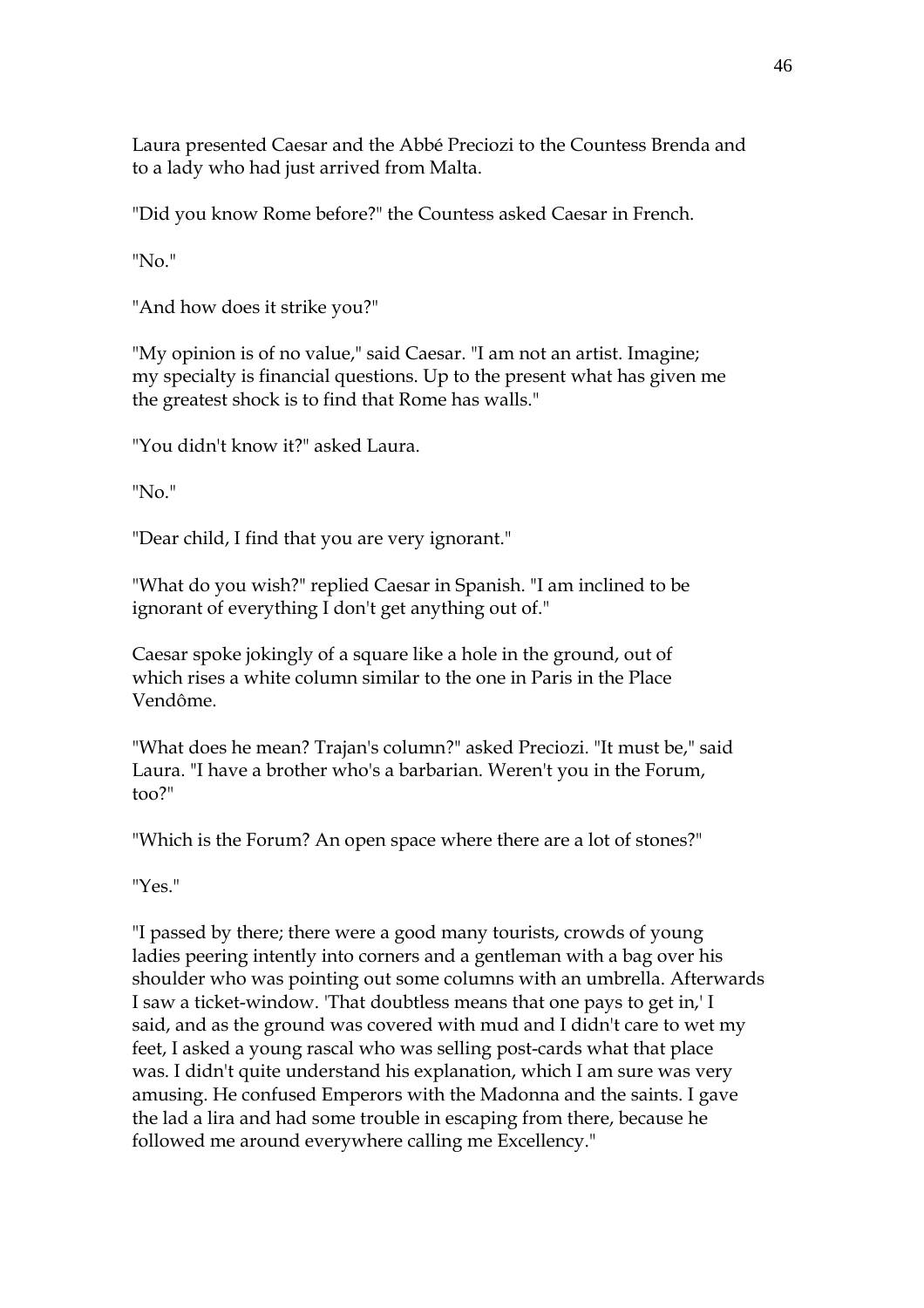"I think Don Caesar is making fun of us," said Preciozi.

"No, no."

"But really, how did Rome strike you, on the whole?" asked the abbe.

"Well, I find it like a mixture of a monumental great city and a provincial capital."

"That is possible," responded the abbe. "Undoubtedly the provincial city is more of a city than the big modern capitals, where there is nothing to see but fine hotels on one hand and horrible hovels on the other. If you came from America, like me, you would see how agreeable you would find the impression of a city that one gets here. To forget all the geometry, the streets laid out with a compass, the right angles...."

## "Probably so."

The abbe seemed to have an interest in gaining Caesar's friendship. Caesar said to him that, if he wished, they could go to his room to chat and smoke. The abbe accepted with gusto, and Caesar, being a suspicious person, wondered if the Cardinal might have sent the abbe to find out what sort of man he was. Then he considered that his ideas must be of no importance whatsoever to his uncle; but on the chance, he set himself to throwing the abbé off the scent, talking volubly and emitting contradictory opinions about everything.

After chattering a long while and devoting himself to free paradox, Caesar thought that for the first session he had not done altogether badly. Preciozi took leave, promising to come back the next day.

"If he reports our conversation to my uncle, the man won't know what to think of me," reflected Caesar, on going to bed. "It would not be too much to expect, if His Eminence became interested and sent to fetch me. But I don't believe he will; my uncle cannot be intelligent enough to have the curiosity to know a man like me."

VI

THE LITTLE INTERESTS OF THE PEOPLE IN A ROMAN HOTEL

# \_INTIMACIES\_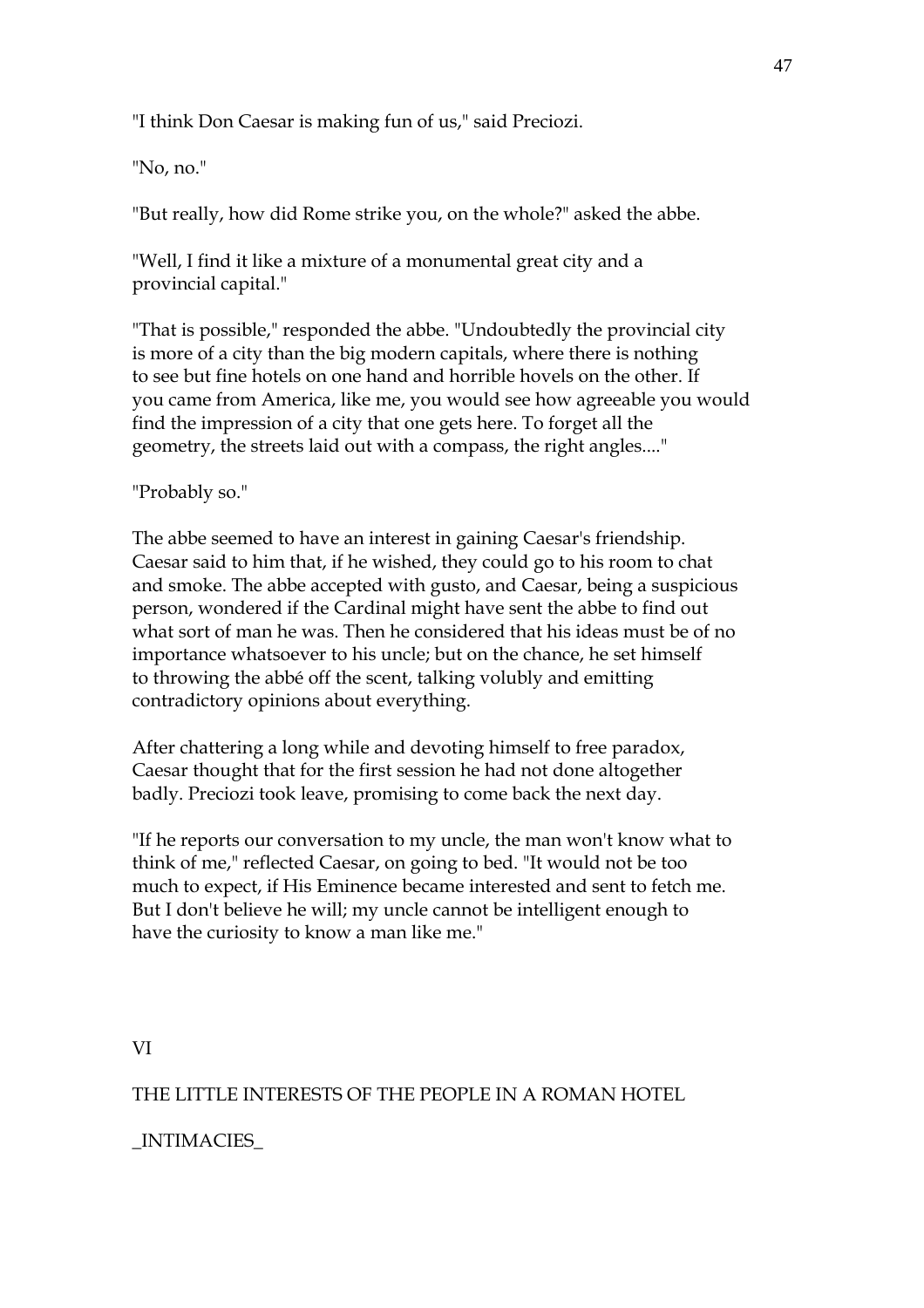During some days the main interest of the people in the hotel was the growing intimacy established between the Marchesa Sciacca, who was the lady from Malta, and the Neapolitan with the Pulcinella air, Signor Carminatti.

The Maltese must have been haughty and exclusive, to judge from the queenly air she assumed. Only with the handsome Neapolitan did she behave amiably.

In the dining-room the Maltese sat with her two children, a boy and a girl, at the other end from where Caesar and Laura were accustomed to sit. At her side, at a table close by, chattered and jested the diplomatic Carminatti.

The Marquis of Sciacca was ill with diabetes; he had come to Rome to take a treatment, and during these days he did not come to the dining-room.

The Marchesa was one of those mixed types, unharmonious, common among mongrel races. Her black hair shone like jet, her lips looked like an Egyptian's, and her eyes of a very light blue showed off in a curious way in her bronzed face. She powdered her face, she painted her lips, she shaded her eyes with kohl. Her appearance was that of a proud, revengeful woman.

She ate with much nicety, opening her mouth so little that she could put no more than the tip of her spoon between her lips; with her children she talked English and Italian in equal perfection, and when she heard young Carminatti's facetious remarks she laughed with marked impudence. Signer Carminatti was tall, with a black moustache, a hooked nose, well-formed languid eyes, lively and somewhat clownish gestures; he was at the same time sad and merry, melancholy and smiling, he changed his expression every moment. He was in the habit of appearing in the salon in a dinner-jacket, with a large flower in his button-hole and two or three fat diamonds on his chest. He would come along dragging his feet, would bow, make a joke, stand mournful; and this fluency of expression, and these gesticulations, gave him a manner halfway between woman and child.

When he grew petulant, especially, he seemed like a woman. "Macché!" he would say continually, with an acrid voice and the disgusted air of an hysterical dame.

In spite of his frequent petulant fits, he was the person most esteemed by the ladies of the hotel, both young and married.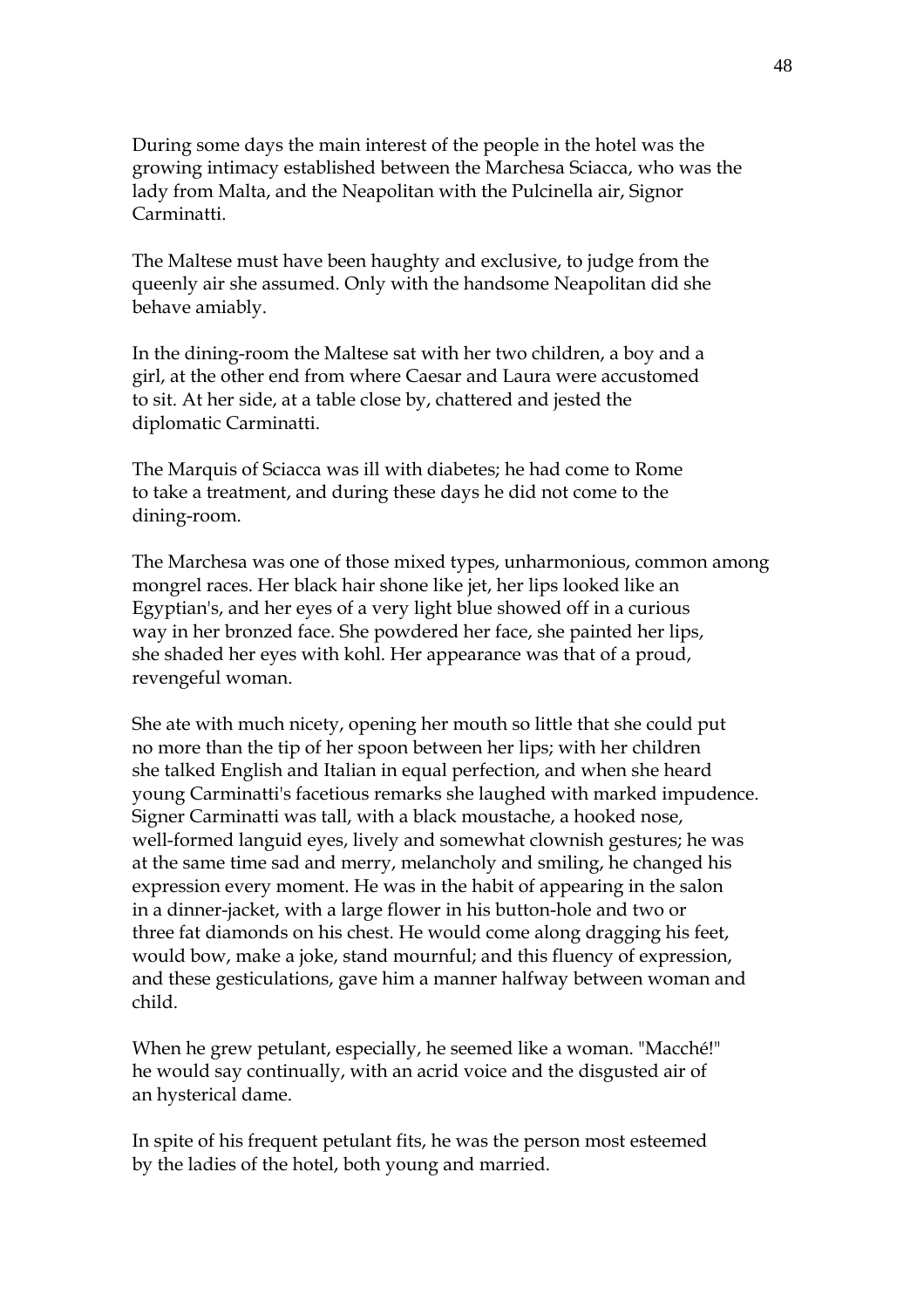"He is the darling of the ladies," the Countess Brenda said of him, mockingly.

Laura had not the least use for him.

"I know that type by heart," she asserted with disdain.

During lunch and dinner Signor Carminatti did not leave off talking for a moment with the Maltese. The Marchesa Sciacca's children often wanted to tell their mother something; but she hushed them so as to be able to hear the bright sayings of the handsome Neapolitan.

The San Martino young ladies and the Countess Brenda's daughter kept trying to find a way to steal Carminatti for their group; but he always went back to the Maltese, doubtless because her conversation was more diverting and spicy.

# \_THE CONTESSINA BRENDA\_

The Countess Brenda's daughter, Beatrice Brenda, in spite of her pea-hen air, was always endeavouring to stir up the Neapolitan and to start a conversation with him; but Carminatti in his light-hearted way would reply with a jest or a fatuous remark and betake himself again to the Marchesa Sciacca, who would make her disturbing children hush because they often prevented her from catching what the Neapolitan was saying.

She was not to be despised, not by a long shot, was Signorina Bice, not in any respect; besides being very rich, she was a beautiful girl and promised to be more beautiful; she had the type of Titian's women, an opaline white skin, as though made of mother-of-pearl, plump milky arms, and dark eyes. The one thing lacking in her was expression.

She used frequently to go about in the company of an aristocratic old maid, very ugly, with red hair and a face like a horse, but very distinguished, who ate at the next table to Laura and Caesar.

One day Carminatti brought another Neapolitan home to dinner with him, a fat grotesque person, whom he instigated to emit a series of improprieties about women and matrimony. Hearing the scandalous sallies of the rustic, the ladies said, with an amiable smile:

"He is a benedetto."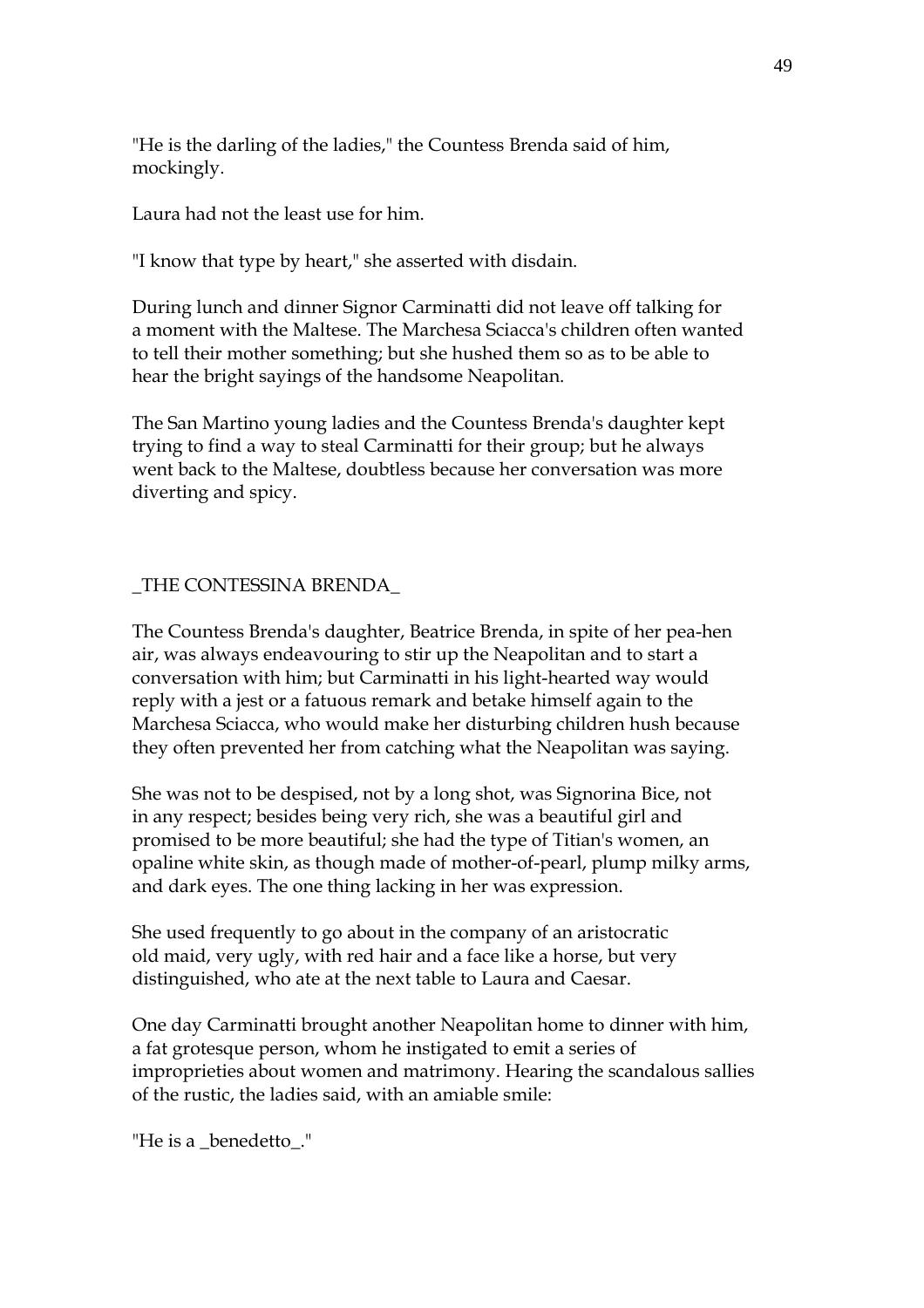The Contessina Brenda, fascinated by the Neapolitan, went to the Marchesa Sciacca's table. As she passed, Carminatti arose with his napkin in one hand, and gesticulating with the other, said:

"Contessina. Allow me to present to you Signor Cappagutti, a merchant from Naples."

Signor Cappagutti remained leaning back tranquilly in his chair, and the Contessina burst out laughing and began to move her arms as if somebody had put a horse-fly on her skirt. Then she raised her hand to her face, to hide her laughter, and suddenly sat down.

## \_DANCING\_

As it rained a great deal the majority of the guests preferred not to go out. In the evenings they had dances. Caesar did not appear at the first one; but his sister told him he ought to go. Caesar was at the second dance, so as not to seem too much of an ogre. As he had no intention of dancing, he installed himself in a comer; and while the dance went on he kept talking with the Countesses Brenda and San Martino.

Various young men had arrived in the room. They exhibited that Southern vivacity which is a trifle tiresome to the onlooker, and they all listened to themselves while they spoke. The Neapolitan and two or three of his friends were introduced to Caesar; but they showed him a certain rather ostentatious and impertinent coolness.

Signor Carminatti exchanged a few words with the Countess Brenda, and purposely acted as if he did not notice Caesar's presence.

The Neapolitan's chatter did not irritate Caesar in the slightest, and as he had no intention of being his rival, he listened to him quite entertained.

Caesar noted that the San Martino ladies and some friends of theirs had a predilection for types like Carminatti, swarthy, prattling, and boastful South Italians.

The ladies showed an affectionate familiarity with the girls; they caressed them and kissed them effusively.

\_YOU ARE AN INQUISITOR\_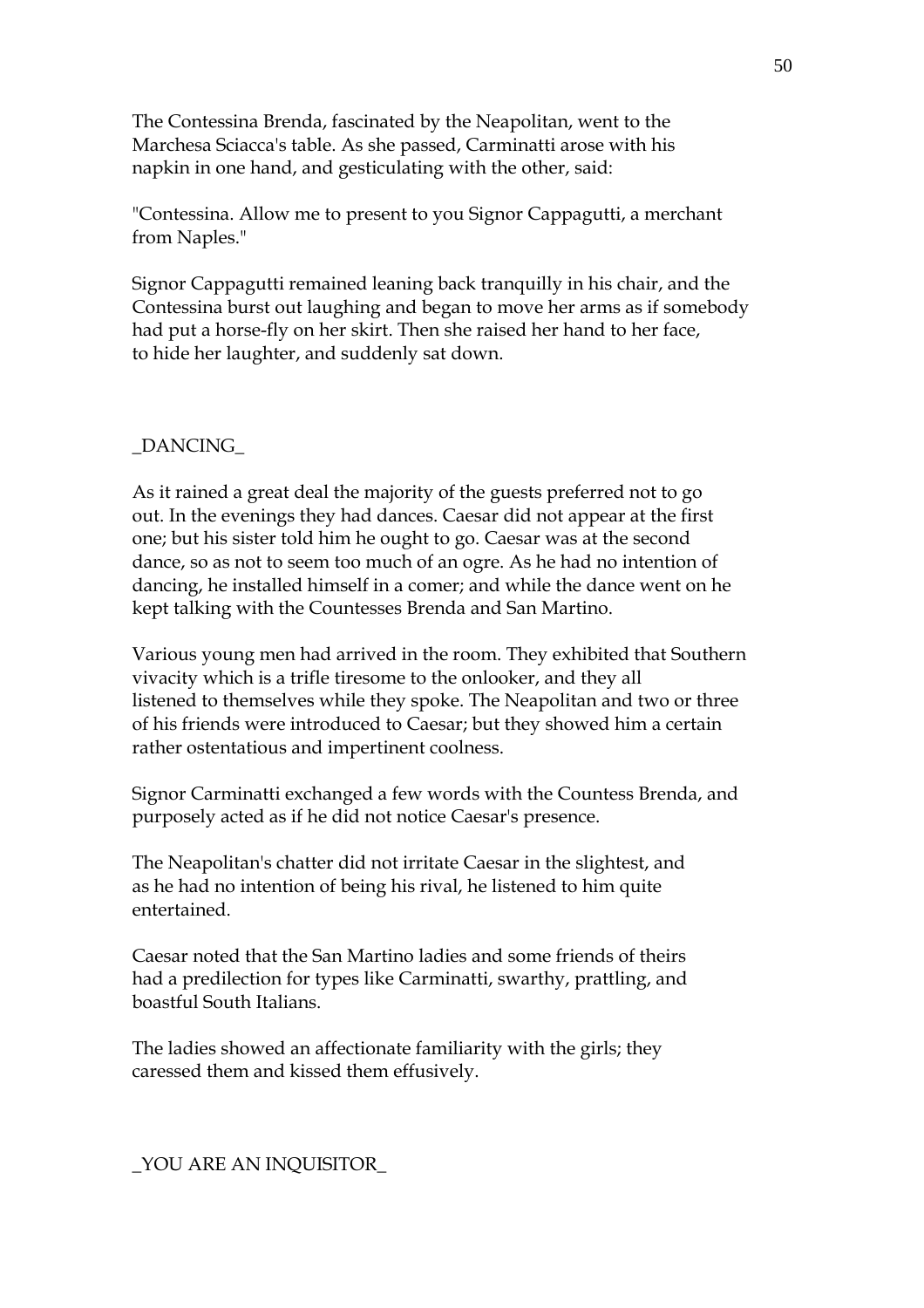Laura, who was dancing with an officer, approached her brother, who was wedged into a corner, behind two rows of chairs.

"What are you doing here?" she asked him, stopping and informing her partner that she was going to sit down a moment.

"Nothing," answered Caesar, "I am waiting for this waltz to finish, so that I can get away."

"You are not enjoying yourself?"

"Pish!"

"Nevertheless, there are amusing things about it."

"Ah, surely. Do you know what happened to me with the Countess Brenda?"

"What did happen?"

"When she came in and gave me her hand, she said: 'How hot your hands are; mine are frozen.' And she held my hands between hers. That was comical."

"Comical! Why?"

"How do I know?"

"It is comical to you, because you see only evil motives. She held your hand. Who knows what she may be after? Who knows if she wants to get something out of you? She has an income of eighty or ninety thousand lire, perhaps she wants to borrow money from you."

"No, I know she doesn't."

"Then, what are you afraid of?"

"Afraid! Afraid of nothing! Only it surprised me."

"That's because you look at everything with the eye of an inquisitor. One must be suspicious: be always on one's guard, always on the watch. It's the attitude of a savage."

"I don't deny it. I have no desire to be civilized like these people. But what does come to me is that the husband of our illustrious and wealthy friend wears in his breast that porte-bonheur, which I believe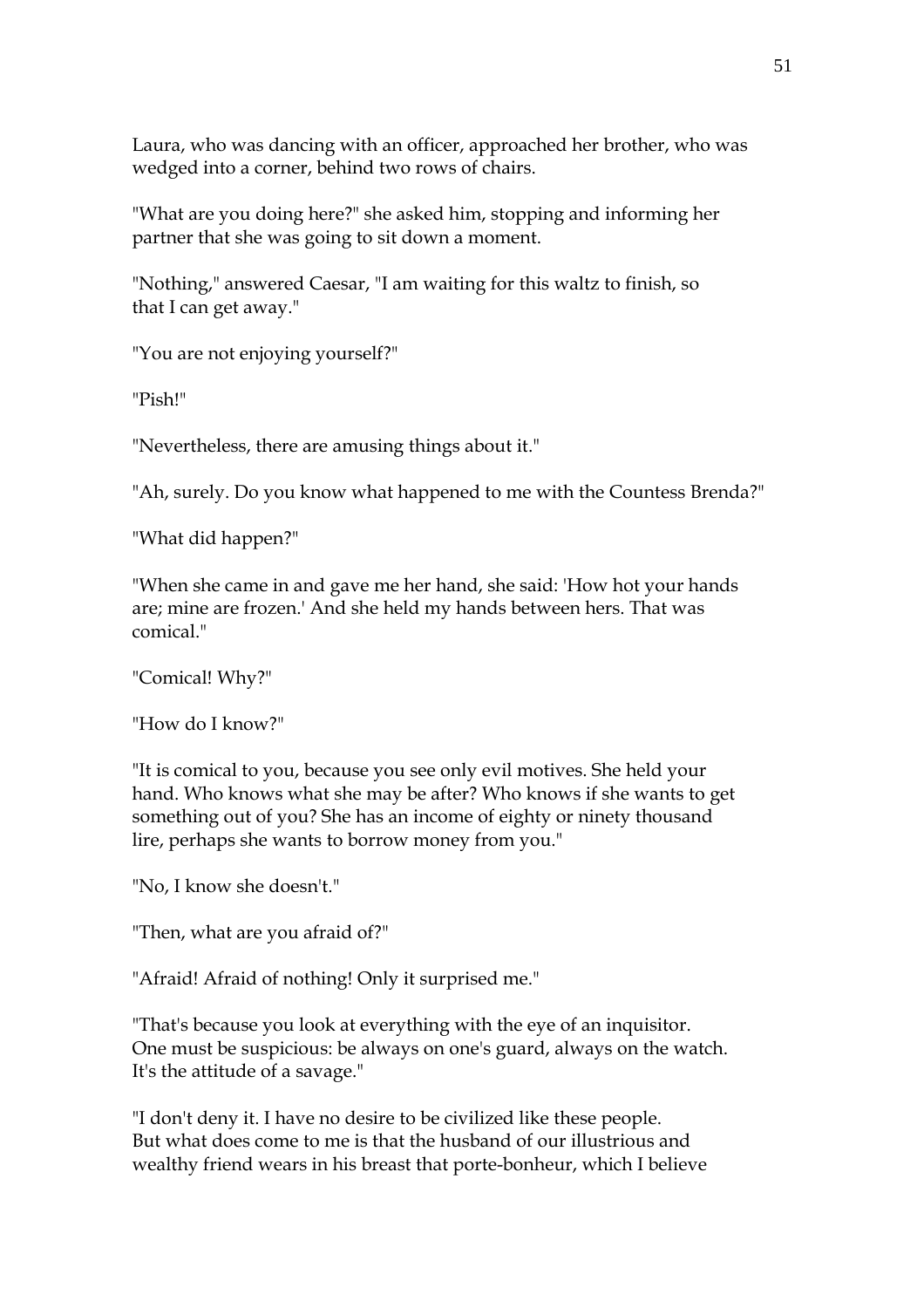is called horns."

"Of course; and you haven't discovered that his family is a family of assassins? How Spanish! What a savage Spaniard I have for a brother!"

Caesar burst into laughter, and taking advantage of the moment when everybody was going to the buffet, left the room. In the corridor, one of the San Martino girls, the more sweet and angelic of the two, was in a corner with one of the dancers, and there was a sound like a kiss.

The little blonde made an exclamation of fright; Caesar behaved as if he had noticed nothing and kept on his way.

"The devil!" exclaimed Caesar, "that angelic little princess hides in corners with one of these \_briganti\_. And their mother has the face to say that they don't know how to bait a hook! I don't know what more she could wish. Although it is possible that this is the educational scheme of the future for marriageable girls."

In the entrance-hall of the hotel were the Marchesa Sciacca's two children, attended by a sleeping maid; the little girl, seated on a sofa, was watching her brother, who walked from one side to the other with a roll of paper in his hand. In the entrance hall, opposite the hotel door, there was a bulletin, which was changed every day, to announce the different performances that were to be given that night at the theatres of Rome.

The small boy walked back and forth in front of the poster, and addressing himself to a public consisting of the sleeping maid and the little girl, cried:

"Step up, gentlemen! Step up! Now is the time. We are about to perform La Geisha, the magnificent English operetta. Walk right in! Walk right in!"

While the mother was dancing with the Neapolitan in the ball-room, the children were amusing themselves thus alone.

"The truth is that our civilization is an absurdity. Even the children go mad," thought Caesar, and took refuge in his room.

During the whole night he heard from his bed the notes of the waltzes and two-steps, and dancers' laughter and shouts and shuffling feet.